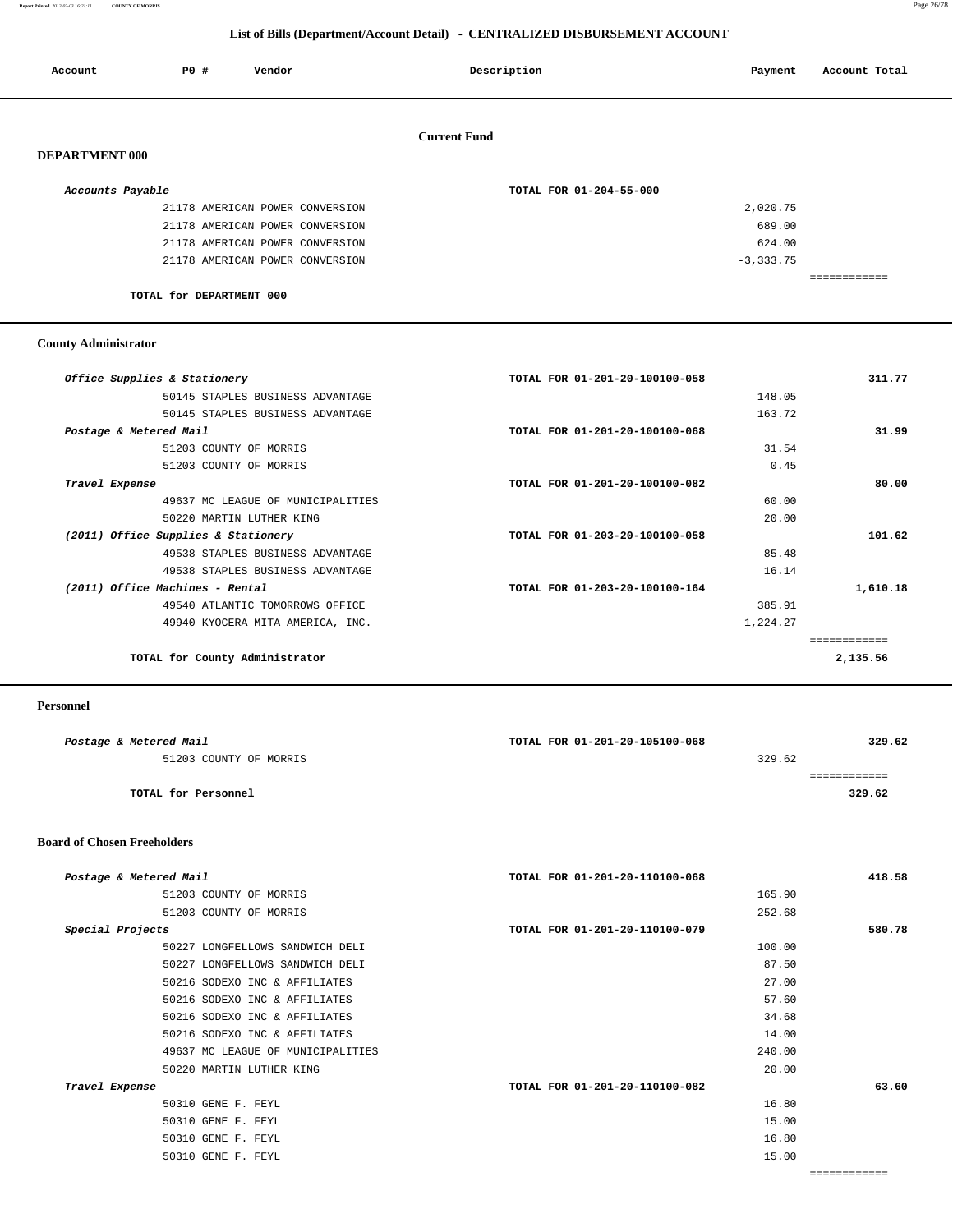#### **Report Printed** *2012-02-03 16:21:11* **COUNTY OF MORRIS** Page 27/78

## **List of Bills (Department/Account Detail) - CENTRALIZED DISBURSEMENT ACCOUNT**

| Account           | PO# | Vendor | Description | Payment | Account Total |
|-------------------|-----|--------|-------------|---------|---------------|
| _________________ |     |        |             |         |               |

# **Board of Chosen Freeholders**

 **Clerk of the Board** 

**TOTAL for Board of Chosen Freeholders 1,062.96**

| Advertising                          | TOTAL FOR 01-201-20-110105-022 | 1,045.32     |
|--------------------------------------|--------------------------------|--------------|
| 50157 THE DAILY RECORD               | 75.56                          |              |
| 50157 THE DAILY RECORD               | 77.12                          |              |
| 50308 THE DAILY RECORD               | 55.28                          |              |
| 50308 THE DAILY RECORD               | 52.68                          |              |
| 50771 THE DAILY RECORD               | 46.96                          |              |
| 50771 THE DAILY RECORD               | 50.08                          |              |
| 50771 THE DAILY RECORD               | 48.00                          |              |
| 50771 THE DAILY RECORD               | 63.08                          |              |
| 50771 THE DAILY RECORD               | 49.56                          |              |
| 50771 THE DAILY RECORD               | 67.24                          |              |
| 50771 THE DAILY RECORD               | 48.52                          |              |
| 50771 THE DAILY RECORD               | 47.48                          |              |
| 50700 THE DAILY RECORD               | 66.20                          |              |
| 50700 THE DAILY RECORD               | 71.66                          |              |
| 50700 THE DAILY RECORD               | 77.90                          |              |
| 51091 THE DAILY RECORD               | 75.04                          |              |
| 51091 THE DAILY RECORD               | 72.96                          |              |
| Associations and Memberships         | TOTAL FOR 01-201-20-110105-023 | 50.00        |
| 50221 MUNICIPAL CLERK ASSOCIATION OF | 50.00                          |              |
|                                      |                                | ============ |
| TOTAL for Clerk of the Board         |                                | 1,095.32     |

 **County Clerk** 

| Postage & Metered Mail         | TOTAL FOR 01-201-20-120100-068 | 1,662.31 |
|--------------------------------|--------------------------------|----------|
| 51203 COUNTY OF MORRIS         | 1,662.31                       |          |
| (2011) Books & Periodicals     | TOTAL FOR 01-203-20-120100-028 | 665.00   |
| 49576 LAWYERS DIARY AND MANUAL | 665.00                         |          |
| (2011) Microfilming            | TOTAL FOR 01-203-20-120100-054 | 247.00   |
| 49572 IMAGE ACCESS CORP        | 247.00                         |          |
| $(2011)$ Printing              | TOTAL FOR 01-203-20-120100-069 | 2,537.47 |
| 49575 GILL ASSOCIATES          | 1,929.00                       |          |
| 49574 W.B. MASON COMPANY INC   | 608.47                         |          |
| (2011) Food                    | TOTAL FOR 01-203-20-120100-185 | 20.00    |
| 49562 ADAM SMITH               | 20.00                          |          |
|                                |                                |          |
| TOTAL for County Clerk         |                                | 5,131.78 |

#### **County Board of Elections**

| Advertising                         | TOTAL FOR 01-201-20-121100-022 | 46.44  |
|-------------------------------------|--------------------------------|--------|
| 51104 THE DAILY RECORD              | 46.44                          |        |
| Office Supplies & Stationery        | TOTAL FOR 01-201-20-121100-058 | 354.03 |
| 50387 STAPLES BUSINESS ADVANTAGE    | 27.87                          |        |
| 50387 STAPLES BUSINESS ADVANTAGE    | 326.16                         |        |
| Other General Expenses              | TOTAL FOR 01-201-20-121100-059 | 2.09   |
| 50388 DEER PARK                     | 2.09                           |        |
| Postage & Metered Mail              | TOTAL FOR 01-201-20-121100-068 | 21.40  |
| 51203 COUNTY OF MORRIS              | 21.40                          |        |
| (2011) Advertising                  | TOTAL FOR 01-203-20-121100-022 | 134.84 |
| 48851 THE DAILY RECORD              | 134.84                         |        |
| (2011) Office Supplies & Stationery | TOTAL FOR 01-203-20-121100-058 | 314.79 |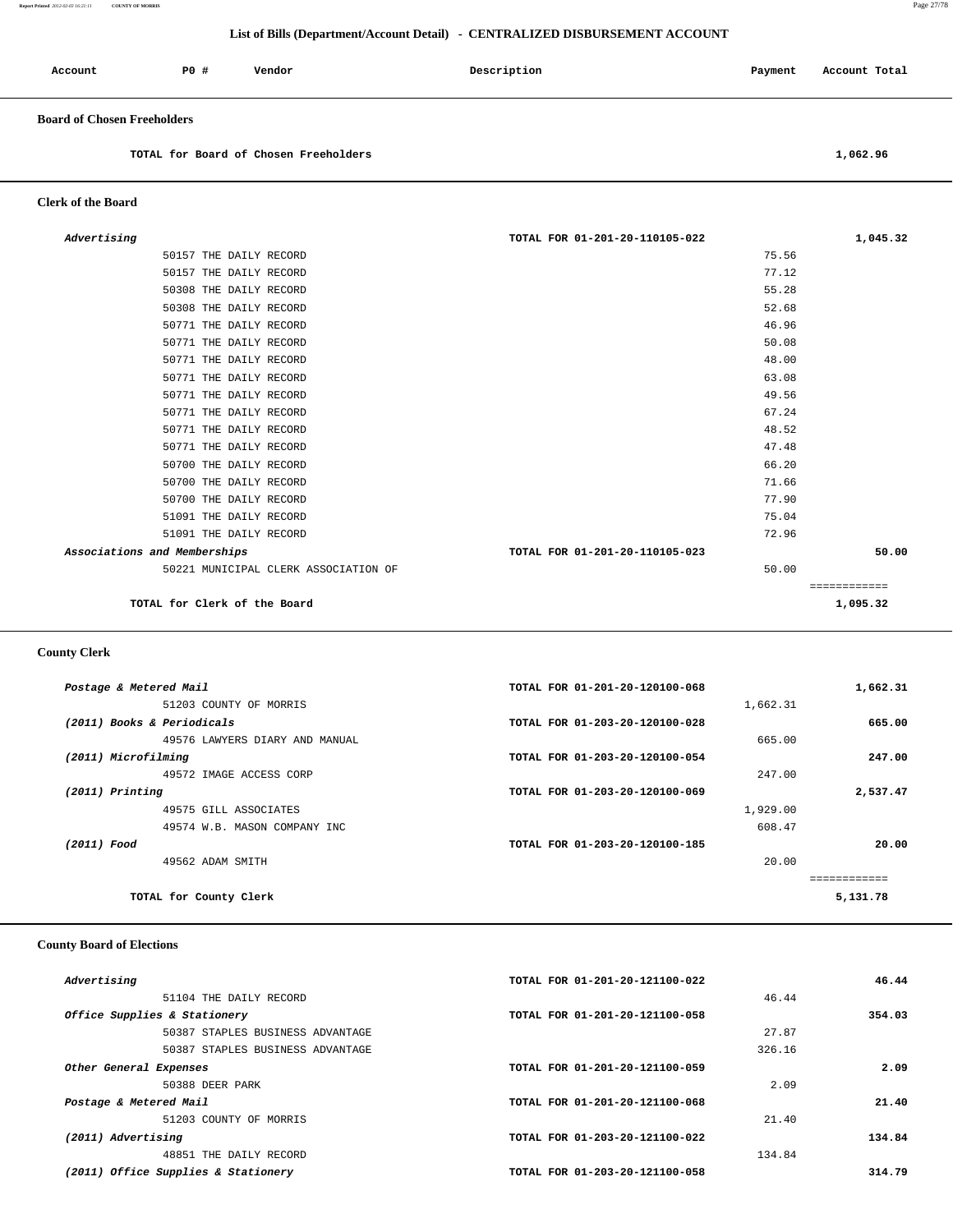#### **Report Printed** *2012-02-03 16:21:11* **COUNTY OF MORRIS** Page 28/78

#### **List of Bills (Department/Account Detail) - CENTRALIZED DISBURSEMENT ACCOUNT**

|                                  |                               | Letter of Bins (Deput intental recount Detail) | Conventionation between the recovered |         |               |
|----------------------------------|-------------------------------|------------------------------------------------|---------------------------------------|---------|---------------|
| Account                          | PO#                           | Vendor                                         | Description                           | Payment | Account Total |
| <b>County Board of Elections</b> |                               |                                                |                                       |         |               |
|                                  |                               | 50206 W.B. MASON COMPANY INC                   |                                       | 36.04   |               |
|                                  |                               | 48731 W.B. MASON COMPANY INC                   |                                       | 278.75  |               |
|                                  | (2011) Other General Expenses |                                                | TOTAL FOR 01-203-20-121100-059        |         | 296.16        |
|                                  |                               | 49038 ATLANTIC TOMORROWS OFFICE                |                                       | 261.12  |               |
|                                  | 49037 DEER PARK               |                                                |                                       | 8.36    |               |
|                                  | 49034 VERIZON                 |                                                |                                       | 26.68   |               |
|                                  | (2011) Polling Place Rental   |                                                | TOTAL FOR 01-203-20-121100-067        |         | 50.00         |
|                                  |                               | 47804 FAIRMOUNT FIRE CO. NO. 1                 |                                       | 50.00   |               |
|                                  | (2011) Election Officer       |                                                | TOTAL FOR 01-203-20-121100-096        |         | 995.00        |
|                                  |                               | 49032 JAMES SCHONER                            |                                       | 720.00  |               |
|                                  |                               | 45754 SCOTT S HERSH                            |                                       | 75.00   |               |

 46866 PAUL CHASE 200.00 ============ **TOTAL for County Board of Elections 2,214.75**

## **Superintendent of Elections**

| Associations and Memberships          | TOTAL FOR 01-201-20-121105-023 | 1,050.00     |
|---------------------------------------|--------------------------------|--------------|
| 49681 NJAEO                           | 900.00                         |              |
| 50367 NJAEO                           | 150.00                         |              |
| Office Supplies & Stationery          | TOTAL FOR 01-201-20-121105-058 | 76.48        |
| 49733 STAPLES BUSINESS ADVANTAGE      | 36.36                          |              |
| 49733 STAPLES BUSINESS ADVANTAGE      | 3.81                           |              |
| 49733 STAPLES BUSINESS ADVANTAGE      | 4.82                           |              |
| 49733 STAPLES BUSINESS ADVANTAGE      | 13.67                          |              |
| 49733 STAPLES BUSINESS ADVANTAGE      | 17.82                          |              |
| Postage & Metered Mail                | TOTAL FOR 01-201-20-121105-068 | 1,297.10     |
| 51203 COUNTY OF MORRIS                | 1,297.10                       |              |
| (2011) National Voter Registration    | TOTAL FOR 01-203-20-121105-057 | 16,470.20    |
| 49758 D. C. EXPRESS INC               | 50.00                          |              |
| 49758 D. C. EXPRESS INC               | 760.00                         |              |
| 49206 PITNEY BOWES CREDIT CORP        | 618.00                         |              |
| 49214 DOMINION VOTING SYSTEMS         | 1,400.00                       |              |
| 49214 DOMINION VOTING SYSTEMS         | 675.00                         |              |
| 49214 DOMINION VOTING SYSTEMS         | 810.00                         |              |
| 49214 DOMINION VOTING SYSTEMS         | 1,500.00                       |              |
| 49214 DOMINION VOTING SYSTEMS         | 4,200.00                       |              |
| 49214 DOMINION VOTING SYSTEMS         | 840.00                         |              |
| 49214 DOMINION VOTING SYSTEMS         | 50.00                          |              |
| 49214 DOMINION VOTING SYSTEMS         | 55.00                          |              |
| 49214 DOMINION VOTING SYSTEMS         | 150.00                         |              |
| 49214 DOMINION VOTING SYSTEMS         | 287.50                         |              |
| 49214 DOMINION VOTING SYSTEMS         | 331.50                         |              |
| 49214 DOMINION VOTING SYSTEMS         | 12.50                          |              |
| 49214 DOMINION VOTING SYSTEMS         | 150.00                         |              |
| 49214 DOMINION VOTING SYSTEMS         | 4,500.00                       |              |
| 49214 DOMINION VOTING SYSTEMS         | 80.70                          |              |
| (2011) Other Administrative Supplies  | TOTAL FOR 01-203-20-121105-095 | 59.74        |
| 50210 POLAND SPRING WATER CO.         | 59.74                          |              |
| (2011) Electronic Voting Machine      | TOTAL FOR 01-203-20-121105-104 | 67.62        |
| 49204 NORTHERN SAFETY CO. INC.        | 67.62                          |              |
| (2011) Office Machines - Rental       | TOTAL FOR 01-203-20-121105-164 | 781.65       |
| 46522 KYOCERA MITA AMERICA, INC.      | 781.65                         |              |
|                                       |                                | ============ |
| TOTAL for Superintendent of Elections |                                | 19,802.79    |

 **County Elections (Cty Clerk)**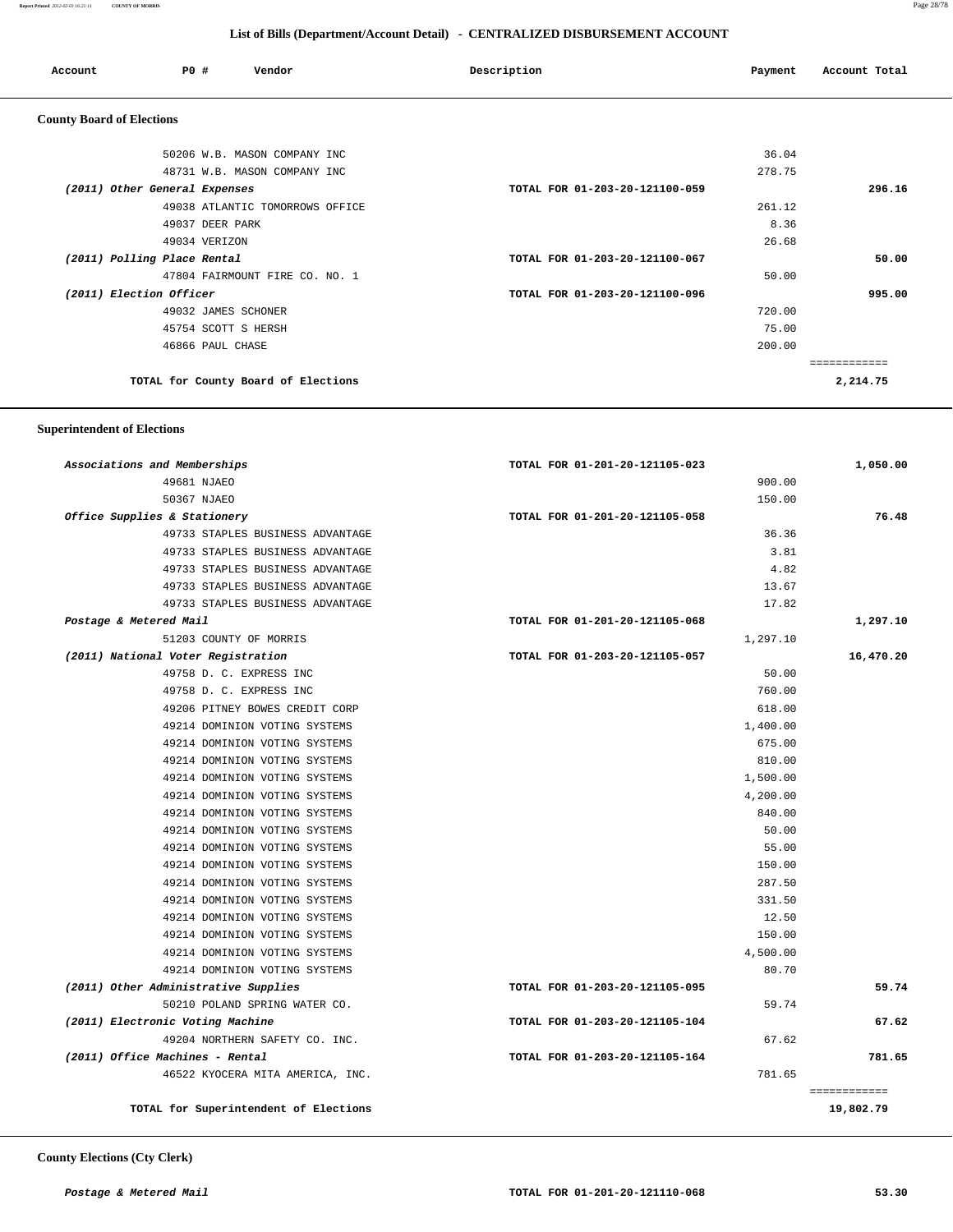| Account                             | <b>PO #</b> | Vendor                        | Description                    | Payment  | Account Total |
|-------------------------------------|-------------|-------------------------------|--------------------------------|----------|---------------|
| <b>County Elections (Cty Clerk)</b> |             |                               |                                |          |               |
|                                     |             | 51203 COUNTY OF MORRIS        |                                | 53.30    |               |
| (2011) Printing                     |             |                               | TOTAL FOR 01-203-20-121110-069 |          | 6,532.80      |
|                                     |             | 49571 PAPERMART INC           |                                | 765.85   |               |
|                                     |             | 49541 TWILL PRINTING SERVICES |                                | 1,290.00 |               |
|                                     |             | 49541 TWILL PRINTING SERVICES |                                | 2,540.00 |               |
|                                     |             | 49574 W.B. MASON COMPANY INC  |                                | 196.96   |               |
|                                     |             | 49574 W.B. MASON COMPANY INC  |                                | 1,739.99 |               |
| (2011) Other Outside Services       |             |                               | TOTAL FOR 01-203-20-121110-084 |          | 2,208.50      |
|                                     |             | 48850 DOMINION VOTING SYSTEMS |                                | 1,493.50 |               |
|                                     |             | 49578 NET ACCESS CORP         |                                | 665.00   |               |
|                                     |             | 48849 NET ACCESS CORP         |                                | 50.00    |               |
| (2011) Food                         |             |                               | TOTAL FOR 01-203-20-121110-185 |          | 49.62         |
|                                     |             | 49568 EUGENIA DZIAMBA         |                                | 9.62     |               |
|                                     |             | 49567 PATRICIA WILLS          |                                | 10.00    |               |
|                                     |             | 49558 KATHY CRATE             |                                | 10.00    |               |
|                                     |             | 49559 LAURA ROBERTS           |                                | 20.00    |               |
|                                     |             |                               |                                |          | ============  |

**TOTAL for County Elections (Cty Clerk) 8,844.22**

 **County Treasurer** 

| Outside Salaries & Wages         | TOTAL FOR 01-201-20-130100-016 |          | 865.20   |
|----------------------------------|--------------------------------|----------|----------|
| 49716 ACCOUNTEMPS                |                                | 865.20   |          |
| Postage & Metered Mail           | TOTAL FOR 01-201-20-130100-068 |          | 502.26   |
| 51203 COUNTY OF MORRIS           |                                | 502.26   |          |
| (2011) Outside Salaries & Wages  | TOTAL FOR 01-203-20-130100-016 |          | 1,076.25 |
| 49976 ACCOUNTEMPS                |                                | 1,076.25 |          |
| (2011) Office Machines - Rental  | TOTAL FOR 01-203-20-130100-164 |          | 790.05   |
| 49989 KYOCERA MITA AMERICA, INC. |                                | 790.05   |          |
|                                  |                                |          |          |
| TOTAL for County Treasurer       |                                |          | 3,233.76 |
|                                  |                                |          |          |

#### **Purchasing Division**

| Associations and Memberships          | TOTAL FOR 01-201-20-130105-023 |           | 1,250.00     |
|---------------------------------------|--------------------------------|-----------|--------------|
| 49682 NJ ASSOC OF CTY PURCHASING      |                                | 150.00    |              |
| 49676 TOWNSHIP OF RANDOLPH            |                                | 1,100.00  |              |
| Office Supplies & Stationery          | TOTAL FOR 01-201-20-130105-058 |           | 30.40        |
| 50126 W.B. MASON COMPANY INC          |                                | 16.60     |              |
| 50126 W.B. MASON COMPANY INC          |                                | 8.40      |              |
| 50126 W.B. MASON COMPANY INC          |                                | 5.40      |              |
| Postage & Metered Mail                | TOTAL FOR 01-201-20-130105-068 |           | 224.48       |
| 51203 COUNTY OF MORRIS                |                                | 224.48    |              |
| Other Administrative Supplies         | TOTAL FOR 01-201-20-130105-095 |           | 16.72        |
| 50480 DEER PARK                       |                                | 16.72     |              |
| (2011) Furniture & Fixtures           | TOTAL FOR 01-203-20-130105-162 |           | 570.60       |
| 48216 KIMBALL NATIONAL OFFICE C/O BFI |                                | 951.00    |              |
| 48216 KIMBALL NATIONAL OFFICE C/O BFI |                                | $-380.40$ |              |
| (2011) Office Machines - Rental       | TOTAL FOR 01-203-20-130105-164 |           | 1,039.80     |
| 49356 KYOCERA MITA AMERICA, INC.      |                                | 1,039.80  |              |
|                                       |                                |           | ------------ |
| TOTAL for Purchasing Division         |                                |           | 3,132.00     |
|                                       |                                |           |              |

#### **Office Services**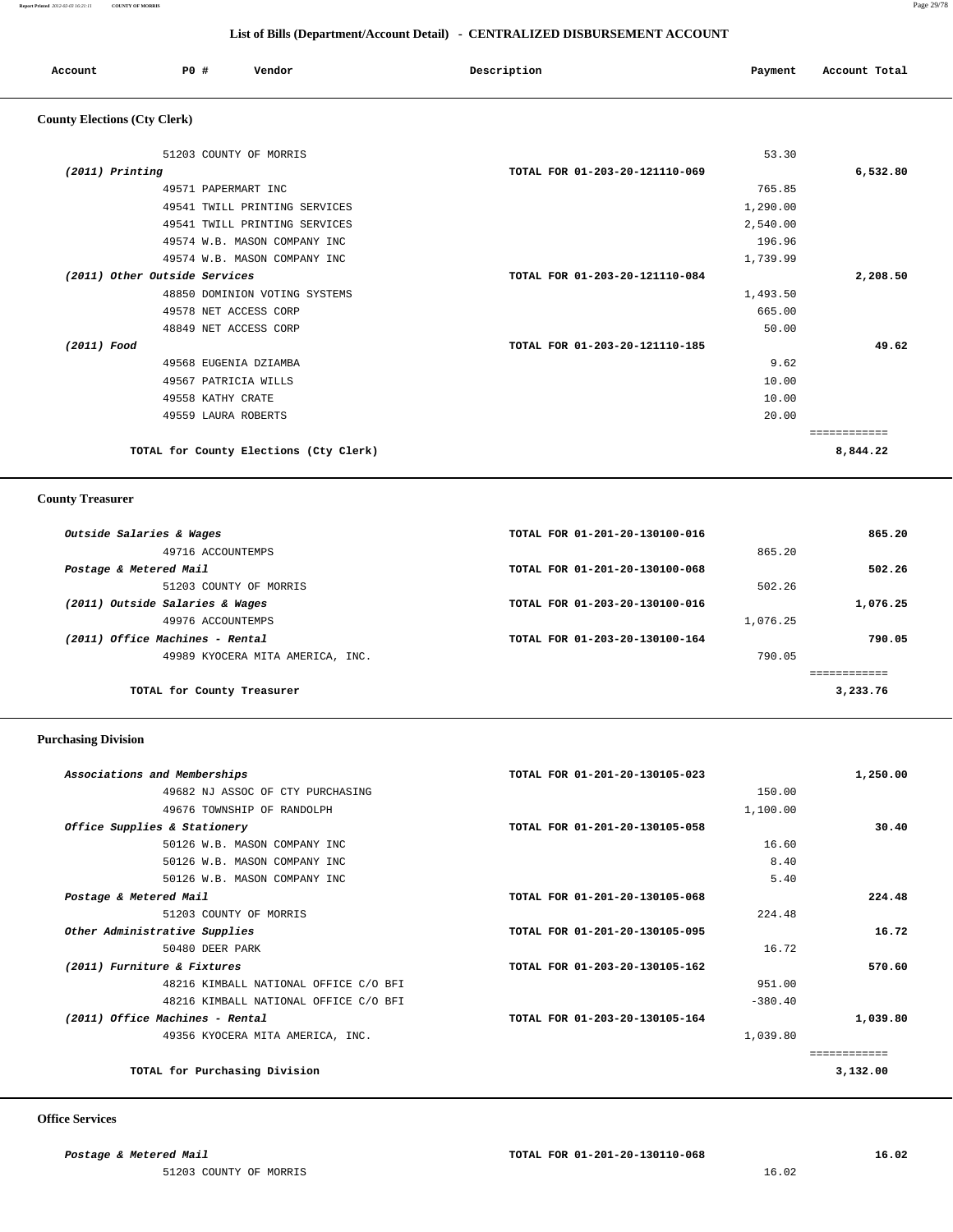**Report Printed** *2012-02-03 16:21:11* **COUNTY OF MORRIS** Page 30/78

## **List of Bills (Department/Account Detail) - CENTRALIZED DISBURSEMENT ACCOUNT**

| Account                 | <b>PO #</b><br>Vendor               | Description                    | Payment     | Account Total             |
|-------------------------|-------------------------------------|--------------------------------|-------------|---------------------------|
| <b>Office Services</b>  |                                     |                                |             |                           |
| Printing                | 51200 COUNTY COLLEGE OF MORRIS      | TOTAL FOR 01-201-20-130110-069 | 15, 333. 33 | 15,333.33<br>============ |
|                         | TOTAL for Office Services           |                                |             | 15,349.35                 |
| <b>Medical Services</b> |                                     |                                |             |                           |
|                         | Postage & Metered Mail              | TOTAL FOR 01-201-20-130115-068 |             | 10.10                     |
|                         | 51203 COUNTY OF MORRIS              |                                | 10.10       |                           |
|                         | (2011) Laboratory Services          | TOTAL FOR 01-203-20-130115-049 |             | 2,456.79                  |
|                         | 49565 BIO- REFERENCE LABORATORIES   |                                | 673.54      |                           |
|                         | 49566 CLINICAL REFERENCE LABORATORY |                                | 481.00      |                           |
|                         | 49566 CLINICAL REFERENCE LABORATORY |                                | 615.67      |                           |
|                         | 50617 BIO- REFERENCE LABORATORIES   |                                | 329.08      |                           |
|                         | 50659 CLINICAL REFERENCE LABORATORY |                                | 357.50      |                           |
|                         |                                     |                                |             | ============              |
|                         | TOTAL for Medical Services          |                                |             | 2,466.89                  |

## **Information Technology Div**

| Other Operating&Repair Supply        | TOTAL FOR 01-201-20-140100-098 | 186.00                   |
|--------------------------------------|--------------------------------|--------------------------|
| 50060 ADVANCED MICRO DISTRIBUTION    | 178.00                         |                          |
| 50060 ADVANCED MICRO DISTRIBUTION    | 8.00                           |                          |
| Office Machines - Rental             | TOTAL FOR 01-201-20-140100-164 | 701.10                   |
| 50056 RICOH AMERICAS CORPORATION     | 701.10                         |                          |
| (2011) Office Supplies & Stationery  | TOTAL FOR 01-203-20-140100-058 | 179.04                   |
| 49409 DEER PARK                      | 32.26                          |                          |
| 49411 STAPLES BUSINESS ADVANTAGE     | 77.88                          |                          |
| 49411 STAPLES BUSINESS ADVANTAGE     | 14.24                          |                          |
| 49410 W.B. MASON COMPANY INC         | 54.66                          |                          |
| (2011) Software Maintenance          | TOTAL FOR 01-203-20-140100-078 | 2,602.26                 |
| 48993 SHI INTERNATIONAL CORP         | 1,510.70                       |                          |
| 48993 SHI INTERNATIONAL CORP         | 646.40                         |                          |
| 48993 SHI INTERNATIONAL CORP         | 445.16                         |                          |
| (2011) Other Outside Services        | TOTAL FOR 01-203-20-140100-084 | 750.00                   |
| 49408 HOOTSUITE MEDIA INC.           | 750.00                         |                          |
| (2011) Other Operating&Repair Supply | TOTAL FOR 01-203-20-140100-098 | 283.00                   |
| 49407 ADVANCED MICRO DISTRIBUTION    | 188.00                         |                          |
| 49407 ADVANCED MICRO DISTRIBUTION    | 95.00                          |                          |
| TOTAL for Information Technology Div |                                | ============<br>4,701.40 |

#### **O.L.I.S.**

| (2011) Data Processing Supplies | TOTAL FOR 01-203-20-140105-037 | 2,931.00 |
|---------------------------------|--------------------------------|----------|
| 48990 SHI INTERNATIONAL CORP    | 2,198.00                       |          |
| 48990 SHI INTERNATIONAL CORP    | 733.00                         |          |
| OLIS CP: 2010 OE                | TOTAL FOR 01-204-55-140105-510 | 3,333,75 |
| 21178 AMERICAN POWER CONVERSION | 3,333.75                       |          |
|                                 |                                |          |
| TOTAL for O.L.I.S.              |                                | 6,264.75 |
|                                 |                                |          |

## **County Board of Taxation**

51203 COUNTY OF MORRIS 193.69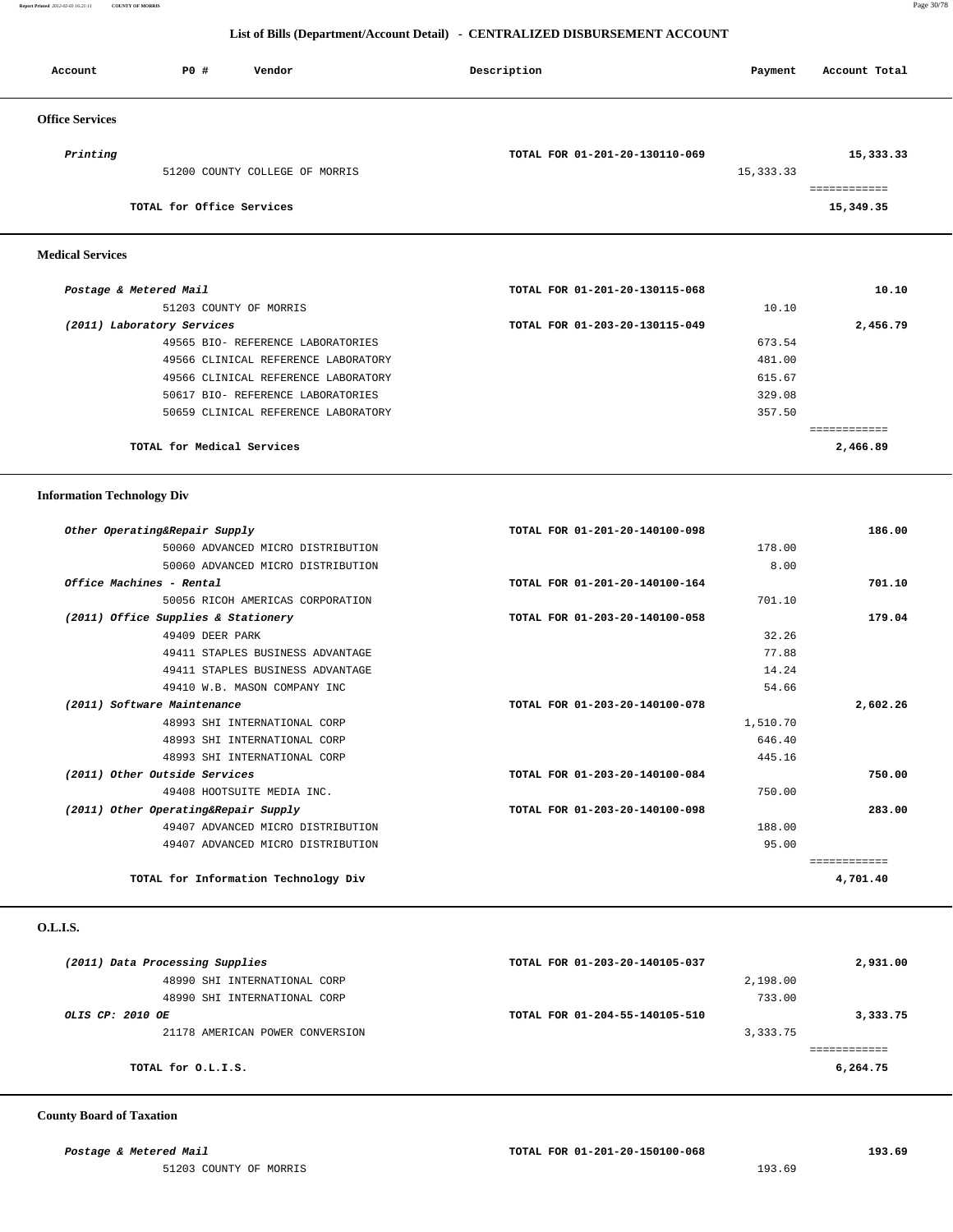**Report Printed** *2012-02-03 16:21:11* **COUNTY OF MORRIS** Page 31/78

## **List of Bills (Department/Account Detail) - CENTRALIZED DISBURSEMENT ACCOUNT**

| Account | <b>PO#</b> | Vendor | Description | Payment | Account Total |
|---------|------------|--------|-------------|---------|---------------|
|         |            |        |             |         |               |

============

# **County Board of Taxation**

**TOTAL for County Board of Taxation 193.69**

## **County Counsel**

| Postage & Metered Mail           | TOTAL FOR 01-201-20-155100-068 | 214.59    |
|----------------------------------|--------------------------------|-----------|
| 51203 COUNTY OF MORRIS           |                                | 214.59    |
| Office Machines                  | TOTAL FOR 01-201-20-155100-163 | 349.13    |
| 50399 RICOH AMERICAS CORPORATION |                                | 349.13    |
| (2011) Law Books                 | TOTAL FOR 01-203-20-155100-050 | 80.89     |
| 49002 WEST PAYMENT CENTER        |                                | 80.89     |
| $(2011)$ Legal                   | TOTAL FOR 01-203-20-155100-051 | 10,319.59 |
| 50396 INGLESINO, PEARLMAN,       |                                | 1,260.00  |
| 50396 INGLESINO, PEARLMAN,       |                                | 8,903.59  |
| 50394 ALGEIER WOODRUFF, PC       |                                | 156.00    |
| (2011) Travel Expense            | TOTAL FOR 01-203-20-155100-082 | 292.95    |
| 50393 RANDALL W. BUSH            |                                | 292.95    |
| (2011) Office Machines           | TOTAL FOR 01-203-20-155100-163 | 698.26    |
| 50398 RICOH AMERICAS CORPORATION |                                | 698.26    |
|                                  |                                |           |
| TOTAL for County Counsel         |                                | 11,955.41 |
|                                  |                                |           |

# **County Surrogate**

| Postage & Metered Mail        |                                | TOTAL FOR 01-201-20-160100-068 |        | 325.34    |
|-------------------------------|--------------------------------|--------------------------------|--------|-----------|
|                               | 51203 COUNTY OF MORRIS         |                                | 325.34 |           |
| Other Administrative Supplies |                                | TOTAL FOR 01-201-20-160100-095 |        | 106.09    |
|                               | 50360 JOHN PECORARO            |                                | 100.75 |           |
|                               | 50360 JOHN PECORARO            |                                | 5.34   |           |
| (2011) Law Books              |                                | TOTAL FOR 01-203-20-160100-050 |        | 267.00    |
|                               | 37831 LAWYERS DIARY AND MANUAL |                                | 267.00 |           |
|                               |                                |                                |        | ========= |
|                               | TOTAL for County Surrogate     |                                |        | 698.43    |
|                               |                                |                                |        |           |

## **Engineering**

| Office Supplies & Stationery      | TOTAL FOR 01-201-20-165100-058 | 429.31 |
|-----------------------------------|--------------------------------|--------|
| 50082 W.B. MASON COMPANY INC      | 154.01                         |        |
| 50082 W.B. MASON COMPANY INC      | 9.82                           |        |
| 50082 W.B. MASON COMPANY INC      | 9.82                           |        |
| 50082 W.B. MASON COMPANY INC      | 9.50                           |        |
| 50082 W.B. MASON COMPANY INC      | 24.93                          |        |
| 50082 W.B. MASON COMPANY INC      | 24.50                          |        |
| 50082 W.B. MASON COMPANY INC      | 85.08                          |        |
| 50082 W.B. MASON COMPANY INC      | 90.75                          |        |
| 50366 DEER PARK                   | 20.90                          |        |
| Postage & Metered Mail            | TOTAL FOR 01-201-20-165100-068 | 70.84  |
| 51203 COUNTY OF MORRIS            | 6.48                           |        |
| 51203 COUNTY OF MORRIS            | 64.36                          |        |
| Travel Expense                    | TOTAL FOR 01-201-20-165100-082 | 610.60 |
| 49673 MC LEAGUE OF MUNICIPALITIES | 30.00                          |        |
| 50852 DEBRA DELLAGIACOMA          | 105.60                         |        |
| 50042 COUNTY OF PASSAIC           | 235.00                         |        |
| 50042 COUNTY OF PASSAIC           | 110.00                         |        |
| 50042 COUNTY OF PASSAIC           | 130.00                         |        |
| Office Machines - Rental          | TOTAL FOR 01-201-20-165100-164 | 79.00  |
| 49693 R.S. KNAPP CO. INC.         | 79.00                          |        |
|                                   |                                |        |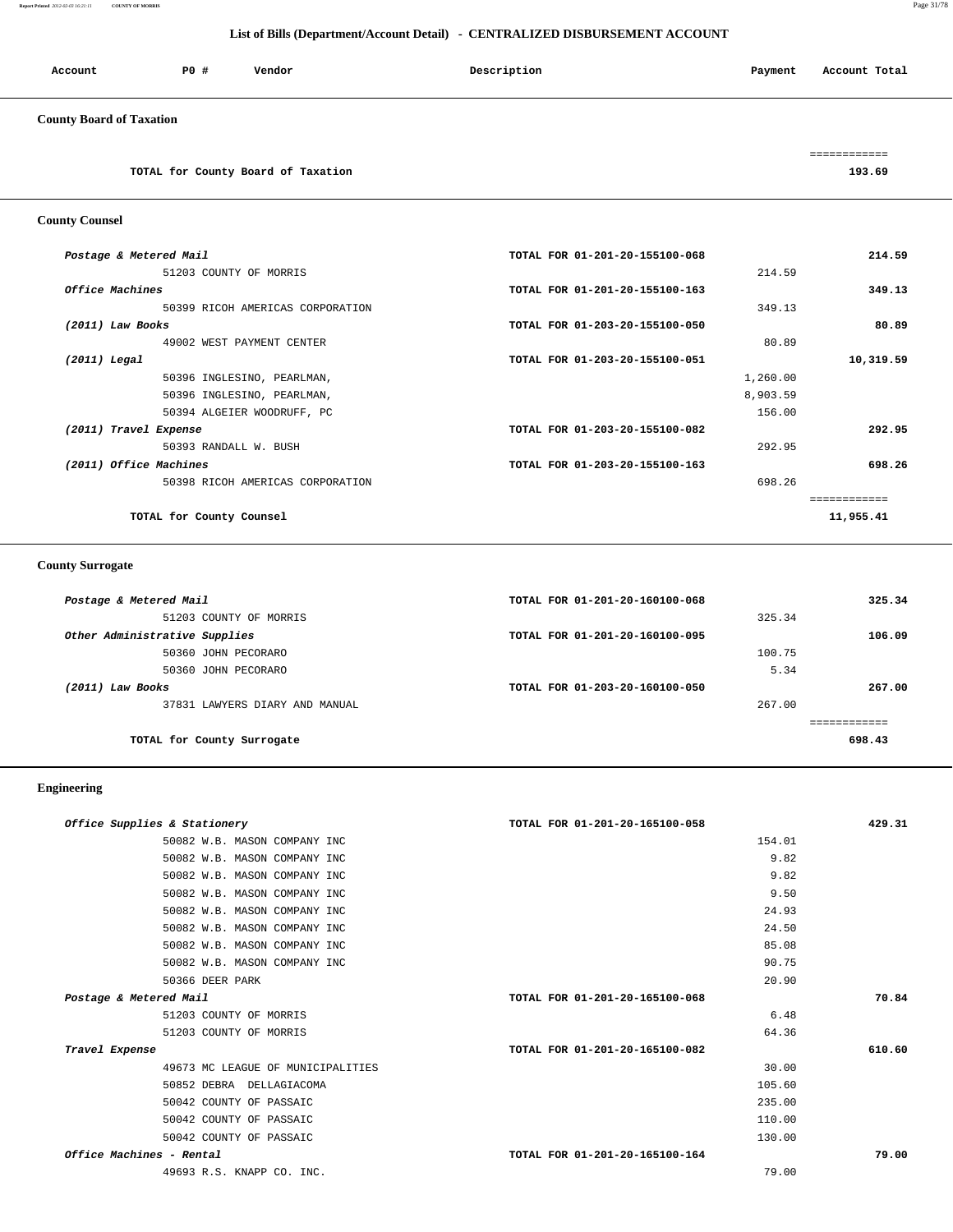#### **Report Printed** *2012-02-03 16:21:11* **COUNTY OF MORRIS** Page 32/78

 **List of Bills (Department/Account Detail) - CENTRALIZED DISBURSEMENT ACCOUNT**

| PO#<br>Vendor<br>Account            | Description                    | Payment | Account Total |
|-------------------------------------|--------------------------------|---------|---------------|
| <b>Engineering</b>                  |                                |         |               |
| Chemicals & Sprays                  | TOTAL FOR 01-201-20-165100-225 |         | 121.21        |
| 50080 RESIDEX, LLC                  |                                | 111.94  |               |
| 50080 RESIDEX, LLC                  |                                | 9.27    |               |
| (2011) Office Supplies & Stationery | TOTAL FOR 01-203-20-165100-058 |         | 132.25        |
| 49685 PAPERMART INC                 |                                | 122.25  |               |
| 49685 PAPERMART INC                 |                                | 10.00   |               |
| (2011) Office Machines - Rental     | TOTAL FOR 01-203-20-165100-164 |         | 179.75        |
| 49268 AT&T MOBILITY                 |                                | 48.45   |               |
| 49693 R.S. KNAPP CO. INC.           |                                | 131.30  |               |
| Engineering CP: 2010 OE             | TOTAL FOR 01-204-55-165100-510 |         | 67.50         |
| 50140 SUBURBAN CONSULTING           |                                | 67.50   |               |
|                                     |                                |         | ------------  |
| TOTAL for Engineering               |                                |         | 1,690.46      |

## **Heritage Commission**

| Postage & Metered Mail        | TOTAL FOR 01-201-20-175100-068 | 1.78 |
|-------------------------------|--------------------------------|------|
| 51203 COUNTY OF MORRIS        | 1.78                           |      |
|                               |                                |      |
| TOTAL for Heritage Commission |                                | 1.78 |

## **Planning Board**

| Education Schools & Training         | TOTAL FOR 01-201-20-180100-039 | 30.00  |
|--------------------------------------|--------------------------------|--------|
| 50325 NJ COUNTY PLANNERS ASSOCIATION | 30.00                          |        |
| Postage & Metered Mail               | TOTAL FOR 01-201-20-180100-068 | 138.66 |
| 51203 COUNTY OF MORRIS               | 138.66                         |        |
| Travel Expense                       | TOTAL FOR 01-201-20-180100-082 | 45.00  |
| 50311 KEVIN SITLICK                  | 45.00                          |        |
| (2011) Legal                         | TOTAL FOR 01-203-20-180100-051 | 120.00 |
| 50292 APRUZZESE, MCDERMOTT, MASTRO & | 120.00                         |        |
|                                      |                                |        |
| TOTAL for Planning Board             |                                | 333.66 |

## **Transportation Management**

| Postage & Metered Mail              | TOTAL FOR 01-201-20-180105-068 | 106.16 |
|-------------------------------------|--------------------------------|--------|
| 51203 COUNTY OF MORRIS              | 106.16                         |        |
| $(2011)$ Printing                   | TOTAL FOR 01-203-20-180105-069 | 890.33 |
| 49603 ATLANTIC TOMORROWS OFFICE     | 369.95                         |        |
| 49603 ATLANTIC TOMORROWS OFFICE     | 520.38                         |        |
|                                     |                                |        |
| TOTAL for Transportation Management |                                | 996.49 |

 **PDT - General Admin** 

| Associations and Memberships  |                                 | TOTAL FOR 01-201-20-180115-023 |        | 380.00 |
|-------------------------------|---------------------------------|--------------------------------|--------|--------|
|                               | 49959 MORRIS COUNTY CHAMBER OF  |                                | 380.00 |        |
| Other General Expenses        |                                 | TOTAL FOR 01-201-20-180115-059 |        | 63.00  |
|                               | 50291 LONGFELLOWS SANDWICH DELI |                                | 63.00  |        |
| Postage & Metered Mail        |                                 | TOTAL FOR 01-201-20-180115-068 |        | 4.97   |
|                               | 51203 COUNTY OF MORRIS          |                                | 4.97   |        |
| Other Administrative Supplies |                                 | TOTAL FOR 01-201-20-180115-095 |        | 219.92 |
|                               | 50111 W.B. MASON COMPANY INC    |                                | 219.92 |        |
| (2011) Other General Expenses |                                 | TOTAL FOR 01-203-20-180115-059 |        | 84.00  |
|                               | 50291 LONGFELLOWS SANDWICH DELI |                                | 84.00  |        |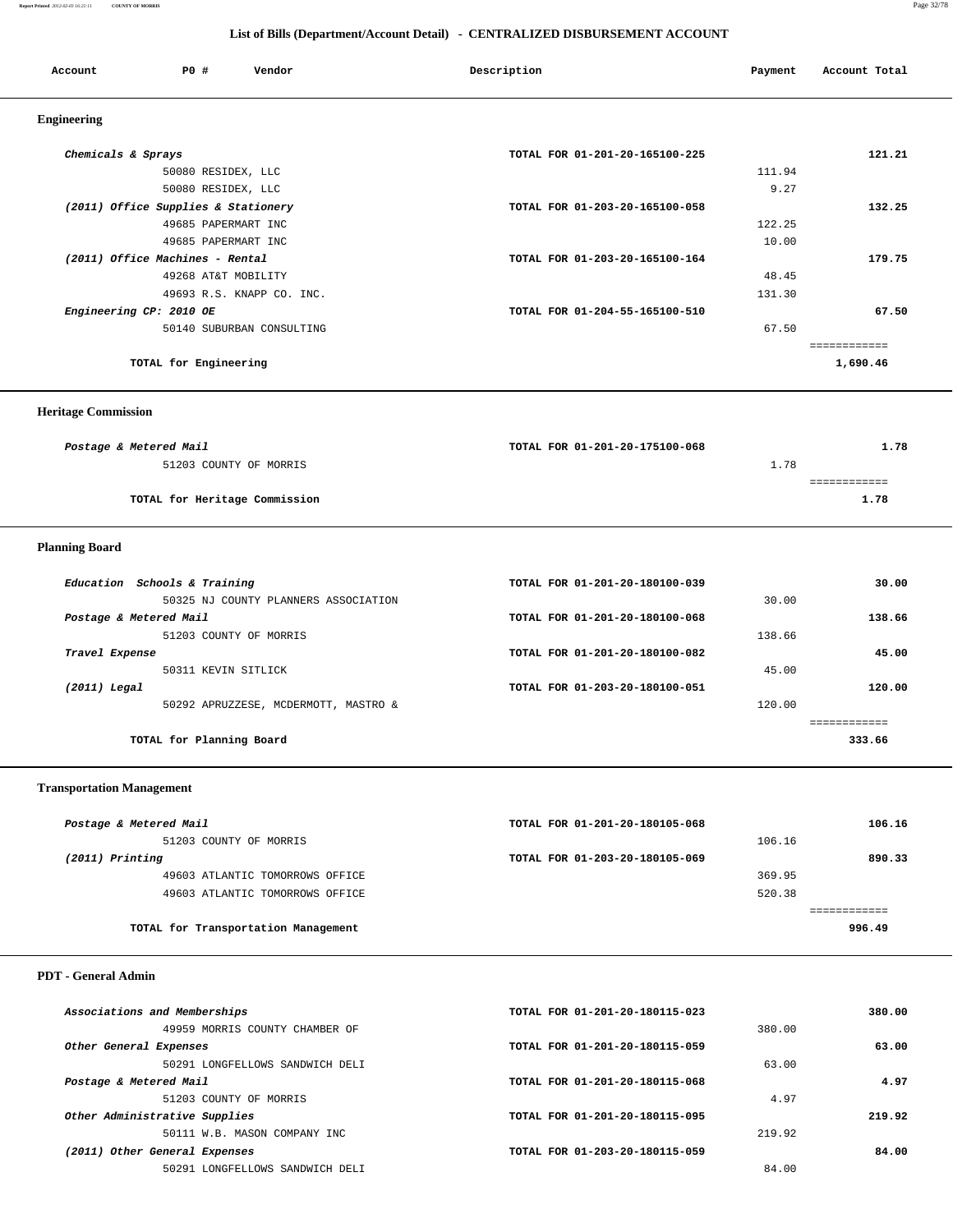**Report Printed** *2012-02-03 16:21:11* **COUNTY OF MORRIS** Page 33/78

# **List of Bills (Department/Account Detail) - CENTRALIZED DISBURSEMENT ACCOUNT**

| Account                    | P0 #                   | Vendor                        | Description                    | Account Total<br>Payment |
|----------------------------|------------------------|-------------------------------|--------------------------------|--------------------------|
| <b>PDT</b> - General Admin |                        |                               |                                |                          |
|                            |                        | TOTAL for PDT - General Admin |                                | ============<br>751.89   |
| <b>Preservation Trust</b>  |                        |                               |                                |                          |
|                            | Postage & Metered Mail |                               | TOTAL FOR 01-201-20-180120-068 | 0.88                     |

| 51203 COUNTY OF MORRIS       | 0.88 |
|------------------------------|------|
| TOTAL for Preservation Trust | 0.88 |
|                              |      |

## **County Weights & Measures**

| Postage & Metered Mail               | TOTAL FOR 01-201-22-201100-068 |        | 94.69        |
|--------------------------------------|--------------------------------|--------|--------------|
| 51203 COUNTY OF MORRIS               |                                | 94.69  |              |
| Other Outside Services               | TOTAL FOR 01-201-22-201100-084 |        | 224.99       |
| 50120 CABLEVISION                    |                                | 207.66 |              |
| 50925 DEER PARK                      |                                | 17.33  |              |
| Equipment                            | TOTAL FOR 01-201-22-201100-258 |        | 119.85       |
| 50118 B & R UNIFORMS                 |                                | 119.85 |              |
| (2011) Office Supplies & Stationery  | TOTAL FOR 01-203-22-201100-058 |        | 207.32       |
| 49078 RELIANCE LABEL SOLUTIONS       |                                | 207.32 |              |
| (2011) Other Outside Services        | TOTAL FOR 01-203-22-201100-084 |        | 1,141.14     |
| 50117 EMPLOYMENT HORIZONS, INC.      |                                | 806.00 |              |
| 50119 WASTE MANAGEMENT OF NEW JERSEY |                                | 335.14 |              |
| (2011) Gas Purchases                 | TOTAL FOR 01-203-22-201100-140 |        | 152.08       |
| 51202 ALLIED OIL                     |                                | 152.08 |              |
| (2011) Equipment                     | TOTAL FOR 01-203-22-201100-258 |        | 382.10       |
| 49435 B & R UNIFORMS                 |                                | 179.80 |              |
| 49435 B & R UNIFORMS                 |                                | 89.90  |              |
| 49435 B & R UNIFORMS                 |                                | 101.90 |              |
| 49435 B & R UNIFORMS                 |                                | 10.50  |              |
| (2011) Machinery Repairs & Parts     | TOTAL FOR 01-203-22-201100-262 |        | 702.81       |
| 47661 KYOCERA MITA AMERICA, INC.     |                                | 702.81 |              |
|                                      |                                |        | ============ |
| TOTAL for County Weights & Measures  |                                |        | 3,024.98     |

## **Employee Group Insurance**

| Employee Group Insurance Expenditures    | TOTAL FOR 01-201-23-220100-090 |            | 47,075.08  |
|------------------------------------------|--------------------------------|------------|------------|
| 50262 HORIZON BLUE CROSS BLUE SHIELD     |                                | 47,075.08  |            |
| (2011) Employee Group Insurance Expendit | TOTAL FOR 01-203-23-220100-090 |            | 131,547.11 |
| 49007 JEAN M. TAYLOR                     |                                | 578.40     |            |
| 50264 COBRA ELECT                        |                                | 480.00     |            |
| 51199 HORIZON BLUE CROSS BLUE SHIELD     |                                | 130,488.71 |            |
|                                          |                                |            |            |
| TOTAL for Employee Group Insurance       |                                |            | 178,622.19 |
|                                          |                                |            |            |

## **Office of Emergency Management**

| Associations and Memberships     | TOTAL FOR 01-201-25-252100-023 | 90.00  |
|----------------------------------|--------------------------------|--------|
| 49988 M.C. FIRE PREVENTION ASSOC | 90.00                          |        |
| Cellular Phones/Pagers           | TOTAL FOR 01-201-25-252100-031 | 37.37  |
| 50702 SATCOM GLOBAL INC          | 37.37                          |        |
| Other General Expenses           | TOTAL FOR 01-201-25-252100-059 | 329.85 |
| 49710 CABLEVISION                | 109.95                         |        |
| 49710 CABLEVISION                | 109.95                         |        |
|                                  |                                |        |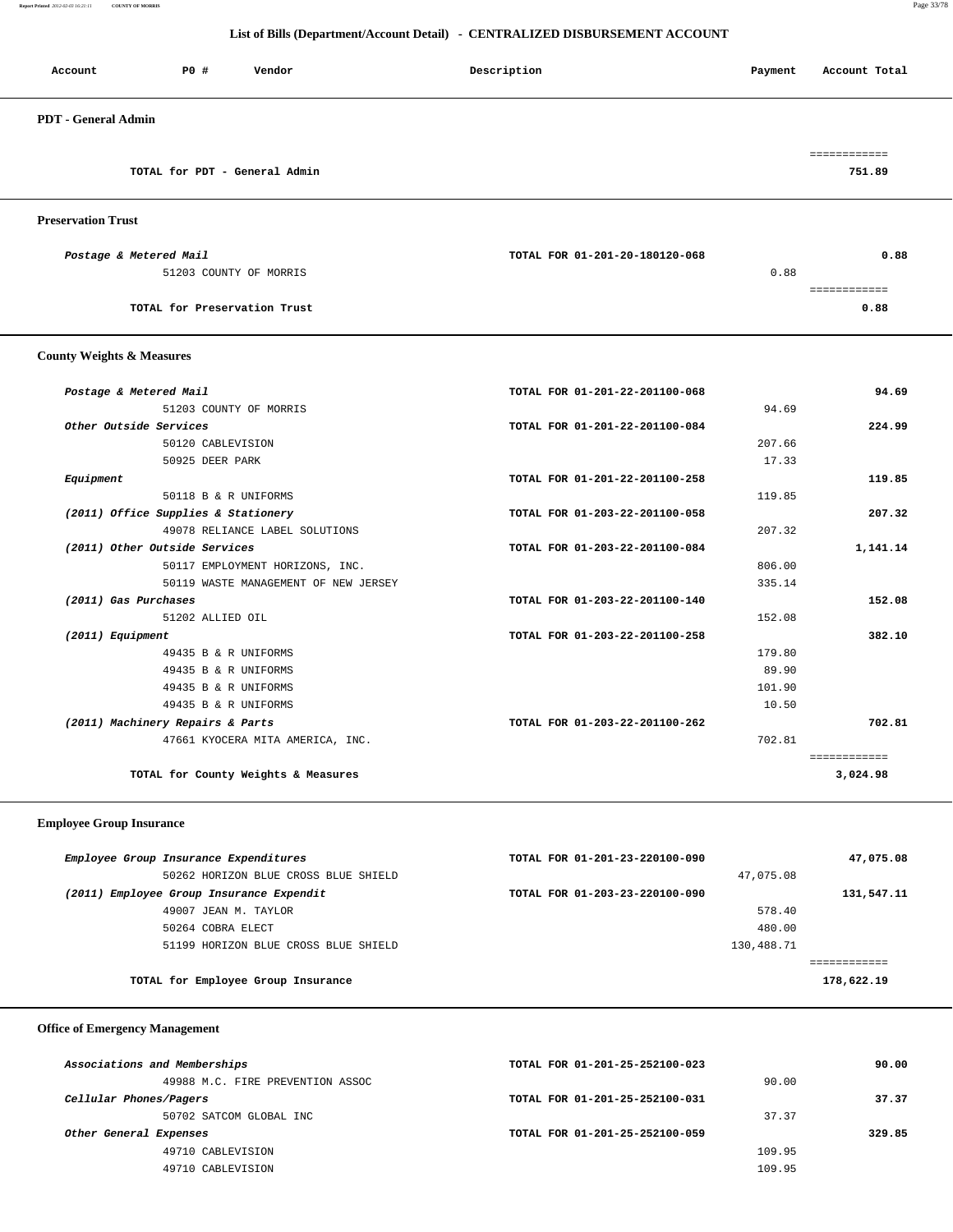|                                       |                                 |                                          | List of Dins (Department/Account Detail) - CENTRALIZED DISDORSEMENT ACCOUNT |          |               |
|---------------------------------------|---------------------------------|------------------------------------------|-----------------------------------------------------------------------------|----------|---------------|
| Account                               | PO#                             | Vendor                                   | Description                                                                 | Payment  | Account Total |
| <b>Office of Emergency Management</b> |                                 |                                          |                                                                             |          |               |
|                                       | 49710 CABLEVISION               |                                          |                                                                             | 109.95   |               |
| Postage & Metered Mail                |                                 |                                          | TOTAL FOR 01-201-25-252100-068                                              |          | 5.92          |
|                                       |                                 | 51203 COUNTY OF MORRIS                   |                                                                             | 0.64     |               |
|                                       |                                 | 51203 COUNTY OF MORRIS                   |                                                                             | 5.28     |               |
|                                       | (2011) Cellular Phones/Pagers   |                                          | TOTAL FOR 01-203-25-252100-031                                              |          | 47.27         |
|                                       | 51003 AT&T MOBILITY             |                                          |                                                                             | 47.27    |               |
|                                       | (2011) Other General Expenses   |                                          | TOTAL FOR 01-203-25-252100-059                                              |          | 3,659.91      |
|                                       |                                 | 49958 ATLANTIC TOMORROWS OFFICE          |                                                                             | 85.19    |               |
|                                       |                                 | 49958 ATLANTIC TOMORROWS OFFICE          |                                                                             | 124.04   |               |
|                                       |                                 | 50109 APS CONTRACTING INC                |                                                                             | 3,243.08 |               |
|                                       |                                 | 49736 PLAINSMAN AUTO SUPPLY              |                                                                             | 207.60   |               |
|                                       | (2011) Office Machines - Rental |                                          | TOTAL FOR 01-203-25-252100-164                                              |          | 1,404.27      |
|                                       |                                 | 48357 KYOCERA MITA AMERICA, INC.         |                                                                             | 655.77   |               |
|                                       |                                 | 48357 KYOCERA MITA AMERICA, INC.         |                                                                             | 748.50   |               |
|                                       |                                 |                                          |                                                                             |          | ============  |
|                                       |                                 | TOTAL for Office of Emergency Management |                                                                             |          | 5,574.59      |

 **Communications Center** 

| Postage & Metered Mail              | TOTAL FOR 01-201-25-252105-068 | 19.94        |
|-------------------------------------|--------------------------------|--------------|
| 51203 COUNTY OF MORRIS              |                                | 19.94        |
| Communications Equipment            | TOTAL FOR 01-201-25-252105-161 | 2,497.75     |
| 50219 ROYAL COMMUNICATIONS INC.     | 2,497.75                       |              |
| (2011) Education Schools & Training | TOTAL FOR 01-203-25-252105-039 | 180.23       |
| 50212 LIFESAVERS INC                |                                | 49.95        |
| 50212 LIFESAVERS INC                |                                | 27.00        |
| 50212 LIFESAVERS INC                |                                | 18.00        |
| 50189 DAVID DECOONS                 |                                | 85.28        |
| (2011) Office Supplies & Stationery | TOTAL FOR 01-203-25-252105-058 | 49.68        |
| 50190 DEER PARK                     |                                | 49.68        |
| (2011) Travel Expense               | TOTAL FOR 01-203-25-252105-082 | 130.37       |
| 50189 DAVID DECOONS                 |                                | 1.00         |
| 50189 DAVID DECOONS                 | 129.37                         |              |
| (2011) Interpretor Fees             | TOTAL FOR 01-203-25-252105-117 | 1,166.20     |
| 50187 LANGUAGE LINE SERVICES        | 1,166.20                       |              |
| (2011) Office Machines - Rental     | TOTAL FOR 01-203-25-252105-164 | 702.33       |
| 48088 KYOCERA MITA AMERICA, INC.    |                                | 702.33       |
| (2011) Small Tools                  | TOTAL FOR 01-203-25-252105-239 | 37.44        |
| 50189 DAVID DECOONS                 |                                | 37.44        |
| (2011) Equipment                    | TOTAL FOR 01-203-25-252105-258 | 474.20       |
| 48580 DELL MARKETING L.P.           |                                | 322.10       |
| 48580 DELL MARKETING L.P.           | 152.10                         |              |
|                                     |                                | ============ |
| TOTAL for Communications Center     |                                | 5,258.14     |

#### **County Medical Examiner Office**

| <b>Books &amp; Periodicals</b> |                                      | TOTAL FOR 01-201-25-254100-028 |          | 415.00   |
|--------------------------------|--------------------------------------|--------------------------------|----------|----------|
|                                | 50832 AMERICAN SOCIETY FOR CLINICAL  |                                | 415.00   |          |
| Other General Expenses         |                                      | TOTAL FOR 01-201-25-254100-059 |          | 953.00   |
|                                | 50833 AMERICAN ACADEMY OF FORENSIC   |                                | 145.00   |          |
|                                | 50834 NATL ASSOC OF MEDICAL EXAM.    |                                | 404.00   |          |
|                                | 50834 NATL ASSOC OF MEDICAL EXAM.    |                                | 404.00   |          |
| Postage & Metered Mail         |                                      | TOTAL FOR 01-201-25-254100-068 |          | 25.65    |
|                                | 51203 COUNTY OF MORRIS               |                                | 25.65    |          |
| (2011) Other General Expenses  |                                      | TOTAL FOR 01-203-25-254100-059 |          | 1,960.00 |
|                                | 49416 FIRE FIGHTERS EQUIPMENT CO INC |                                | 1,960.00 |          |

============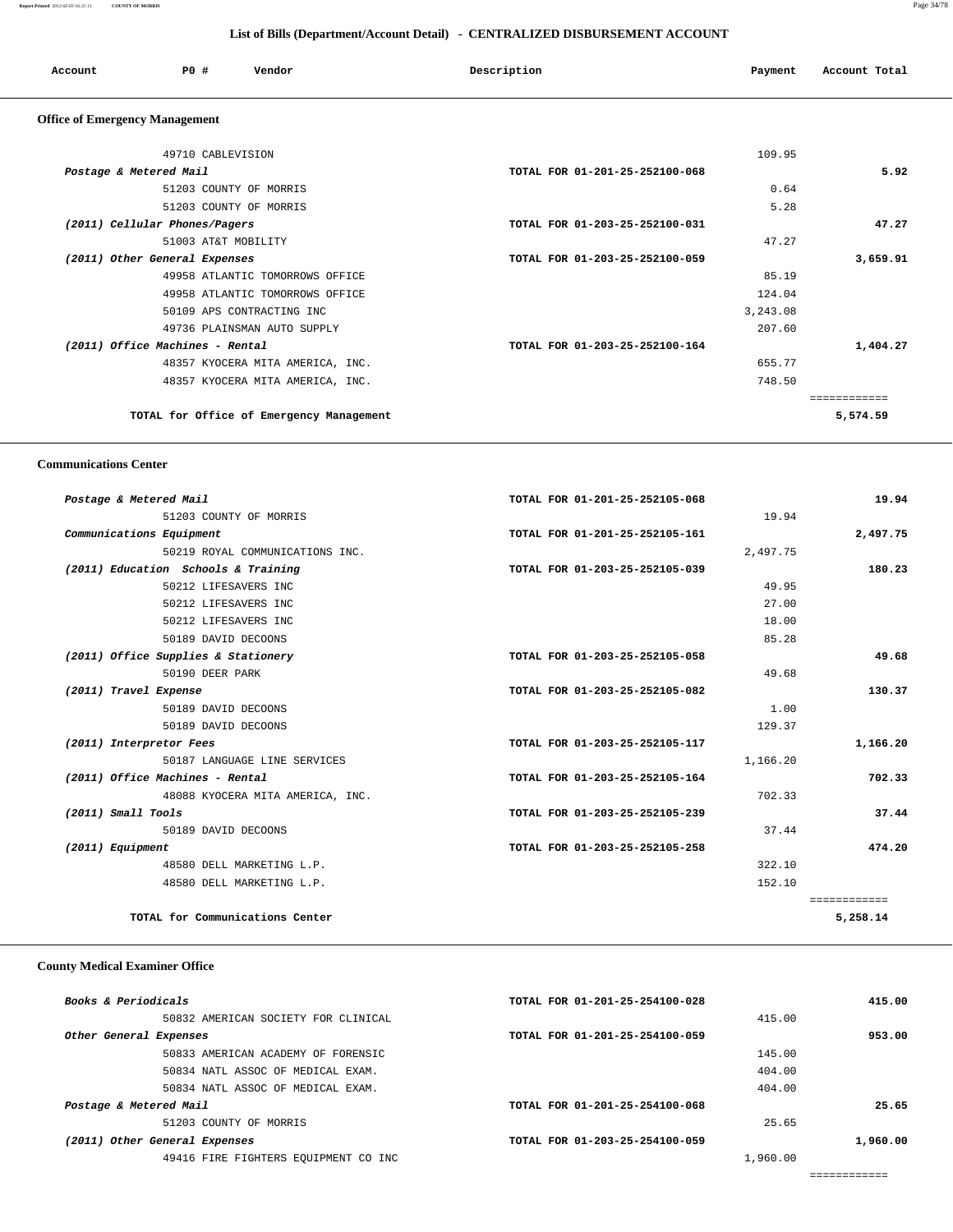**Report Printed** *2012-02-03 16:21:11* **COUNTY OF MORRIS** Page 35/78

 **List of Bills (Department/Account Detail) - CENTRALIZED DISBURSEMENT ACCOUNT**

| Account | P0 # | Vendor | Description | Payment | Account Total |
|---------|------|--------|-------------|---------|---------------|
|         |      |        |             |         |               |

# **County Medical Examiner Office**

**TOTAL for County Medical Examiner Office 3,353.65**

 **County Sheriff's Department**

|                                      | TOTAL FOR 01-201-25-270100-068 | 398.70   |
|--------------------------------------|--------------------------------|----------|
| 51203 COUNTY OF MORRIS               | 398.70                         |          |
| (2011) Education Schools & Training  | TOTAL FOR 01-203-25-270100-039 | 2,156.11 |
| 50193 GERALD PENNINO                 | 450.50                         |          |
| 50898 WILLIAM STITT                  | 1,705.61                       |          |
| (2011) Law Books                     | TOTAL FOR 01-203-25-270100-050 | 543.50   |
| 49337 WEST PAYMENT CENTER            | 390.00                         |          |
| 49337 WEST PAYMENT CENTER            | 153.50                         |          |
| (2011) Travel Expense                | TOTAL FOR 01-203-25-270100-082 | 210.58   |
| 50201 STACI SANTUCCI                 | 42.18                          |          |
| 50201 STACI SANTUCCI                 | 125.00                         |          |
| 50201 STACI SANTUCCI                 | 43.40                          |          |
| (2011) Communications Equipment      | TOTAL FOR 01-203-25-270100-161 | 1,188.83 |
| 49344 NEXTEL COMMUNICATIONS          | 1,188.83                       |          |
| (2011) Uniform And Accessories       | TOTAL FOR 01-203-25-270100-202 | 2,796.99 |
| 49347 UNIVERSAL UNIFORM SALES CO INC | 77.00                          |          |
| 49347 UNIVERSAL UNIFORM SALES CO INC | 273.99                         |          |
| 49347 UNIVERSAL UNIFORM SALES CO INC | 298.00                         |          |
| 49347 UNIVERSAL UNIFORM SALES CO INC | 75.00                          |          |
| 49347 UNIVERSAL UNIFORM SALES CO INC | 204.00                         |          |
| 49346 UNIVERSAL UNIFORM SALES CO INC | 291.00                         |          |
| 49346 UNIVERSAL UNIFORM SALES CO INC | 250.00                         |          |
| 49346 UNIVERSAL UNIFORM SALES CO INC | 476.00                         |          |
| 49346 UNIVERSAL UNIFORM SALES CO INC | 578.00                         |          |
| 49346 UNIVERSAL UNIFORM SALES CO INC | 274.00                         |          |
| $(2011)$ Tools - Others              | TOTAL FOR 01-203-25-270100-246 | 165.00   |
| 48890 ALTERNATE FORCE                | 153.00                         |          |
|                                      | 12.00                          |          |

## **County Prosecutor's Office**

| Office Supplies & Stationery        | TOTAL FOR 01-201-25-275100-058 | 1,310.35 |
|-------------------------------------|--------------------------------|----------|
| 50261 STAPLES BUSINESS ADVANTAGE    | 115.08                         |          |
| 50263 W.B. MASON COMPANY INC        | 71.23                          |          |
| 50263 W.B. MASON COMPANY INC        | 12.22                          |          |
| 50263 W.B. MASON COMPANY INC        | 1,099.60                       |          |
| 50263 W.B. MASON COMPANY INC        | 12.22                          |          |
| Postage & Metered Mail              | TOTAL FOR 01-201-25-275100-068 | 1,698.19 |
| 50265 FEDEX                         | 47.29                          |          |
| 50265 FEDEX                         | 99.03                          |          |
| 51203 COUNTY OF MORRIS              | 1,551.87                       |          |
| Investigation Expense               | TOTAL FOR 01-201-25-275100-118 | 267.14   |
| 50266 CABLEVISION                   | 167.19                         |          |
| 50266 CABLEVISION                   | 99.95                          |          |
| Court Expenses-Extradition          | TOTAL FOR 01-201-25-275100-126 | 8.00     |
| 50248 JOHN MCNAMARA                 | 8.00                           |          |
| (2011) Data Processing Supplies     | TOTAL FOR 01-203-25-275100-037 | 1,811.92 |
| 49690 DEPOT AMERICA INC.            | 215.83                         |          |
| 49644 STAPLES BUSINESS ADVANTAGE    | 1,429.91                       |          |
| 49644 STAPLES BUSINESS ADVANTAGE    | 23.74                          |          |
| 49644 STAPLES BUSINESS ADVANTAGE    | 142.44                         |          |
| (2011) Education Schools & Training | TOTAL FOR 01-203-25-275100-039 | 1,011.40 |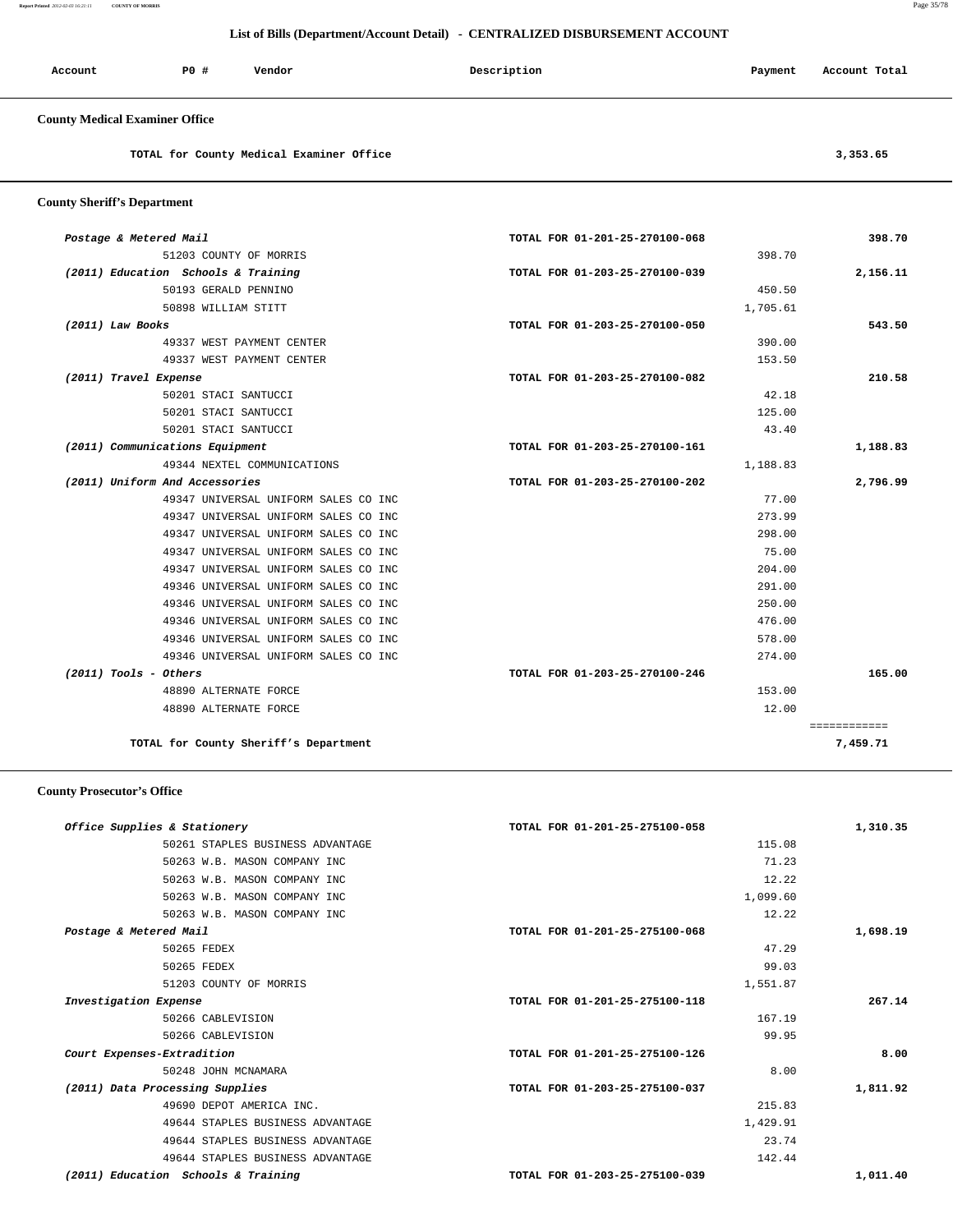| Account | P0 | Vendor | Description | Payment | Total<br>Account |
|---------|----|--------|-------------|---------|------------------|
|         |    |        |             |         |                  |

# **County Prosecutor's Office**

|                       | 49089 AWARENESS PROTECTIVE                     | 1,011.40                                 |                  |
|-----------------------|------------------------------------------------|------------------------------------------|------------------|
|                       | (2011) Office Supplies & Stationery            | TOTAL FOR 01-203-25-275100-058           | 4,350.45         |
|                       | 49707 ATLANTIC TOMORROWS OFFICE                | 1,343.58                                 |                  |
|                       | 49652 W.B. MASON COMPANY INC                   | 549.80                                   |                  |
|                       | 49652 W.B. MASON COMPANY INC                   | 14.62                                    |                  |
|                       | 49652 W.B. MASON COMPANY INC                   | 17.80                                    |                  |
|                       | 49644 STAPLES BUSINESS ADVANTAGE               | 44.00                                    |                  |
|                       | 49644 STAPLES BUSINESS ADVANTAGE               | 209.23                                   |                  |
|                       | 49644 STAPLES BUSINESS ADVANTAGE               | 52.24                                    |                  |
|                       | 49644 STAPLES BUSINESS ADVANTAGE               | 615.21                                   |                  |
|                       | 49644 STAPLES BUSINESS ADVANTAGE               | 16.92                                    |                  |
|                       | 49644 STAPLES BUSINESS ADVANTAGE               | 758.17                                   |                  |
|                       | 49644 STAPLES BUSINESS ADVANTAGE               | 358.45                                   |                  |
|                       | 49644 STAPLES BUSINESS ADVANTAGE               | 7.56                                     |                  |
|                       | 49644 STAPLES BUSINESS ADVANTAGE               | 96.55                                    |                  |
|                       | 49644 STAPLES BUSINESS ADVANTAGE               | 51.89                                    |                  |
|                       | 49644 STAPLES BUSINESS ADVANTAGE               | 204.60                                   |                  |
|                       | 49644 STAPLES BUSINESS ADVANTAGE               | 9.83                                     |                  |
|                       | (2011) Special Projects                        | TOTAL FOR 01-203-25-275100-079           | 1,803.78         |
|                       | 50247 M.C. PROSECUTOR'S EMERGENT               | 1,803.78                                 |                  |
| (2011) Transcripts    |                                                | TOTAL FOR 01-203-25-275100-081           | 5,552.18         |
|                       | 49942 EDWARD ZAJKOWSKI                         | 238.20                                   |                  |
|                       | 49674 G & L TRANSCRIPTION OF NJ                | 1,125.54                                 |                  |
|                       | 49674 G & L TRANSCRIPTION OF NJ                | 1,784.56                                 |                  |
|                       | 49674 G & L TRANSCRIPTION OF NJ                | 2,403.88                                 |                  |
| (2011) Travel Expense |                                                | TOTAL FOR 01-203-25-275100-082           | 21.00            |
|                       | 49832 ROXBURY CAR WASH                         | 21.00                                    |                  |
|                       | (2011) Investigation Expense                   | TOTAL FOR 01-203-25-275100-118           | 1,244.06         |
|                       |                                                |                                          |                  |
|                       | 49687 GTS WELCO                                | 42.47                                    |                  |
|                       | 49680 VERIZON                                  | 206.43                                   |                  |
|                       | 50613 VERIZON                                  | 54.55                                    |                  |
|                       | 50250 WILLIAM SCHIEVELLA                       | 793.49                                   |                  |
|                       |                                                |                                          |                  |
|                       | 50250 WILLIAM SCHIEVELLA                       | 147.12                                   |                  |
| $(2011)$ Water        | 49675 DEER PARK                                | TOTAL FOR 01-203-25-275100-147<br>171.38 |                  |
|                       |                                                |                                          |                  |
| (2011) Equipment      |                                                | TOTAL FOR 01-203-25-275100-258           |                  |
|                       | 43395 METROLINE, INC.<br>43395 METROLINE, INC. | 92.90<br>59.00                           | 171.38<br>151.90 |

# **County Jail**

| TOTAL FOR 01-201-25-280100-044 | 353.50                                                                                          |
|--------------------------------|-------------------------------------------------------------------------------------------------|
|                                |                                                                                                 |
| TOTAL FOR 01-201-25-280100-058 | 1,292.00                                                                                        |
|                                |                                                                                                 |
| TOTAL FOR 01-201-25-280100-068 | 84.91                                                                                           |
|                                |                                                                                                 |
| TOTAL FOR 01-201-25-280100-084 | 2,779.34                                                                                        |
|                                |                                                                                                 |
|                                |                                                                                                 |
| TOTAL FOR 01-201-25-280100-147 | 205.00                                                                                          |
|                                |                                                                                                 |
| TOTAL FOR 01-201-25-280100-185 | 9,930.51                                                                                        |
|                                |                                                                                                 |
| TOTAL FOR 01-201-25-280100-252 | 3,279.30                                                                                        |
|                                |                                                                                                 |
|                                |                                                                                                 |
|                                | 353.50<br>1,292.00<br>84.91<br>683.33<br>2,096.01<br>205.00<br>9,930.51<br>1,738.50<br>1,540.80 |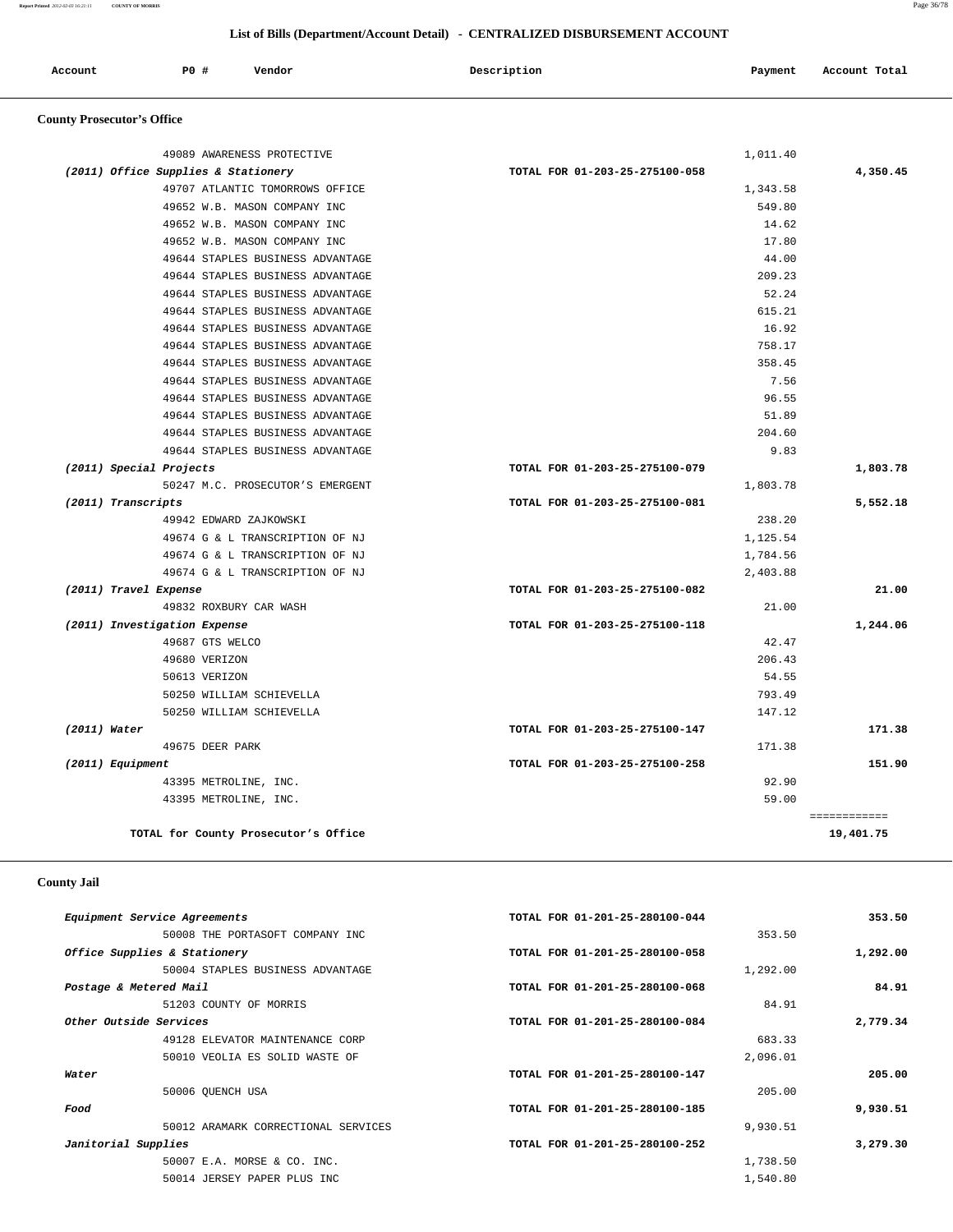**Report Printed** *2012-02-03 16:21:11* **COUNTY OF MORRIS** Page 37/78

# **List of Bills (Department/Account Detail) - CENTRALIZED DISBURSEMENT ACCOUNT**

| Account            | <b>PO #</b><br>Vendor                                                        | Description                    | Payment          | Account Total |
|--------------------|------------------------------------------------------------------------------|--------------------------------|------------------|---------------|
| <b>County Jail</b> |                                                                              |                                |                  |               |
|                    | (2011) Cellular Phones/Pagers                                                | TOTAL FOR 01-203-25-280100-031 |                  | 782.96        |
|                    | 49153 VERIZON WIRELESS                                                       |                                | 398.88           |               |
|                    | 49979 VERIZON WIRELESS                                                       |                                | 384.08           |               |
|                    | (2011) Education Schools & Training                                          | TOTAL FOR 01-203-25-280100-039 |                  | 548.00        |
|                    | 49151 PESI HEALTHCARE                                                        |                                | 179.00           |               |
|                    | 49151 PESI HEALTHCARE                                                        |                                | 169.00           |               |
|                    | 47526 SAFARILAND LLC                                                         |                                | 100.00           |               |
|                    | 47526 SAFARILAND LLC                                                         |                                | 100.00           |               |
|                    | (2011) Equipment Service Agreements                                          | TOTAL FOR 01-203-25-280100-044 |                  | 7,597.00      |
|                    | 49980 SCHAFFER DOOR INC                                                      |                                | 2,135.00         |               |
|                    | 46557 DYNAMIC IMAGING SYSTMES INC                                            |                                | 5,462.00         |               |
|                    | (2011) Identification Equip&Supplies                                         | TOTAL FOR 01-203-25-280100-047 |                  | 993.00        |
|                    | 49100 ALL-STAR IDENTIFICATION                                                |                                | 993.00           |               |
|                    | (2011) Office Supplies & Stationery                                          | TOTAL FOR 01-203-25-280100-058 |                  | 220.64        |
|                    | 49221 ATLANTIC TOMORROWS OFFICE                                              |                                | 51.38            |               |
|                    | 49221 ATLANTIC TOMORROWS OFFICE                                              |                                | 22.68            |               |
|                    | 49441 ATLANTIC TOMORROWS OFFICE                                              |                                | 146.58           |               |
|                    | (2011) Other General Expenses                                                | TOTAL FOR 01-203-25-280100-059 |                  | 8,884.35      |
|                    | 49217 DRUGTESTSINBULK.COM                                                    |                                | 72.20            |               |
|                    | 38036 EATON CORPORATION                                                      |                                | 174.15           |               |
|                    | 50005 GYM SOURCE                                                             |                                | 4,907.00         |               |
|                    | 50003 GYM SOURCE                                                             |                                | 3,731.00         |               |
|                    | (2011) Other Outside Services                                                | TOTAL FOR 01-203-25-280100-084 |                  | 2,460.00      |
|                    | 49440 DEVINE KALLEBERG LLC                                                   |                                | 840.00           |               |
|                    | 49440 DEVINE KALLEBERG LLC                                                   |                                | 1,620.00         |               |
|                    | (2011) Ammunition<br>49307 ATLANTIC TACTICAL OF NJ, INC.                     | TOTAL FOR 01-203-25-280100-115 | 16,209.30        | 16,209.30     |
|                    | (2011) Security Equipment                                                    | TOTAL FOR 01-203-25-280100-128 |                  | 5,809.72      |
|                    | 49142 ROYAL SYSTEMS                                                          |                                | 1,682.00         |               |
|                    | 49116 ATLANTIC TACTICAL OF NJ, INC.                                          |                                | 67.68            |               |
|                    | 49308 ATLANTIC TACTICAL OF NJ, INC.                                          |                                | 3,386.22         |               |
|                    | 49109 BOB BARKER COMPANY, INC.                                               |                                | 627.37           |               |
|                    | 49127 BROWNELLS INC                                                          |                                | 9.85             |               |
|                    | 49978 ATLANTIC TACTICAL OF NJ, INC.                                          |                                | 36.60            |               |
| $(2011)$ SLAP      |                                                                              | TOTAL FOR 01-203-25-280100-130 |                  | 77.90         |
|                    | 49147 NORTH JERSEY LANDSCAPE SUPPLY                                          |                                | 77.90            |               |
|                    | (2011) Office Machines - Rental                                              | TOTAL FOR 01-203-25-280100-164 |                  | 656.85        |
|                    | 49103 KYOCERA MITA AMERICA, INC.                                             |                                | 656.85           |               |
| (2011) Food        |                                                                              | TOTAL FOR 01-203-25-280100-185 |                  | 7,962.08      |
|                    | 50011 ARAMARK CORRECTIONAL SERVICES                                          |                                | 7,962.08         |               |
|                    | (2011) Medical                                                               | TOTAL FOR 01-203-25-280100-189 |                  | 23,974.39     |
|                    | 49146 PRECISION HEALTH INC.                                                  |                                | 1,200.00         |               |
|                    | 46271 MOORE MEDICAL LLC                                                      |                                | 29.76            |               |
|                    | 49118 MOORE MEDICAL LLC                                                      |                                | 10.65            |               |
|                    | 49118 MOORE MEDICAL LLC                                                      |                                | 6.63             |               |
|                    | 49144 BIO- REFERENCE LABORATORIES                                            |                                | 2,016.54         |               |
|                    | 49442 CONTRACT PHARMACY SERVICES                                             |                                | 15,979.81        |               |
|                    | 49148 DENTRUST DENTAL INC.                                                   |                                | 4,731.00         |               |
|                    | (2011) Psychiatric Services                                                  | TOTAL FOR 01-203-25-280100-198 |                  | 6,800.00      |
|                    | 49443 THE INSTITUTE FOR FORENSIC                                             |                                | 4,250.00         |               |
|                    | 49443 THE INSTITUTE FOR FORENSIC                                             |                                | 2,550.00         |               |
|                    | (2011) Uniform And Accessories                                               | TOTAL FOR 01-203-25-280100-202 |                  | 3,422.50      |
|                    | 49158 UNIVERSAL UNIFORM SALES CO INC                                         |                                | 343.50           |               |
|                    | 49158 UNIVERSAL UNIFORM SALES CO INC<br>49158 UNIVERSAL UNIFORM SALES CO INC |                                | 216.00<br>394.00 |               |
|                    | 49158 UNIVERSAL UNIFORM SALES CO INC                                         |                                | 508.00           |               |
|                    | 49158 UNIVERSAL UNIFORM SALES CO INC                                         |                                | 10.00            |               |
|                    | 49158 UNIVERSAL UNIFORM SALES CO INC                                         |                                | 350.00           |               |
|                    | 49158 UNIVERSAL UNIFORM SALES CO INC                                         |                                | 391.50           |               |
|                    | 49158 UNIVERSAL UNIFORM SALES CO INC                                         |                                | 634.00           |               |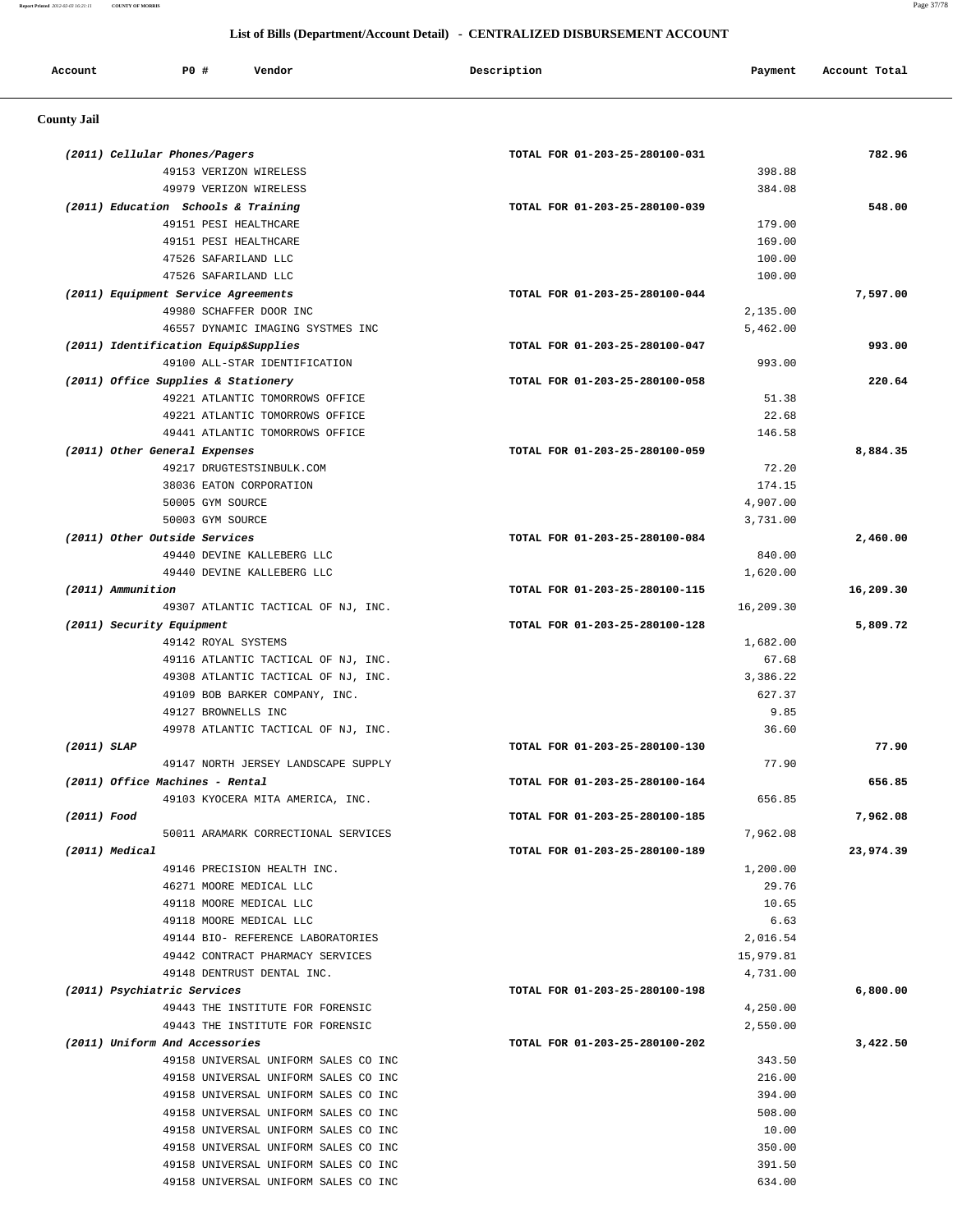#### **Report Printed** *2012-02-03 16:21:11* **COUNTY OF MORRIS** Page 38/78

## **List of Bills (Department/Account Detail) - CENTRALIZED DISBURSEMENT ACCOUNT**

| Account            | PO#                              | Vendor                               | Description                    | Payment  | Account Total |
|--------------------|----------------------------------|--------------------------------------|--------------------------------|----------|---------------|
| <b>County Jail</b> |                                  |                                      |                                |          |               |
|                    |                                  | 49158 UNIVERSAL UNIFORM SALES CO INC |                                | 26.00    |               |
|                    |                                  | 49158 UNIVERSAL UNIFORM SALES CO INC |                                | 404.00   |               |
|                    |                                  | 49158 UNIVERSAL UNIFORM SALES CO INC |                                | 145.50   |               |
|                    | (2011) Bldg Maintenance Supplies |                                      | TOTAL FOR 01-203-25-280100-249 |          | 5,141.83      |
|                    |                                  | 49164 TURTLE & HUGHES, INC           |                                | 69.06    |               |
|                    |                                  | 49164 TURTLE & HUGHES, INC           |                                | 3,726.48 |               |
|                    |                                  | 49164 TURTLE & HUGHES, INC           |                                | 5.30     |               |
|                    |                                  | 49166 MORRISTOWN LUMBER &            |                                | 41.58    |               |
|                    |                                  | 49166 MORRISTOWN LUMBER &            |                                | 24.47    |               |
|                    |                                  | 49167 MCMASTER-CARR SUPPLY CO        |                                | 111.05   |               |
|                    | 49218 GRAINGER                   |                                      |                                | 314.25   |               |
|                    | 49218 GRAINGER                   |                                      |                                | 62.64    |               |
|                    | 49122 CULLIGAN                   |                                      |                                | 679.99   |               |
|                    |                                  | 49638 MORRISTOWN LUMBER &            |                                | 15.97    |               |
|                    |                                  | 49638 MORRISTOWN LUMBER &            |                                | 28.98    |               |
|                    |                                  | 37888 EATON CORPORATION              |                                | 62.06    |               |
|                    | (2011) Janitorial Supplies       |                                      | TOTAL FOR 01-203-25-280100-252 |          | 2,340.37      |
|                    |                                  | 49087 CENTRAL POLY CORP              |                                | 1,230.00 |               |
|                    |                                  | 49113 E.A. MORSE & CO. INC.          |                                | 650.50   |               |
|                    |                                  | 49113 E.A. MORSE & CO. INC.          |                                | 83.79    |               |
|                    |                                  | 49113 E.A. MORSE & CO. INC.          |                                | 376.08   |               |
|                    | (2011) Machinery Repairs & Parts |                                      | TOTAL FOR 01-203-25-280100-262 |          | 198.82        |
|                    | 49219 JOHNSTONE SUPPLY           |                                      |                                | 198.82   |               |
|                    |                                  |                                      |                                |          | ============  |
|                    | TOTAL for County Jail            |                                      |                                |          | 112,004.27    |

# **County Youth Detention Facilit**

| Education Schools & Training             | TOTAL FOR 01-201-25-281100-039 | 135.00   |
|------------------------------------------|--------------------------------|----------|
| 50037 VAN METER & ASSOCIATES INC.        | 135.00                         |          |
| Office Supplies & Stationery             | TOTAL FOR 01-201-25-281100-058 | 54.93    |
| 50335 STAPLES BUSINESS ADVANTAGE         |                                | 54.93    |
| Postage & Metered Mail                   | TOTAL FOR 01-201-25-281100-068 | 145.00   |
| 51203 COUNTY OF MORRIS                   | 145.00                         |          |
| Machinery Repairs & Parts                | TOTAL FOR 01-201-25-281100-262 | 17.68    |
| 50009 MORRISTOWN LUMBER &                |                                | 17.68    |
| (2011) Other General Expenses            | TOTAL FOR 01-203-25-281100-059 | 480.04   |
| 49049 BOB BARKER COMPANY, INC.           | 480.04                         |          |
| (2011) Medical                           | TOTAL FOR 01-203-25-281100-189 | 40.65    |
| 50204 WHITES HEALTHCARE                  |                                | 331.95   |
| 50204 WHITES HEALTHCARE                  | $-291.30$                      |          |
| (2011) Janitorial Supplies               | TOTAL FOR 01-203-25-281100-252 | 418.10   |
| 49050 CENTRAL POLY CORP                  |                                | 97.10    |
| 50108 JERSEY PAPER PLUS INC              |                                | 321.00   |
|                                          |                                |          |
| TOTAL for County Youth Detention Facilit |                                | 1,291.40 |

# **Road Repairs**

| 4.18     |          | TOTAL FOR 01-201-26-290100-068 | Postage & Metered Mail              |
|----------|----------|--------------------------------|-------------------------------------|
|          | 4.18     |                                | 51203 COUNTY OF MORRIS              |
| 6,300.00 |          | TOTAL FOR 01-203-26-290100-036 | (2011) Contracted Services          |
|          | 6,300.00 |                                | 49364 SPACE FARMS INC               |
| 44.71    |          | TOTAL FOR 01-203-26-290100-058 | (2011) Office Supplies & Stationery |
|          | 44.71    |                                | 49363 ATLANTIC TOMORROWS OFFICE     |
| 925.82   |          | TOTAL FOR 01-203-26-290100-140 | (2011) Gas Purchases                |
|          | 925.82   |                                | 51202 ALLIED OIL                    |
| 311.31   |          | TOTAL FOR 01-203-26-290100-146 | (2011) Telephone                    |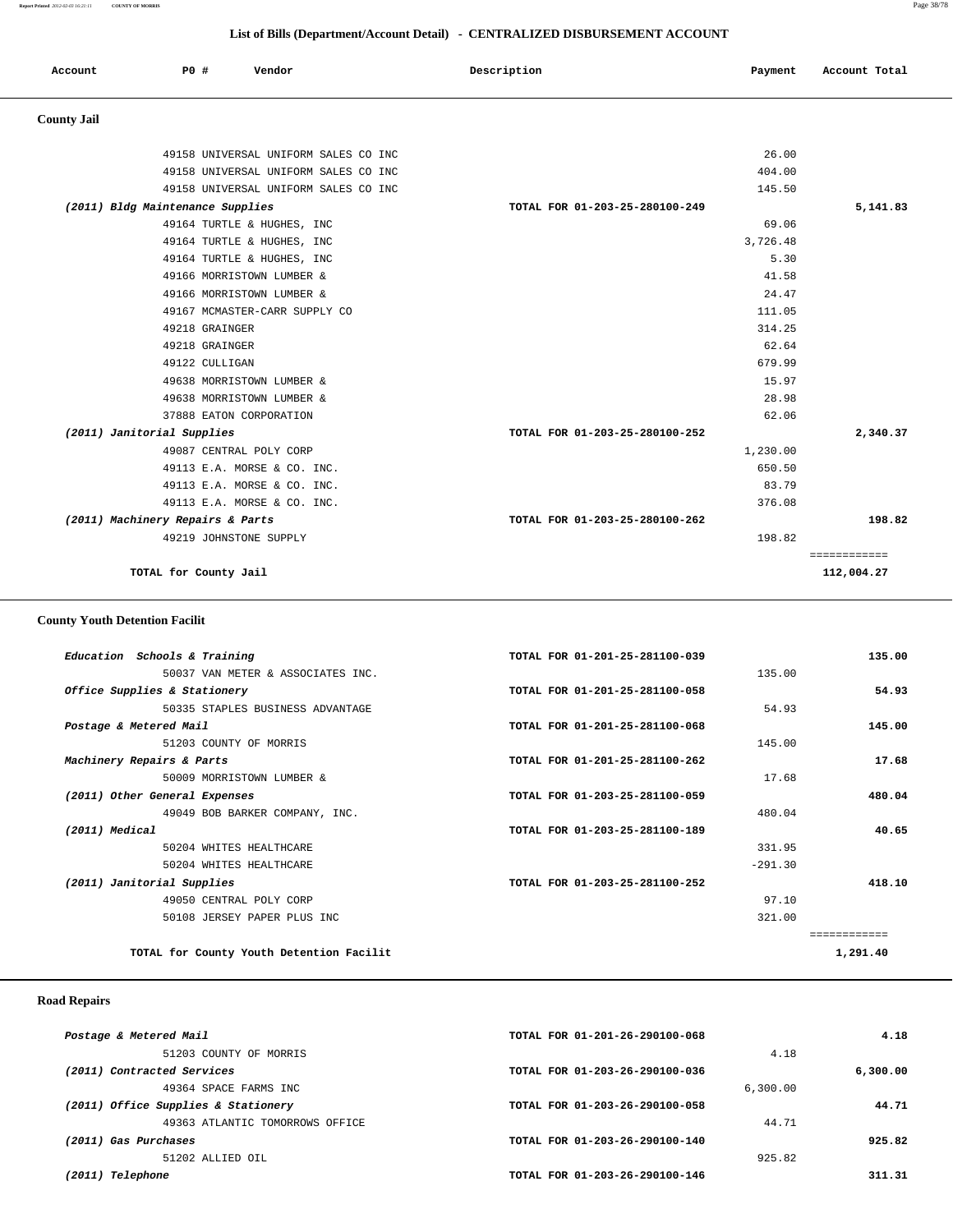| Account | P0 # | Vendor | Description | Payment<br>$\sim$ $\sim$ | Account Total |
|---------|------|--------|-------------|--------------------------|---------------|
|         |      |        |             |                          |               |

 **Road Repairs** 

| 49362 VERIZON                      | 158.79                         |              |
|------------------------------------|--------------------------------|--------------|
| 49367 CENTURYLINK                  | 152.52                         |              |
| $(2011)$ Meals                     | TOTAL FOR 01-203-26-290100-188 | 736.00       |
| 49191 BROOKSIDE DINER & RESTAURANT | 100.00                         |              |
| 49191 BROOKSIDE DINER & RESTAURANT | 15.00                          |              |
| 49192 BUDD LAKE DINER              | 70.00                          |              |
| 49192 BUDD LAKE DINER              | 10.50                          |              |
| 49193 HUNAN WOK                    | 180.00                         |              |
| 49193 HUNAN WOK                    | 27.00                          |              |
| 49091 LONG VALLEY PIZZA            | 40.00                          |              |
| 49091 LONG VALLEY PIZZA            | 6.00                           |              |
| 49439 R.B.'S DELI                  | 210.00                         |              |
| 49439 R.B.'S DELI                  | 31.50                          |              |
| 49092 RIDGEDALE PIZZA & PASTA      | 40.00                          |              |
| 49092 RIDGEDALE PIZZA & PASTA      | 6.00                           |              |
| (2011) Bituminous Concrete         | TOTAL FOR 01-203-26-290100-222 | 7,920.81     |
| 49115 TILCON                       | 55.26                          |              |
| 49115 TILCON                       | 2,258.42                       |              |
| 49115 TILCON                       | 1,396.08                       |              |
| 49115 TILCON                       | 312.07                         |              |
| 49115 TILCON                       | 426.00                         |              |
| 49115 TILCON                       | 856.26                         |              |
| 49115 TILCON                       | 154.62                         |              |
| 49738 TILCON                       | 457.70                         |              |
| 49361 TILCON                       | 466.96                         |              |
| 49361 TILCON                       | 7.64                           |              |
| 49361 TILCON                       | 1,402.82                       |              |
| 49361 TILCON                       | 126.98                         |              |
| (2011) Contracted Snow/Ice Removal | TOTAL FOR 01-203-26-290100-228 | 8,055.00     |
| 49086 TREE KING INC                | 3,105.00                       |              |
| 49293 TOWNSHIP OF LONG HILL        | 4,950.00                       |              |
| $(2011)$ Signage                   | TOTAL FOR 01-203-26-290100-238 | 750.53       |
| 49126 DELTA PRODUCTS CO            | 592.20                         |              |
| 49183 MORRISTOWN LUMBER &          | 41.18                          |              |
| 49183 MORRISTOWN LUMBER &          | 117.15                         |              |
| (2011) Snow Removal & Ice Control  | TOTAL FOR 01-203-26-290100-242 | 94.80        |
| 49123 TILCON                       | 94.80                          |              |
| (2011) Stone                       | TOTAL FOR 01-203-26-290100-244 | 4,938.48     |
| 49120 TILCON                       | 129.77                         |              |
| 49120 TILCON                       | 799.34                         |              |
| 49120 TILCON                       | 1,087.38                       |              |
| 49739 TILCON                       | 730.17                         |              |
| 49739 TILCON                       | 2,191.82                       |              |
| (2011) Construction Materials      | TOTAL FOR 01-203-26-290100-260 | 1,691.76     |
| 49177 GALETON GLOVES               | 376.49                         |              |
| 49181 GRINNELL RECYCLING INC.      | 166.36                         |              |
| 49181 GRINNELL RECYCLING INC.      | 188.91                         |              |
| 49181 GRINNELL RECYCLING INC.      | 335.62                         |              |
| 49181 GRINNELL RECYCLING INC.      | 159.08<br>146.85               |              |
| 49186 SUSSEX COUNTY MUA            |                                |              |
| 49186 SUSSEX COUNTY MUA            | 157.80                         |              |
| 49366 SUSSEX COUNTY MUA            | 160.65                         | ============ |
| TOTAL for Road Repairs             |                                | 31,773.40    |
|                                    |                                |              |

 **Bridges and Culverts**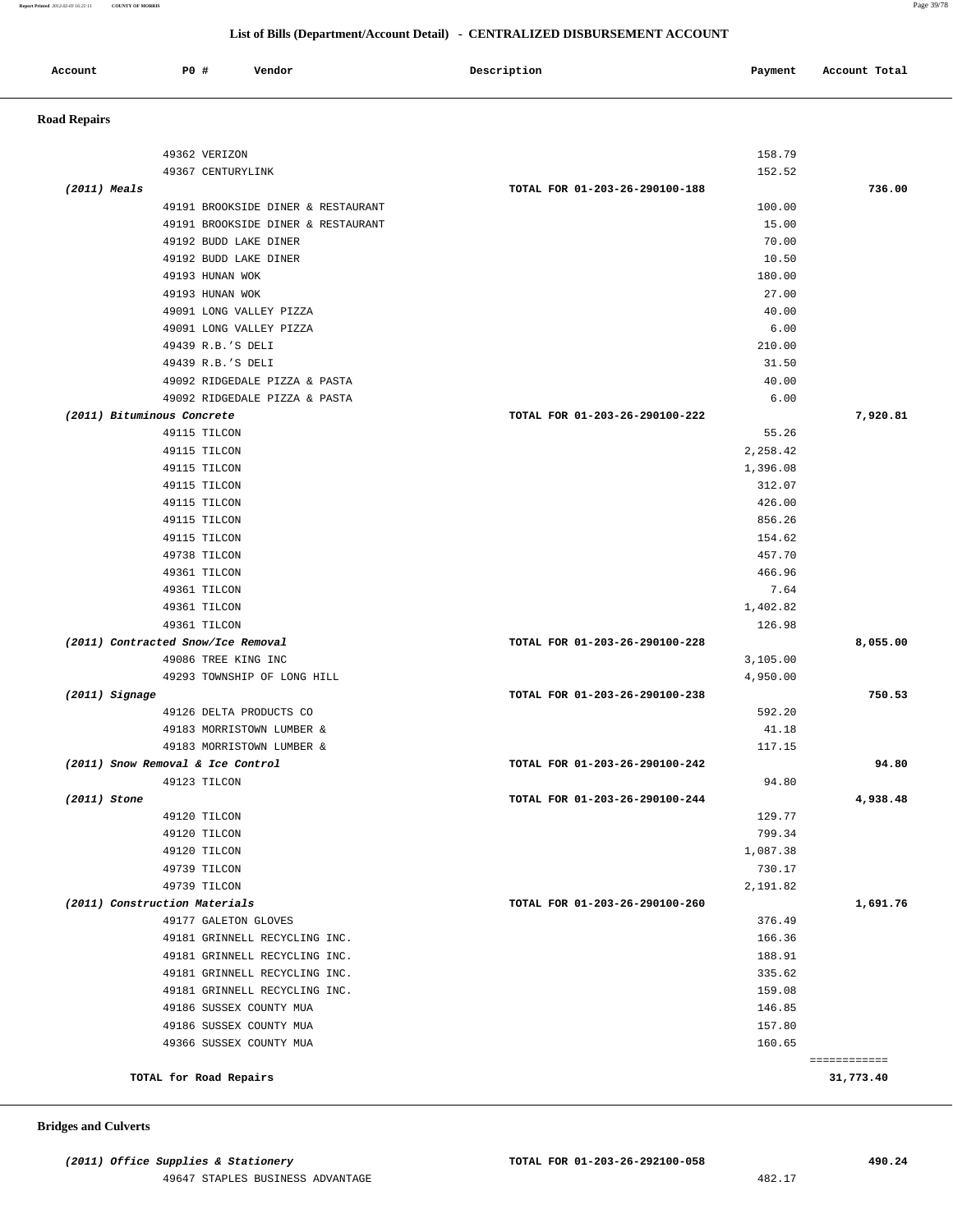#### **Report Printed** *2012-02-03 16:21:11* **COUNTY OF MORRIS** Page 40/78

 **List of Bills (Department/Account Detail) - CENTRALIZED DISBURSEMENT ACCOUNT**

| Account | PO# | Vendor | Description | Payment | Account Total<br>.<br>. |
|---------|-----|--------|-------------|---------|-------------------------|
|         |     |        |             |         |                         |

# **Bridges and Culverts**

|                                | 8.07   |              |
|--------------------------------|--------|--------------|
| TOTAL FOR 01-203-26-292100-146 |        | 496.15       |
|                                | 496.15 |              |
| TOTAL FOR 01-203-26-292100-237 |        | 47.50        |
|                                | 27.75  |              |
|                                | 19.75  |              |
| TOTAL FOR 01-203-26-292100-246 |        | 127.92       |
|                                | 58.00  |              |
|                                | 26.32  |              |
|                                | 43.60  |              |
| TOTAL FOR 01-203-26-292100-248 |        | 52.35        |
|                                | 35.40  |              |
|                                | 16.95  |              |
| TOTAL FOR 01-203-26-292100-259 |        | 89.34        |
|                                | 89.34  |              |
|                                |        | ============ |
|                                |        | 1,303.50     |
|                                |        |              |

# **Shade Tree Commission**

| (2011) Ground Maintenance Supplies | TOTAL FOR 01-203-26-300100-251 |        | 45.90  |
|------------------------------------|--------------------------------|--------|--------|
| 49157 LEVITT'S LLC                 |                                | 45.90  |        |
| (2011) Equipment                   | TOTAL FOR 01-203-26-300100-258 |        | 169.85 |
| 49157 LEVITT'S LLC                 |                                | 169.85 |        |
| (2011) Safety Items                | TOTAL FOR 01-203-26-300100-266 |        | 572.80 |
| 49143 GARDEN STATE HIGHWAY         |                                | 572.80 |        |
|                                    |                                |        |        |
| TOTAL for Shade Tree Commission    |                                |        | 788.55 |
|                                    |                                |        |        |

## **Buildings & Grounds**

| 57,756.72 | TOTAL FOR 01-201-26-310100-029 | Building Rental                     |
|-----------|--------------------------------|-------------------------------------|
|           | 7,087.72                       | 51021 WILLIAM F. BARNISH            |
|           | 5.00                           | 51021 WILLIAM F. BARNISH            |
|           | 5,895.00                       | 51023 DOWEL SYLVAN LLC              |
|           | 5,895.00                       | 51023 DOWEL SYLVAN LLC              |
|           | 6,538.50                       | 51023 DOWEL SYLVAN LLC              |
|           | 6,538.50                       | 51023 DOWEL SYLVAN LLC              |
|           | 5,502.00                       | 51023 DOWEL SYLVAN LLC              |
|           | 5,502.00                       | 51023 DOWEL SYLVAN LLC              |
|           | 7,396.50                       | 51023 DOWEL SYLVAN LLC              |
|           | 7,396.50                       | 51023 DOWEL SYLVAN LLC              |
| 5,130.00  | TOTAL FOR 01-201-26-310100-062 | Parking Lot Rental                  |
|           | 5,130.00                       | 50628 MORRISTOWN PARKING AUTHORITY  |
| 850.00    | TOTAL FOR 01-201-26-310100-084 | Other Outside Services              |
|           | 850.00                         | 51197 NJ DEP                        |
| 179.95    | TOTAL FOR 01-201-26-310100-207 | Uniform & Clothing Allowance        |
|           | 90.00                          | 50222 ANTHONY CROSBY                |
|           | 89.95                          | 50691 JORGE ROMERO                  |
| 2,840.00  | TOTAL FOR 01-201-26-310100-264 | Heat & $A/C$                        |
|           | 1,280.00                       | 49933 MANHATTAN WELDING COMPANY INC |
|           | 1,280.00                       | 49933 MANHATTAN WELDING COMPANY INC |
|           | 280.00                         | 49933 MANHATTAN WELDING COMPANY INC |
| 1,713.95  | TOTAL FOR 01-201-26-310100-267 | Incremental Bond Costs              |
|           | 1,713.95                       | 50627 MORRISTOWN PARKING AUTHORITY  |
| 11,569.00 | TOTAL FOR 01-203-26-310100-044 | (2011) Equipment Service Agreements |
|           | 4.70                           | 50808 WEBSTER PLUMBING &            |
|           | 9,100.00                       | 50806 WEBSTER PLUMBING &            |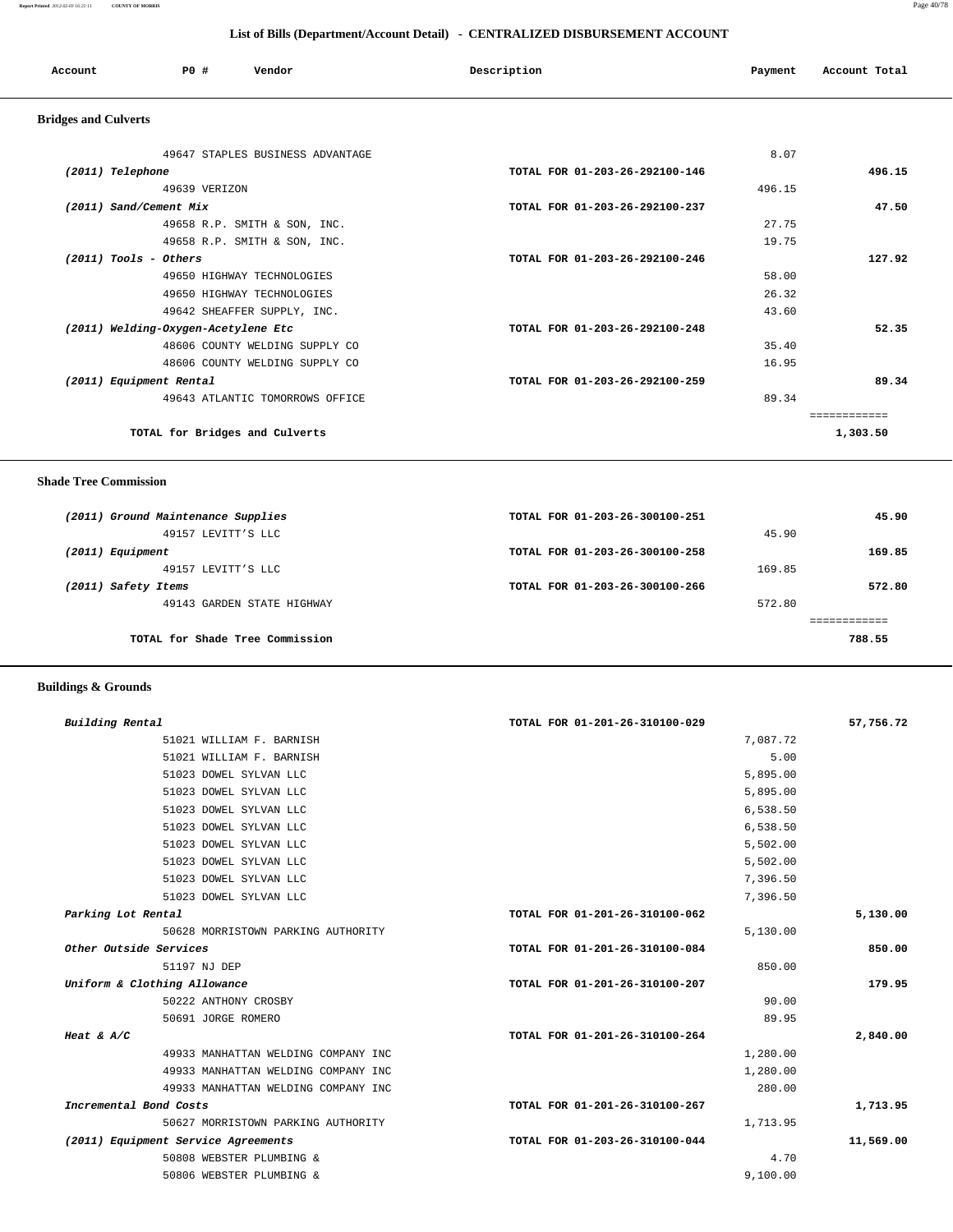**Report Printed** *2012-02-03 16:21:11* **COUNTY OF MORRIS** Page 41/78

## **List of Bills (Department/Account Detail) - CENTRALIZED DISBURSEMENT ACCOUNT**

| Account | PO# | Vendor | Description | Payment | Account Total |
|---------|-----|--------|-------------|---------|---------------|
|         |     |        |             |         |               |

# **Buildings & Grounds**

| TOTAL FOR 01-203-26-310100-084 | 31,269.00                                                                                                                                                                                                                                                                                                               |
|--------------------------------|-------------------------------------------------------------------------------------------------------------------------------------------------------------------------------------------------------------------------------------------------------------------------------------------------------------------------|
| 29,549.00                      |                                                                                                                                                                                                                                                                                                                         |
| 1,720.00                       |                                                                                                                                                                                                                                                                                                                         |
| TOTAL FOR 01-203-26-310100-095 |                                                                                                                                                                                                                                                                                                                         |
| 54.34                          |                                                                                                                                                                                                                                                                                                                         |
| TOTAL FOR 01-203-26-310100-098 |                                                                                                                                                                                                                                                                                                                         |
| 27.00                          |                                                                                                                                                                                                                                                                                                                         |
| TOTAL FOR 01-203-26-310100-223 | 641.67                                                                                                                                                                                                                                                                                                                  |
| 42.60                          |                                                                                                                                                                                                                                                                                                                         |
| 68.00                          |                                                                                                                                                                                                                                                                                                                         |
| 67.54                          |                                                                                                                                                                                                                                                                                                                         |
| 183.57                         |                                                                                                                                                                                                                                                                                                                         |
| 279.96                         |                                                                                                                                                                                                                                                                                                                         |
| TOTAL FOR 01-203-26-310100-235 | 9,984.25                                                                                                                                                                                                                                                                                                                |
|                                |                                                                                                                                                                                                                                                                                                                         |
|                                |                                                                                                                                                                                                                                                                                                                         |
|                                |                                                                                                                                                                                                                                                                                                                         |
|                                |                                                                                                                                                                                                                                                                                                                         |
|                                |                                                                                                                                                                                                                                                                                                                         |
|                                |                                                                                                                                                                                                                                                                                                                         |
|                                |                                                                                                                                                                                                                                                                                                                         |
|                                |                                                                                                                                                                                                                                                                                                                         |
|                                |                                                                                                                                                                                                                                                                                                                         |
|                                |                                                                                                                                                                                                                                                                                                                         |
|                                |                                                                                                                                                                                                                                                                                                                         |
|                                |                                                                                                                                                                                                                                                                                                                         |
|                                |                                                                                                                                                                                                                                                                                                                         |
|                                |                                                                                                                                                                                                                                                                                                                         |
|                                |                                                                                                                                                                                                                                                                                                                         |
|                                |                                                                                                                                                                                                                                                                                                                         |
|                                |                                                                                                                                                                                                                                                                                                                         |
|                                |                                                                                                                                                                                                                                                                                                                         |
|                                |                                                                                                                                                                                                                                                                                                                         |
|                                |                                                                                                                                                                                                                                                                                                                         |
|                                |                                                                                                                                                                                                                                                                                                                         |
|                                |                                                                                                                                                                                                                                                                                                                         |
|                                | 2,439.47                                                                                                                                                                                                                                                                                                                |
|                                |                                                                                                                                                                                                                                                                                                                         |
|                                |                                                                                                                                                                                                                                                                                                                         |
|                                | 5,226.70                                                                                                                                                                                                                                                                                                                |
|                                |                                                                                                                                                                                                                                                                                                                         |
|                                |                                                                                                                                                                                                                                                                                                                         |
| 15.30                          |                                                                                                                                                                                                                                                                                                                         |
| 43.75                          |                                                                                                                                                                                                                                                                                                                         |
| 193.90                         |                                                                                                                                                                                                                                                                                                                         |
| 25.22                          |                                                                                                                                                                                                                                                                                                                         |
| 146.74                         |                                                                                                                                                                                                                                                                                                                         |
| 151.98                         |                                                                                                                                                                                                                                                                                                                         |
| 119.70                         |                                                                                                                                                                                                                                                                                                                         |
| 353.22                         |                                                                                                                                                                                                                                                                                                                         |
| 1,490.80                       |                                                                                                                                                                                                                                                                                                                         |
| 210.88                         |                                                                                                                                                                                                                                                                                                                         |
| 249.78                         |                                                                                                                                                                                                                                                                                                                         |
| 540.00                         |                                                                                                                                                                                                                                                                                                                         |
| 1,306.80                       |                                                                                                                                                                                                                                                                                                                         |
|                                |                                                                                                                                                                                                                                                                                                                         |
| 352.44                         |                                                                                                                                                                                                                                                                                                                         |
| TOTAL FOR 01-203-26-310100-252 | 2,827.30                                                                                                                                                                                                                                                                                                                |
| 2,827.30                       |                                                                                                                                                                                                                                                                                                                         |
|                                | 68.57<br>89.89<br>14.43<br>960.85<br>2,955.21<br>319.66<br>895.12<br>73.33<br>338.22<br>130.34<br>17.84<br>445.14<br>203.40<br>1,136.59<br>217.26<br>1,575.44<br>41.96<br>99.39<br>234.70<br>74.48<br>92.43<br>TOTAL FOR 01-203-26-310100-239<br>419.97<br>2,019.50<br>TOTAL FOR 01-203-26-310100-249<br>10.89<br>15.30 |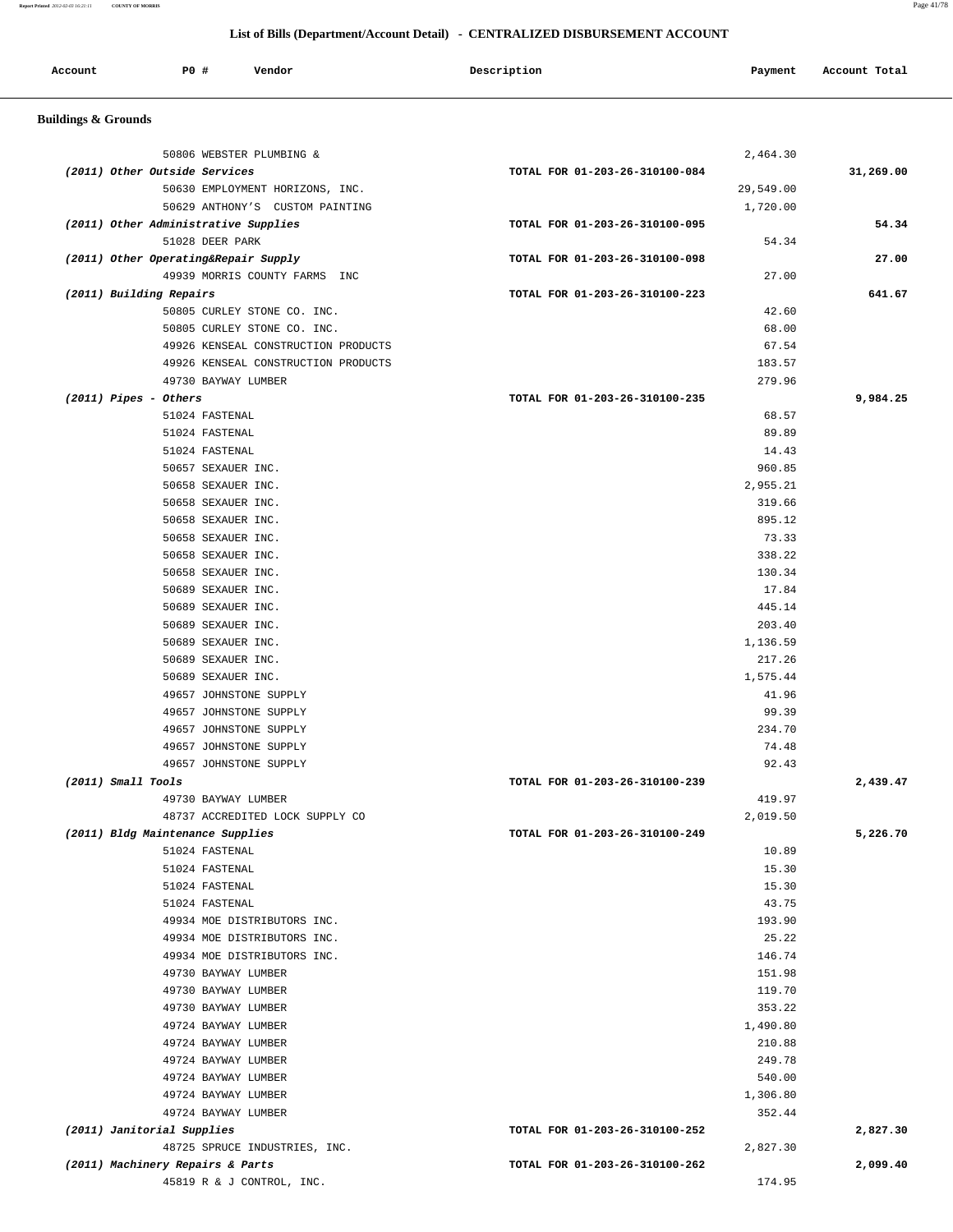| Account                        | P0 # | Vendor                                                   | Description<br>Payment                   | Account Total |
|--------------------------------|------|----------------------------------------------------------|------------------------------------------|---------------|
| <b>Buildings &amp; Grounds</b> |      |                                                          |                                          |               |
|                                |      |                                                          |                                          |               |
|                                |      | 45819 R & J CONTROL, INC.<br>45819 R & J CONTROL, INC.   | 174.95<br>174.95                         |               |
|                                |      | 45819 R & J CONTROL, INC.                                | 174.95                                   |               |
|                                |      | 45819 R & J CONTROL, INC.                                | 174.95                                   |               |
|                                |      | 45819 R & J CONTROL, INC.                                | 174.95                                   |               |
|                                |      | 45819 R & J CONTROL, INC.                                | 174.95                                   |               |
|                                |      | 45819 R & J CONTROL, INC.                                | 174.95                                   |               |
|                                |      | 45819 R & J CONTROL, INC.                                | 174.95                                   |               |
|                                |      | 45819 R & J CONTROL, INC.                                | 174.95                                   |               |
|                                |      | 45819 R & J CONTROL, INC.                                | 174.95                                   |               |
| $(2011)$ Heat & A/C            |      | 45819 R & J CONTROL, INC.                                | 174.95<br>TOTAL FOR 01-203-26-310100-264 | 893.00        |
|                                |      | 49664 JOHNSTONE SUPPLY                                   | 39.00                                    |               |
|                                |      | 49664 JOHNSTONE SUPPLY                                   | 79.00                                    |               |
|                                |      | 49664 JOHNSTONE SUPPLY                                   | 22.15                                    |               |
|                                |      | 49664 JOHNSTONE SUPPLY                                   | 46.92                                    |               |
|                                |      | 49664 JOHNSTONE SUPPLY                                   | 43.24                                    |               |
|                                |      | 49664 JOHNSTONE SUPPLY                                   | 86.48                                    |               |
|                                |      | 49664 JOHNSTONE SUPPLY                                   | 57.55                                    |               |
|                                |      | 49664 JOHNSTONE SUPPLY                                   | 227.75                                   |               |
|                                |      | 49664 JOHNSTONE SUPPLY                                   | 290.91                                   |               |
| (2011) Electrical              |      |                                                          | TOTAL FOR 01-203-26-310100-265<br>513.66 | 14,430.93     |
|                                |      | 48715 MORRISTOWN AGWAY<br>49599 TURTLE & HUGHES, INC     | 34.99                                    |               |
|                                |      | 49599 TURTLE & HUGHES, INC                               | 165.84                                   |               |
|                                |      | 49599 TURTLE & HUGHES, INC                               | 556.32                                   |               |
|                                |      | 49599 TURTLE & HUGHES, INC                               | 371.20                                   |               |
|                                |      | 49599 TURTLE & HUGHES, INC                               | 836.84                                   |               |
|                                |      | 49599 TURTLE & HUGHES, INC                               | 40.99                                    |               |
|                                |      | 49599 TURTLE & HUGHES, INC                               | 853.57                                   |               |
|                                |      | 49599 TURTLE & HUGHES, INC                               | 169.33                                   |               |
|                                |      | 49593 TURTLE & HUGHES, INC                               | 425.89                                   |               |
|                                |      | 49593 TURTLE & HUGHES, INC<br>49593 TURTLE & HUGHES, INC | 147.60                                   |               |
|                                |      | 49593 TURTLE & HUGHES, INC                               | 58.05<br>432.81                          |               |
|                                |      | 49593 TURTLE & HUGHES, INC                               | 101.16                                   |               |
|                                |      | 49593 TURTLE & HUGHES, INC                               | 7.54                                     |               |
|                                |      | 49593 TURTLE & HUGHES, INC                               | 158.70                                   |               |
|                                |      | 49593 TURTLE & HUGHES, INC                               | 619.90                                   |               |
|                                |      | 49594 TURTLE & HUGHES, INC                               | 531.60                                   |               |
|                                |      | 49594 TURTLE & HUGHES, INC                               | 1,105.89                                 |               |
|                                |      | 49594 TURTLE & HUGHES, INC                               | 177.06                                   |               |
|                                |      | 49594 TURTLE & HUGHES, INC                               | 152.64                                   |               |
|                                |      | 49594 TURTLE & HUGHES, INC<br>49594 TURTLE & HUGHES, INC | 252.48<br>75.40                          |               |
|                                |      | 49594 TURTLE & HUGHES, INC                               | 724.73                                   |               |
|                                |      | 49595 TURTLE & HUGHES, INC                               | 124.58                                   |               |
|                                |      | 49595 TURTLE & HUGHES, INC                               | 321.12                                   |               |
|                                |      | 49595 TURTLE & HUGHES, INC                               | 26.71                                    |               |
|                                |      | 49595 TURTLE & HUGHES, INC                               | 435.00                                   |               |
|                                |      | 49595 TURTLE & HUGHES, INC                               | 249.00                                   |               |
|                                |      | 49595 TURTLE & HUGHES, INC                               | 631.40                                   |               |
|                                |      | 49595 TURTLE & HUGHES, INC                               | 36.00                                    |               |
|                                |      | 49595 TURTLE & HUGHES, INC                               | 884.80<br>174.04                         |               |
|                                |      | 49596 TURTLE & HUGHES, INC<br>49596 TURTLE & HUGHES, INC | 18.29                                    |               |
|                                |      | 49596 TURTLE & HUGHES, INC                               | 2,260.50                                 |               |
|                                |      | 49596 TURTLE & HUGHES, INC                               | 374.02                                   |               |
|                                |      | 49596 TURTLE & HUGHES, INC                               | 307.88                                   |               |
|                                |      | 49596 TURTLE & HUGHES, INC                               | 60.45                                    |               |

**Report Printed** *2012-02-03 16:21:11* **COUNTY OF MORRIS** Page 42/78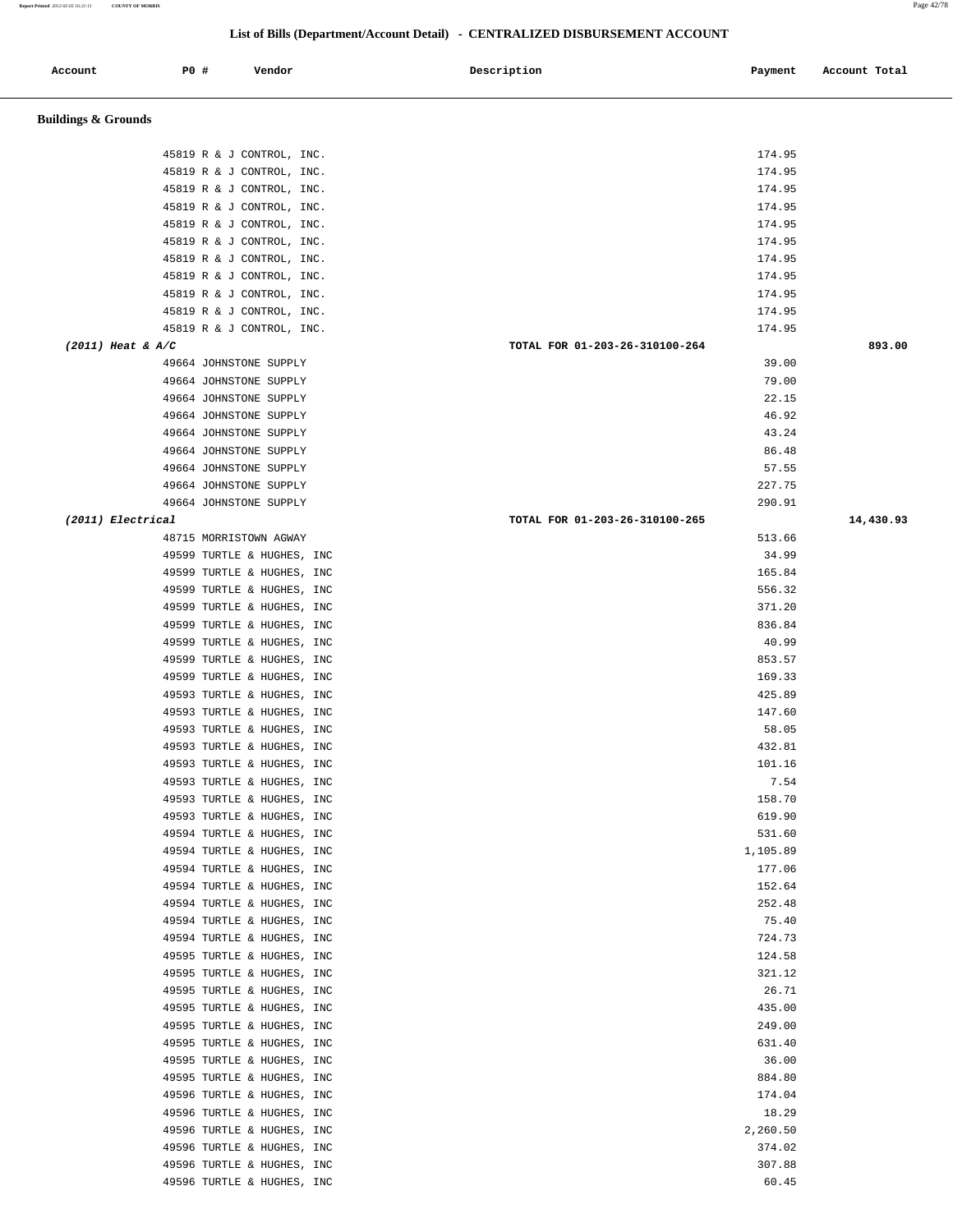**Report Printed** *2012-02-03 16:21:11* **COUNTY OF MORRIS** Page 43/78

## **List of Bills (Department/Account Detail) - CENTRALIZED DISBURSEMENT ACCOUNT**

| Account                        | P0 #                          | Vendor                     | Description | Payment<br>Account Total |
|--------------------------------|-------------------------------|----------------------------|-------------|--------------------------|
| <b>Buildings &amp; Grounds</b> |                               |                            |             |                          |
|                                |                               | 49596 TURTLE & HUGHES, INC |             | 12.95                    |
|                                | TOTAL for Buildings & Grounds |                            |             | 149,932.68               |

 **Motor Services Center** 

|                     | Other Operating&Repair Supply                                | TOTAL FOR 01-201-26-315100-098 | 1,314.01  |
|---------------------|--------------------------------------------------------------|--------------------------------|-----------|
|                     | 50028 GRAINGER                                               | 34.12                          |           |
|                     | 50023 BOONTON AUTO PARTS                                     | 86.28                          |           |
|                     | 50033 MSC INDUSTRIAL SUPPLY CO.                              | 58.08                          |           |
|                     | 50033 MSC INDUSTRIAL SUPPLY CO.                              | 22.52                          |           |
|                     | 50368 ROBERT BECKMANN                                        | 60.00                          |           |
|                     | 50030 J & D SALES & SERVICE LLC                              | 160.00                         |           |
|                     | 50030 J & D SALES & SERVICE LLC                              | 48.00                          |           |
|                     | 50155 WHITEMARSH CORPORATION                                 | 340.00                         |           |
|                     | 50171 BOONTON AUTO PARTS                                     | 205.15                         |           |
|                     | 50294 BOONTON AUTO PARTS                                     | 38.32                          |           |
|                     | 50294 BOONTON AUTO PARTS                                     | 14.56                          |           |
|                     | 50179 MSC INDUSTRIAL SUPPLY CO.                              | 33.28                          |           |
|                     | 50179 MSC INDUSTRIAL SUPPLY CO.                              | 12.38                          |           |
|                     | 50177 MCMASTER-CARR SUPPLY CO                                | 16.32                          |           |
|                     | 50175 J & D SALES & SERVICE LLC                              | 185.00                         |           |
|                     | Uniform & Clothing Allowance                                 | TOTAL FOR 01-201-26-315100-207 | 486.47    |
|                     | 50170 AMERICAN WEAR INC.                                     | 275.73                         |           |
|                     | 50170 AMERICAN WEAR INC.                                     | 210.74                         |           |
| Tires               |                                                              | TOTAL FOR 01-201-26-315100-245 | 1,312.17  |
|                     | 50303 INTER CITY TIRE                                        | 848.17                         |           |
|                     | 50182 INTER CITY TIRE                                        | 357.00                         |           |
|                     | 50309 SERVICE TIRE TRUCK CENTERS INC                         | 107.00                         |           |
| Janitorial Supplies |                                                              | TOTAL FOR 01-201-26-315100-252 | 343.16    |
|                     | 50319 TOMAR INDUSTRIES INC                                   | 184.40                         |           |
|                     | 50156 ZEP MANUFACTURING CO                                   | 158.76                         |           |
|                     | Spare Parts for Equipment                                    | TOTAL FOR 01-201-26-315100-261 | 1,882.26  |
|                     | 50029 HOOVER TRUCK CENTERS INC                               | 216.04                         |           |
|                     | 50019 AIR BRAKE & EQUIPMENT                                  | 412.00                         |           |
|                     | 50299 AMERICAN HOSE & HYDRAULICS                             | 109.66                         |           |
|                     | 50313 QUALITY AUTO GLASS, INC                                | 197.30                         |           |
|                     | 50313 QUALITY AUTO GLASS, INC                                | 306.10                         |           |
|                     | 50032 MID-ATLANTIC TRUCK CENTRE INC                          | 209.76                         |           |
|                     | 50032 MID-ATLANTIC TRUCK CENTRE INC                          | 73.86                          |           |
|                     | 50032 MID-ATLANTIC TRUCK CENTRE INC                          | 62.98                          |           |
|                     | 50178 MID-ATLANTIC TRUCK CENTRE INC                          | 73.86                          |           |
|                     | 50178 MID-ATLANTIC TRUCK CENTRE INC                          | 133.24                         |           |
|                     | 50168 AMERICAN HOSE & HYDRAULICS                             | 10.62                          |           |
|                     | 50172 CHERRY VALLEY TRACTOR                                  | 76.84                          |           |
| Vehicle Repairs     |                                                              | TOTAL FOR 01-201-26-315100-291 | 13,640.28 |
|                     | 50025 D&B AUTO SUPPLY                                        | 293.85                         |           |
|                     | 50025 D&B AUTO SUPPLY                                        | 552.61                         |           |
|                     | 50025 D&B AUTO SUPPLY                                        | 223.41                         |           |
|                     | 50025 D&B AUTO SUPPLY                                        | 226.92                         |           |
|                     | 50025 D&B AUTO SUPPLY                                        | $-26.88$                       |           |
|                     | 50025 D&B AUTO SUPPLY                                        | $-39.66$                       |           |
|                     | 50036 ROUTE 23 AUTO MALL LLC                                 | 57.44                          |           |
|                     | 50036 ROUTE 23 AUTO MALL LLC                                 | 122.88                         |           |
|                     | 50036 ROUTE 23 AUTO MALL LLC                                 | 200.06                         |           |
|                     | 50036 ROUTE 23 AUTO MALL LLC                                 | 234.05                         |           |
|                     |                                                              |                                |           |
|                     |                                                              |                                |           |
|                     | 50036 ROUTE 23 AUTO MALL LLC<br>50036 ROUTE 23 AUTO MALL LLC | 49.74<br>18.75                 |           |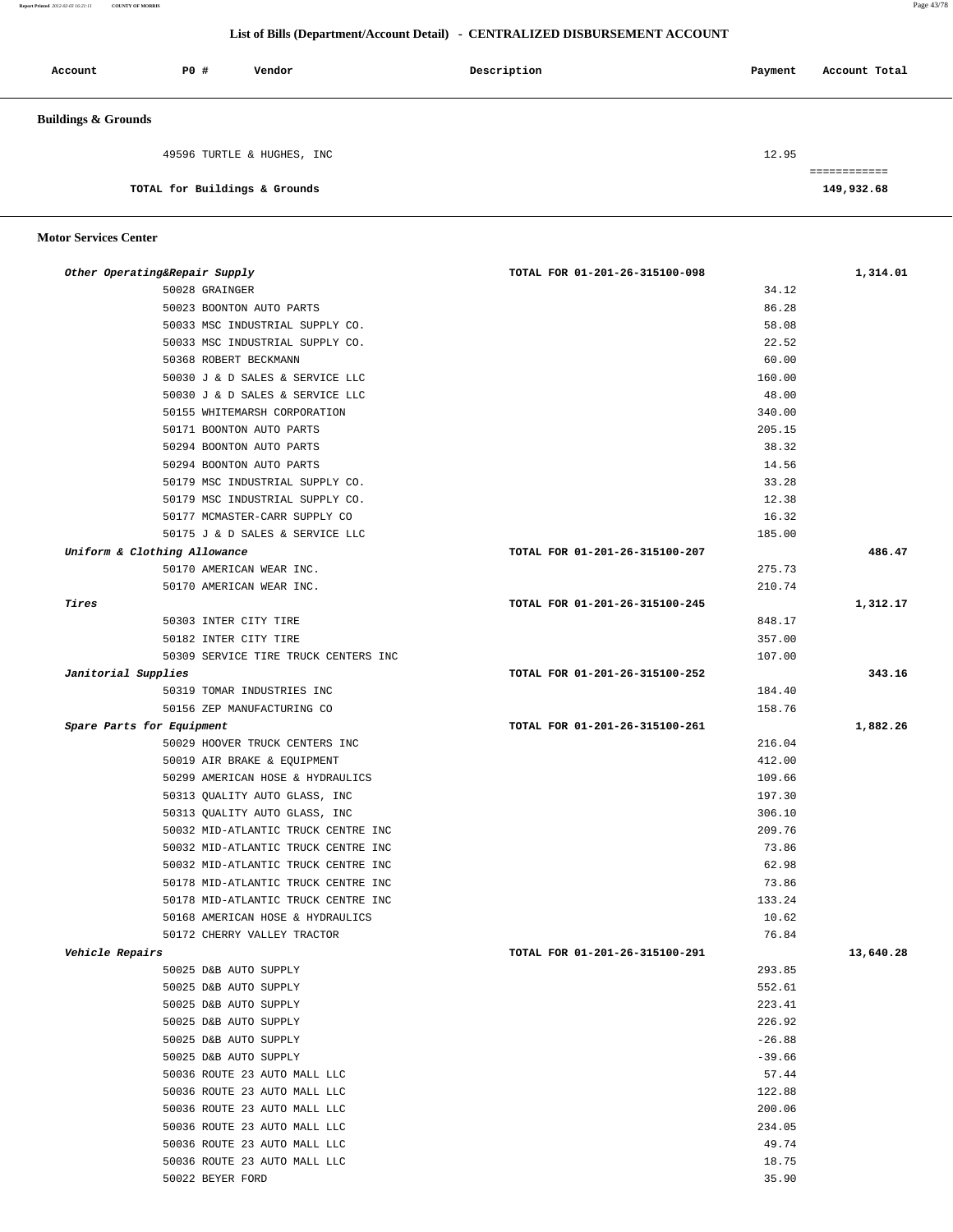| Account<br>. | P0 # | Vendor | Description | Payment | Total<br>Account |
|--------------|------|--------|-------------|---------|------------------|
|              |      |        |             |         |                  |

 **Motor Services Center** 

|                                      | 50173 D&B AUTO SUPPLY            | 496.81                         |        |
|--------------------------------------|----------------------------------|--------------------------------|--------|
|                                      | 50173 D&B AUTO SUPPLY            | 177.71                         |        |
|                                      | 50173 D&B AUTO SUPPLY            | 651.67                         |        |
|                                      | 50173 D&B AUTO SUPPLY            | 447.41                         |        |
|                                      | 50173 D&B AUTO SUPPLY            | $-61.24$                       |        |
|                                      | 50173 D&B AUTO SUPPLY            | $-90.04$                       |        |
|                                      | 50173 D&B AUTO SUPPLY            | $-284.00$                      |        |
|                                      | 50173 D&B AUTO SUPPLY            | $-57.24$                       |        |
|                                      | 50034 NIELSEN DODGE -C-J - R     | 177.40                         |        |
|                                      | 50034 NIELSEN DODGE -C-J - R     | 96.80                          |        |
|                                      | 50034 NIELSEN DODGE -C-J - R     | 140.00                         |        |
|                                      | 50293 BEYER CHRYSLER JEEP        | 46.86                          |        |
|                                      | 50297 D&B AUTO SUPPLY            | 142.44                         |        |
|                                      | 50297 D&B AUTO SUPPLY            | 435.29                         |        |
|                                      | 50297 D&B AUTO SUPPLY            | 74.30                          |        |
|                                      | 50297 D&B AUTO SUPPLY            | $-100.80$                      |        |
|                                      | 50174 FLEMINGTON BUICK CHEVROLET | 11.37                          |        |
|                                      | 50174 FLEMINGTON BUICK CHEVROLET | 23.17                          |        |
|                                      | 50174 FLEMINGTON BUICK CHEVROLET | 67.10                          |        |
|                                      | 50174 FLEMINGTON BUICK CHEVROLET | 36.30                          |        |
|                                      | 50296 FLEMINGTON BUICK CHEVROLET | 37.36                          |        |
|                                      | 50296 FLEMINGTON BUICK CHEVROLET | 40.73                          |        |
|                                      | 50304 PLAINSMAN AUTO SUPPLY      | 370.48                         |        |
|                                      | 50304 PLAINSMAN AUTO SUPPLY      | 105.97                         |        |
|                                      | 50304 PLAINSMAN AUTO SUPPLY      | 303.16                         |        |
|                                      | 50315 SMITH MOTOR CO., INC.      | 216.15                         |        |
|                                      | 50306 SMITH CHRYSLER JEEP DODGE  | 92.57                          |        |
|                                      | 50306 SMITH CHRYSLER JEEP DODGE  | 152.10                         |        |
|                                      | 50318 SUMMIT TRANSMISSION BRAKE  | 2,200.00                       |        |
|                                      | 50181 PLAINSMAN AUTO SUPPLY      | 231.80                         |        |
|                                      | 50181 PLAINSMAN AUTO SUPPLY      | 58.19                          |        |
|                                      | 50181 PLAINSMAN AUTO SUPPLY      | 556.26                         |        |
|                                      | 50181 PLAINSMAN AUTO SUPPLY      | 848.94                         |        |
|                                      | 50181 PLAINSMAN AUTO SUPPLY      | 304.46                         |        |
|                                      | 50035 PLAINSMAN AUTO SUPPLY      | 371.29                         |        |
|                                      | 50035 PLAINSMAN AUTO SUPPLY      | 509.41                         |        |
|                                      | 50035 PLAINSMAN AUTO SUPPLY      | 31.88                          |        |
|                                      | 50152 ROUTE 23 AUTO MALL LLC     | 31.66                          |        |
|                                      | 50152 ROUTE 23 AUTO MALL LLC     | 20.31                          |        |
|                                      | 50152 ROUTE 23 AUTO MALL LLC     | 97.10                          |        |
|                                      | 50152 ROUTE 23 AUTO MALL LLC     | 44.50                          |        |
|                                      | 50152 ROUTE 23 AUTO MALL LLC     | 329.96                         |        |
|                                      | 50152 ROUTE 23 AUTO MALL LLC     | 355.84                         |        |
|                                      | 50152 ROUTE 23 AUTO MALL LLC     | 16.24                          |        |
|                                      | 50152 ROUTE 23 AUTO MALL LLC     | 247.74                         |        |
|                                      | 50152 ROUTE 23 AUTO MALL LLC     | 587.92                         |        |
|                                      | 50152 ROUTE 23 AUTO MALL LLC     | 455.84                         |        |
|                                      | 50152 ROUTE 23 AUTO MALL LLC     | $-25.38$                       |        |
|                                      | 50152 ROUTE 23 AUTO MALL LLC     | 187.72                         |        |
|                                      | 50152 ROUTE 23 AUTO MALL LLC     | 12.16                          |        |
|                                      | 50152 ROUTE 23 AUTO MALL LLC     | 23.78                          |        |
|                                      | 50153 SMITH CHRYSLER JEEP DODGE  | 195.65                         |        |
|                                      | 50153 SMITH CHRYSLER JEEP DODGE  | 30.75                          |        |
|                                      | 50153 SMITH CHRYSLER JEEP DODGE  | 115.19                         |        |
|                                      | 50153 SMITH CHRYSLER JEEP DODGE  | 65.98                          |        |
|                                      | 50153 SMITH CHRYSLER JEEP DODGE  | 36.19                          |        |
| (2011) Other Operating&Repair Supply |                                  | TOTAL FOR 01-203-26-315100-098 | 557.00 |
|                                      | 49683 BOONTON AUTO PARTS         | 103.80                         |        |
|                                      | 49299 MCMASTER-CARR SUPPLY CO    | 20.76                          |        |
|                                      | 50368 ROBERT BECKMANN            | 13.43                          |        |
|                                      |                                  |                                |        |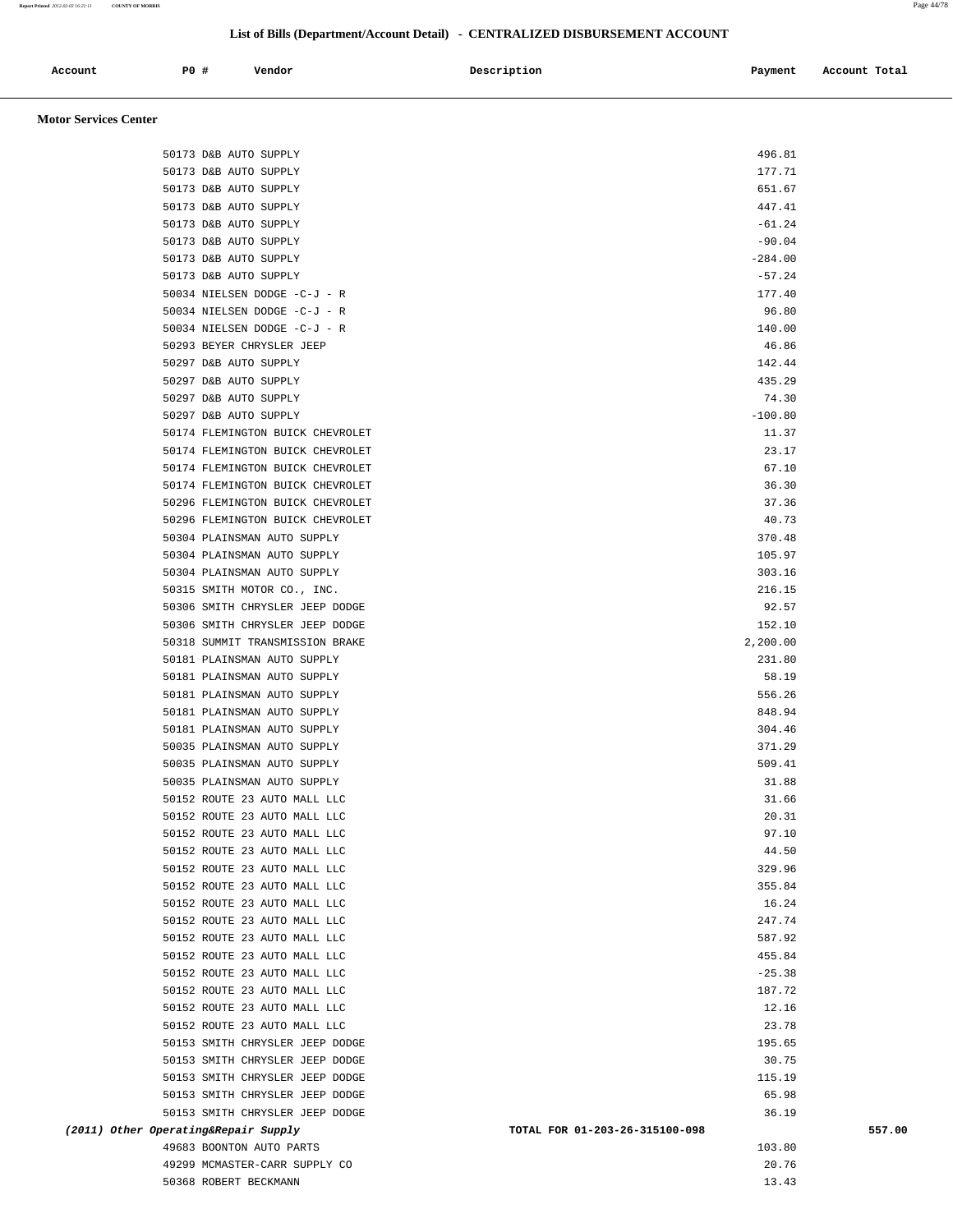| Account                      | <b>PO #</b><br>Vendor                                                    | Description                    | Payment         | Account Total |
|------------------------------|--------------------------------------------------------------------------|--------------------------------|-----------------|---------------|
| <b>Motor Services Center</b> |                                                                          |                                |                 |               |
|                              | 48052 STAPLES BUSINESS ADVANTAGE                                         |                                | 180.11          |               |
|                              | 49708 DEER PARK                                                          |                                | 180.59          |               |
|                              | 49286 DEER PARK                                                          |                                | 8.36            |               |
|                              | 49282 CABLEVISION                                                        |                                | 49.95           |               |
|                              | (2011) Uniform & Clothing Allowance                                      | TOTAL FOR 01-203-26-315100-207 |                 | 709.18        |
|                              | 49272 AMERICAN WEAR INC.                                                 |                                | 221.73          |               |
|                              | 49272 AMERICAN WEAR INC.                                                 |                                | 268.72          |               |
|                              | 49272 AMERICAN WEAR INC.                                                 |                                | 218.73          |               |
|                              | (2011) Lubricants & Anti Freeze                                          | TOTAL FOR 01-203-26-315100-232 |                 | 2,077.00      |
|                              | 50154 DAVID WEBER OIL COMPANY                                            |                                | 2,077.00        | 19.28         |
| $(2011)$ Small Tools         | 49695 MSC INDUSTRIAL SUPPLY CO.                                          | TOTAL FOR 01-203-26-315100-239 | 19.28           |               |
|                              | (2011) Snow Plowing Parts                                                | TOTAL FOR 01-203-26-315100-241 |                 | 3,675.00      |
|                              | 50169 BRISTOL DONALD COMPANY                                             |                                | 3,675.00        |               |
| (2011) Tires                 |                                                                          | TOTAL FOR 01-203-26-315100-245 |                 | 1,242.00      |
|                              | 50183 SERVICE TIRE TRUCK CENTERS                                         |                                | 1,242.00        |               |
| $(2011)$ Tools - Others      |                                                                          | TOTAL FOR 01-203-26-315100-246 |                 | 330.66        |
|                              | 49299 MCMASTER-CARR SUPPLY CO                                            |                                | 330.66          |               |
|                              | (2011) Janitorial Supplies                                               | TOTAL FOR 01-203-26-315100-252 |                 | 197.80        |
|                              | 49702 TOMAR INDUSTRIES INC                                               |                                | 197.80          |               |
|                              | (2011) Spare Parts for Equipment                                         | TOTAL FOR 01-203-26-315100-261 |                 | 1,820.08      |
|                              | 49295 JESCO CONSTRUCTION & INDUSTRIAL                                    |                                | 32.98           |               |
|                              | 49278 BILL'S SERVICE CENTER                                              |                                | 219.64          |               |
|                              | 49297 JET-VAC INC                                                        |                                | 624.85          |               |
|                              | 49691 GENERAL PLUMBING SUPPLY INC.                                       |                                | 187.60          |               |
|                              | 49691 GENERAL PLUMBING SUPPLY INC.                                       |                                | 14.08           |               |
|                              | 49691 GENERAL PLUMBING SUPPLY INC.                                       |                                | 70.42<br>107.98 |               |
|                              | 49691 GENERAL PLUMBING SUPPLY INC.<br>49691 GENERAL PLUMBING SUPPLY INC. |                                | $-375.20$       |               |
|                              | 49231 PENN-JERSEY MACHINERY, LLC                                         |                                | 284.49          |               |
|                              | 49231 PENN-JERSEY MACHINERY, LLC                                         |                                | $-39.77$        |               |
|                              | 49694 MID-ATLANTIC TRUCK CENTRE INC                                      |                                | 320.24          |               |
|                              | 49694 MID-ATLANTIC TRUCK CENTRE INC                                      |                                | $-30.98$        |               |
|                              | 49270 A W DIRECT INC                                                     |                                | 403.75          |               |
| (2011) Safety Items          |                                                                          | TOTAL FOR 01-203-26-315100-266 |                 | 169.28        |
|                              | 49304 ZEE MEDICAL INC.                                                   |                                | 169.28          |               |
|                              | (2011) Vehicle Repairs                                                   | TOTAL FOR 01-203-26-315100-291 |                 | 4,971.88      |
|                              | 49257 AUTOZONE, INC.                                                     |                                | 392.61          |               |
|                              | 49257 AUTOZONE, INC.                                                     |                                | 363.80          |               |
|                              | 49257 AUTOZONE, INC.                                                     |                                | 10.98           |               |
|                              | 49257 AUTOZONE, INC.                                                     |                                | 43.99           |               |
|                              | 49257 AUTOZONE, INC.                                                     |                                | 272.85          |               |
|                              | 49257 AUTOZONE, INC.                                                     |                                | 350.80          |               |
|                              | 49257 AUTOZONE, INC.<br>49257 AUTOZONE, INC.                             |                                | 92.98<br>89.95  |               |
|                              | 49686 D&B AUTO SUPPLY                                                    |                                | 404.39          |               |
|                              | 49686 D&B AUTO SUPPLY                                                    |                                | 186.37          |               |
|                              | 49686 D&B AUTO SUPPLY                                                    |                                | $-107.05$       |               |
|                              | 49265 UNITED RENTALS                                                     |                                | 960.00          |               |
|                              | 49265 UNITED RENTALS                                                     |                                | $-596.36$       |               |
|                              | 49688 FLEMINGTON BUICK CHEVROLET                                         |                                | 11.37           |               |
|                              | 49234 RAW INC                                                            |                                | 35.00           |               |
|                              | 49999 NIELSEN DODGE -C-J - R                                             |                                | 104.48          |               |
|                              | 49252 NIELSEN DODGE -C-J - R                                             |                                | 64.72           |               |
|                              | 49252 NIELSEN DODGE -C-J - R                                             |                                | 11.48           |               |
|                              | 49252 NIELSEN DODGE -C-J - R                                             |                                | 36.00           |               |
|                              | 49252 NIELSEN DODGE -C-J - R                                             |                                | 27.40           |               |
|                              | 49252 NIELSEN DODGE -C-J - R                                             |                                | 76.80           |               |
|                              | 49252 NIELSEN DODGE -C-J - R                                             |                                | 31.80           |               |
|                              | 49252 NIELSEN DODGE -C-J - R                                             |                                | 56.76           |               |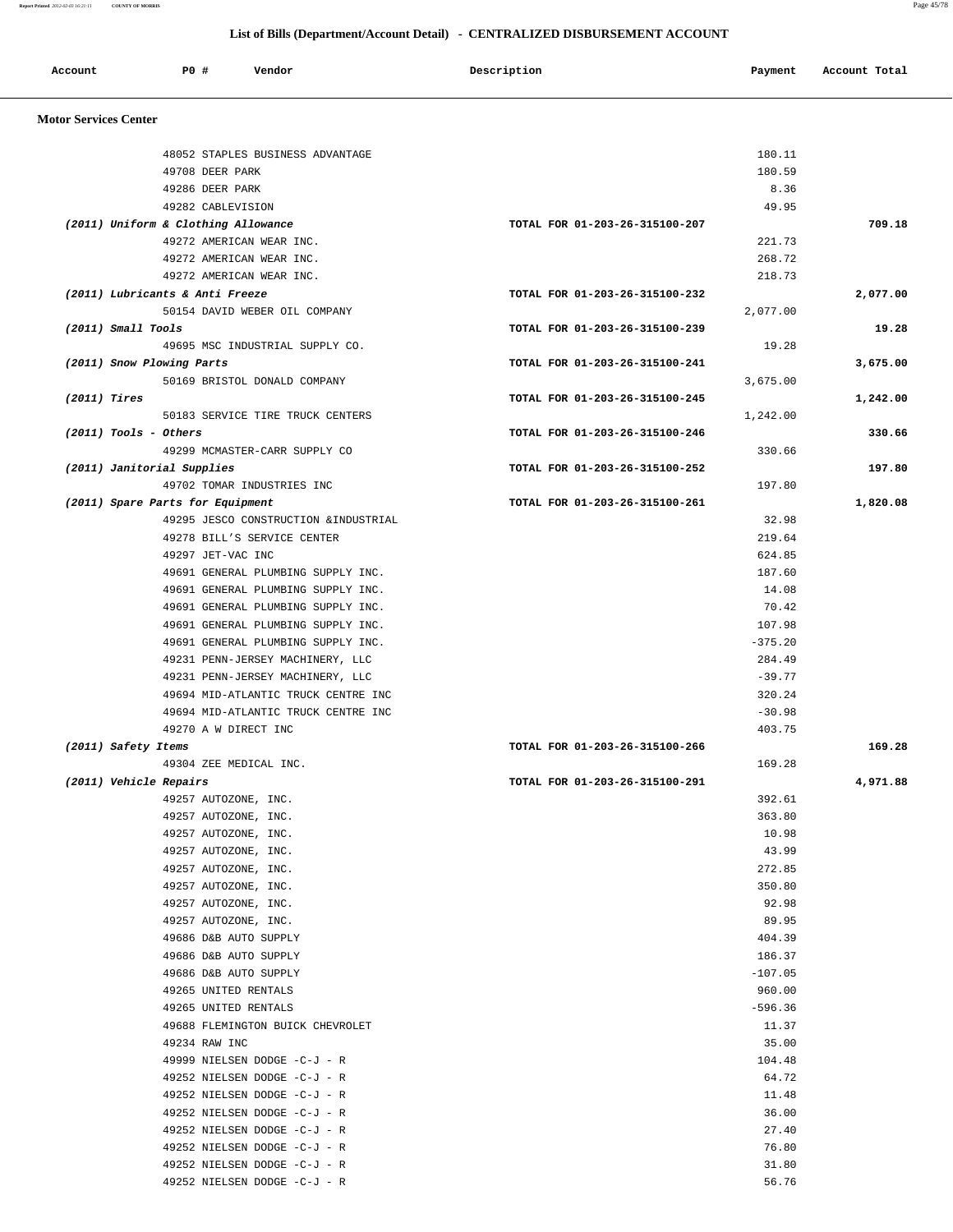|                              |      |                              | List of Bills (Department/Account Detail) - CENTRALIZED DISBURSEMENT ACCOUNT |                          |  |
|------------------------------|------|------------------------------|------------------------------------------------------------------------------|--------------------------|--|
| Account                      | P0 # | Vendor                       | Description                                                                  | Account Total<br>Payment |  |
| <b>Motor Services Center</b> |      |                              |                                                                              |                          |  |
|                              |      | 49252 NIELSEN DODGE -C-J - R |                                                                              | 55.24                    |  |
|                              |      | 49252 NIELSEN DODGE -C-J - R |                                                                              | 38.68                    |  |
|                              |      | 49252 NIELSEN DODGE -C-J - R |                                                                              | 81.60                    |  |
|                              |      | 49252 NIELSEN DODGE -C-J - R |                                                                              | 66.88                    |  |
|                              |      | 49252 NIELSEN DODGE -C-J - R |                                                                              | 24.96                    |  |
|                              |      | 49252 NIELSEN DODGE -C-J - R |                                                                              | 16.60                    |  |
|                              |      | 49252 NIELSEN DODGE -C-J - R |                                                                              | 21.40                    |  |
|                              |      | 49252 NIELSEN DODGE -C-J - R |                                                                              | 91.20                    |  |
|                              |      | 49252 NIELSEN DODGE -C-J - R |                                                                              | 86.40                    |  |
|                              |      | 49252 NIELSEN DODGE -C-J - R |                                                                              | 201.60                   |  |
|                              |      | 49252 NIELSEN DODGE -C-J - R |                                                                              | 133.60                   |  |
|                              |      | 49252 NIELSEN DODGE -C-J - R |                                                                              | 142.80                   |  |
|                              |      | 49252 NIELSEN DODGE -C-J - R |                                                                              | 8.80                     |  |
|                              |      | 49252 NIELSEN DODGE -C-J - R |                                                                              | 22.96                    |  |
|                              |      | 49252 NIELSEN DODGE -C-J - R |                                                                              | 38.56                    |  |
|                              |      | 49252 NIELSEN DODGE -C-J - R |                                                                              | 13.60                    |  |
|                              |      | 49252 NIELSEN DODGE -C-J - R |                                                                              | 6.72                     |  |
|                              |      | 49252 NIELSEN DODGE -C-J - R |                                                                              | 57.80                    |  |
|                              |      | 49252 NIELSEN DODGE -C-J - R |                                                                              | 709.60                   |  |

**TOTAL for Motor Services Center 34,747.51**

 **Mosquito Extermination Commiss**

| Expenditures        |                                          | TOTAL FOR 01-201-26-320105-090 |            | 40,000.00  |
|---------------------|------------------------------------------|--------------------------------|------------|------------|
|                     | 50921 MORRIS COUNTY MOSOUITO             |                                | 40,000.00  |            |
| (2011) Expenditures |                                          | TOTAL FOR 01-203-26-320105-090 |            | 100,000.00 |
|                     | 50923 MORRIS COUNTY MOSOUITO             |                                | 100,000.00 |            |
|                     |                                          |                                |            |            |
|                     | TOTAL for Mosquito Extermination Commiss |                                |            | 140,000.00 |
|                     |                                          |                                |            |            |

 49252 NIELSEN DODGE -C-J - R -38.00 49697 PLAINSMAN AUTO SUPPLY 101.96 49697 PLAINSMAN AUTO SUPPLY 167.80

============

## **Health Management**

| Environmental Compliance        |                                    | TOTAL FOR 01-201-27-330100-210 | 278.35       |
|---------------------------------|------------------------------------|--------------------------------|--------------|
|                                 | 49608 HAZTECH SYSTEMS, INC.        | 49.35                          |              |
|                                 | 49608 HAZTECH SYSTEMS, INC.        | 112.80                         |              |
|                                 | 49608 HAZTECH SYSTEMS, INC.        | 75.20                          |              |
|                                 | 49608 HAZTECH SYSTEMS, INC.        | 18.80                          |              |
|                                 | 49608 HAZTECH SYSTEMS, INC.        | 16.00                          |              |
|                                 | 51203 COUNTY OF MORRIS             | 6.20                           |              |
| Equipment                       |                                    | TOTAL FOR 01-201-27-330100-258 | 22.40        |
| 50800 DEER PARK                 |                                    | 22.40                          |              |
| (2011) Special Projects         |                                    | TOTAL FOR 01-203-27-330100-079 | 10,000.00    |
|                                 | 50233 MORRISTOWN MEMORIAL HOSPITAL | 10,000.00                      |              |
| (2011) Environmental Compliance |                                    | TOTAL FOR 01-203-27-330100-210 | 2,104.09     |
|                                 | 49314 ATLANTIC TOMORROWS OFFICE    | 136.78                         |              |
|                                 | 46681 KYOCERA MITA AMERICA, INC.   | 655.77                         |              |
|                                 | 46681 KYOCERA MITA AMERICA, INC.   | 655.77                         |              |
|                                 | 49311 KYOCERA MITA AMERICA, INC.   | 655.77                         |              |
|                                 |                                    |                                | ------------ |
| TOTAL for Health Management     |                                    |                                | 12,404.84    |

 **Human Services**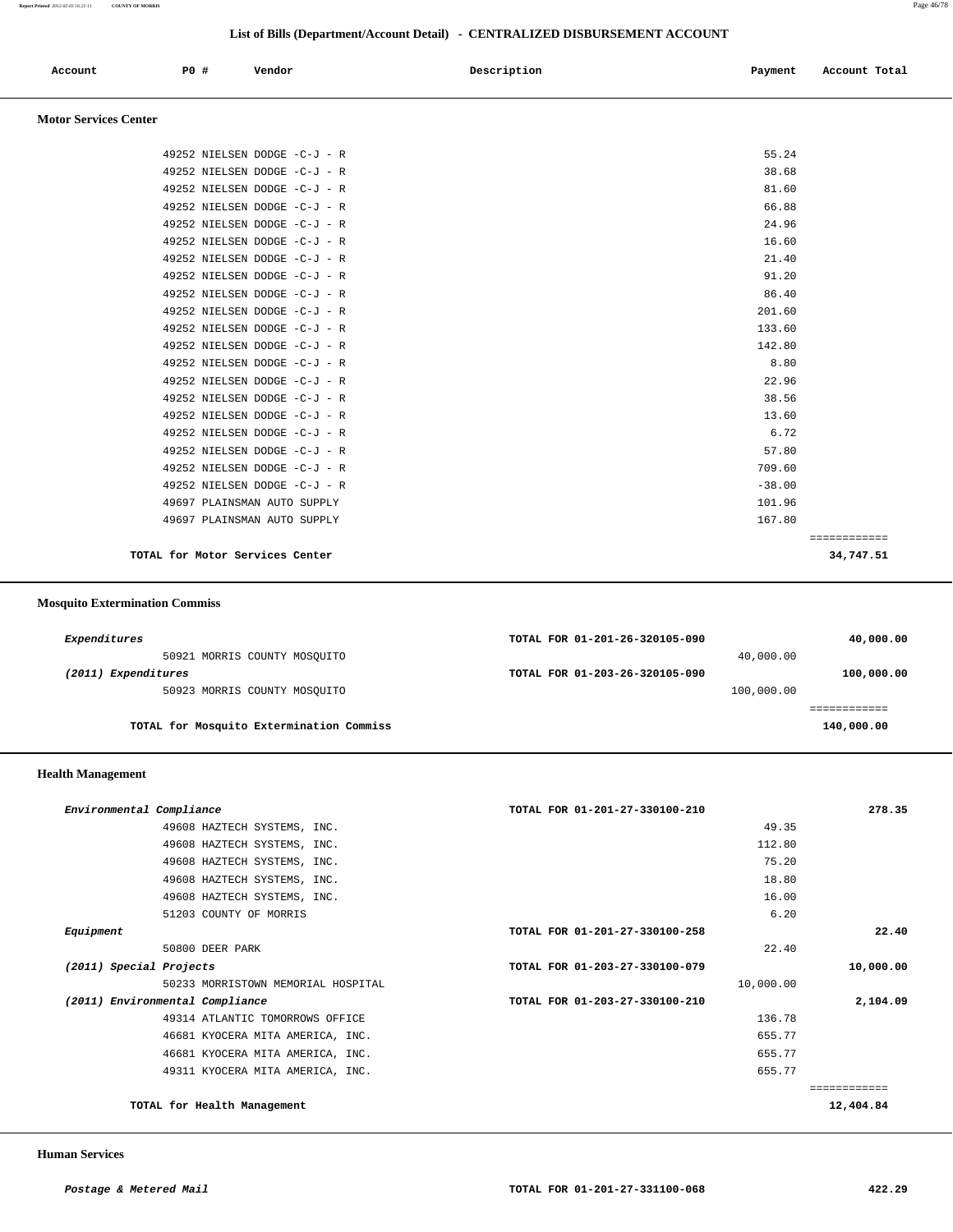#### **Report Printed** *2012-02-03 16:21:11* **COUNTY OF MORRIS** Page 47/78

## **List of Bills (Department/Account Detail) - CENTRALIZED DISBURSEMENT ACCOUNT**

| Account               | PO#                                 | Vendor                            | Description                    | Payment | Account Total |
|-----------------------|-------------------------------------|-----------------------------------|--------------------------------|---------|---------------|
| <b>Human Services</b> |                                     |                                   |                                |         |               |
|                       | 51203 COUNTY OF MORRIS              |                                   |                                | 422.29  |               |
| Travel Expense        |                                     |                                   | TOTAL FOR 01-201-27-331100-082 |         | 30.00         |
|                       |                                     | 49637 MC LEAGUE OF MUNICIPALITIES |                                | 30.00   |               |
|                       | Meeting Exp Advisory Board Etc      |                                   | TOTAL FOR 01-201-27-331100-088 |         | 105.00        |
|                       |                                     | 50875 LONGFELLOWS SANDWICH DELI   |                                | 105.00  |               |
|                       | (2011) Office Supplies & Stationery |                                   | TOTAL FOR 01-203-27-331100-058 |         | 57.46         |
|                       |                                     | 49436 STAPLES BUSINESS ADVANTAGE  |                                | 57.46   |               |
|                       | (2011) Office Machines - Rental     |                                   | TOTAL FOR 01-203-27-331100-164 |         | 398.99        |
|                       |                                     | 49532 ATLANTIC TOMORROWS OFFICE   |                                | 151.47  |               |
|                       |                                     | 49532 ATLANTIC TOMORROWS OFFICE   |                                | 247.52  |               |
|                       |                                     |                                   |                                |         | ------------  |
|                       | TOTAL for Human Services            |                                   |                                |         | 1,013.74      |

 **Youth Shelter** 

| TOTAL FOR 01-201-27-331110-068 | 59.49    |
|--------------------------------|----------|
| 59.49                          |          |
| TOTAL FOR 01-201-27-331110-185 | 37.26    |
| 37.26                          |          |
| TOTAL FOR 01-203-27-331110-039 | 3,097.78 |
| 79.99                          |          |
| 167.40                         |          |
| 150.00                         |          |
| 12.39                          |          |
| 199.00                         |          |
| 295.00                         |          |
| 295.00                         |          |
| 295.00                         |          |
| 195.00                         |          |
| 295.00                         |          |
| 295.00                         |          |
| 300.00                         |          |
| 275.00                         |          |
| 195.00                         |          |
| 49.00                          |          |
| TOTAL FOR 01-203-27-331110-185 | 174.59   |
| 113.00                         |          |
| 61.59                          |          |
| TOTAL FOR 01-203-27-331110-189 | 1,164.36 |
| 325.00                         |          |
| 839.36                         |          |
| TOTAL FOR 01-203-27-331110-252 | 369.26   |
| 353.76                         |          |
| 15.50                          |          |
|                                |          |

# **Office on Aging**

| Other General Expenses        |                                  | TOTAL FOR 01-201-27-333100-059 |        | 66.63  |
|-------------------------------|----------------------------------|--------------------------------|--------|--------|
|                               | 50379 SODEXO INC & AFFILIATES    |                                | 66.63  |        |
| Postage & Metered Mail        |                                  | TOTAL FOR 01-201-27-333100-068 |        | 217.61 |
|                               | 51203 COUNTY OF MORRIS           |                                | 217.61 |        |
| (2011) Insurance              |                                  | TOTAL FOR 01-203-27-333100-048 |        | 24.00  |
|                               | 50376 CARMEN N. AYALA            |                                | 12.00  |        |
|                               | 50300 KRISTINE A. BEIRNE         |                                | 12.00  |        |
| (2011) Other General Expenses |                                  | TOTAL FOR 01-203-27-333100-059 |        | 276.60 |
|                               | 50380 NU-WAY CONCESSIONAIRES INC |                                | 276.60 |        |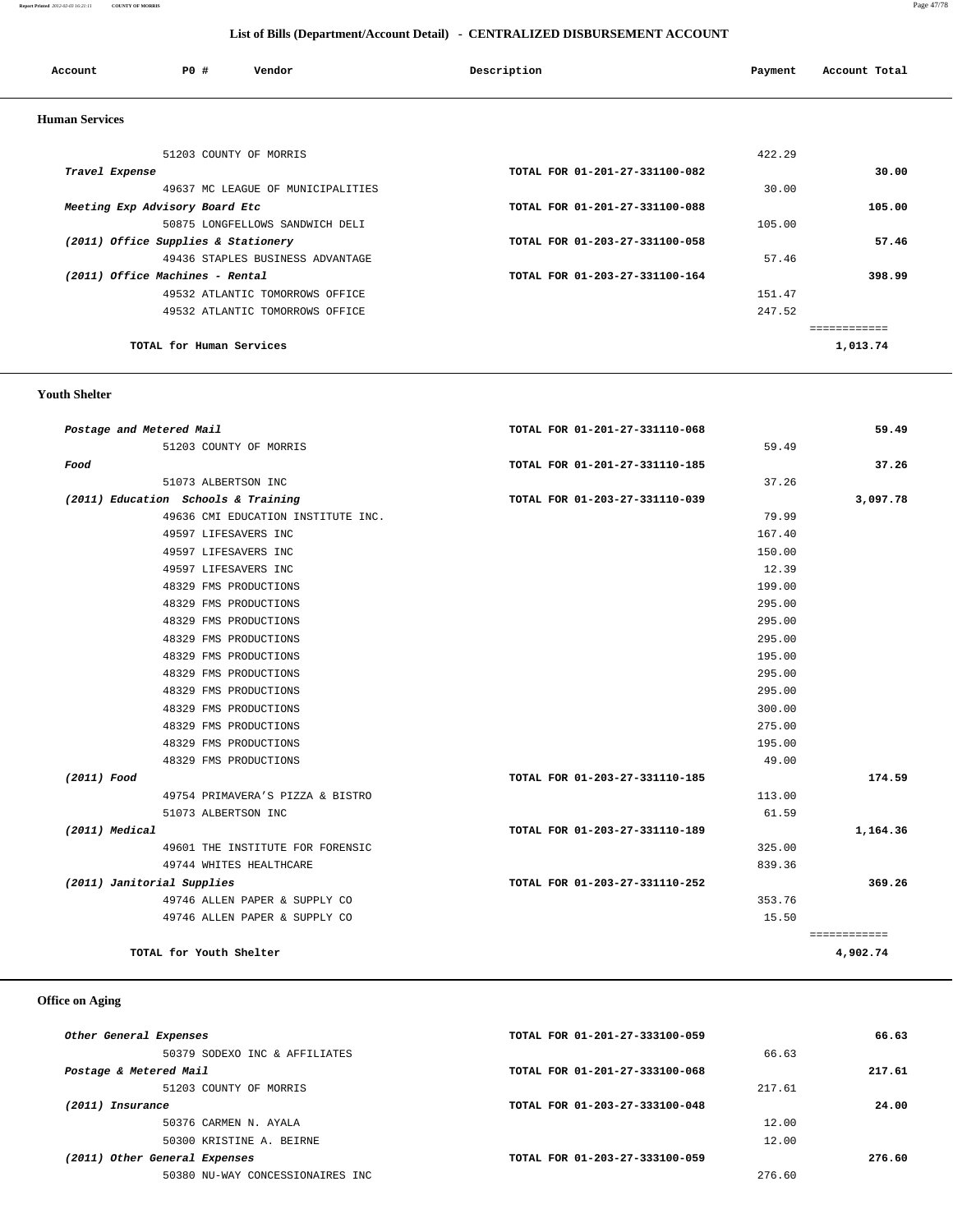**Report Printed** *2012-02-03 16:21:11* **COUNTY OF MORRIS** Page 48/78

## **List of Bills (Department/Account Detail) - CENTRALIZED DISBURSEMENT ACCOUNT**

| Account                | PO#                       | Vendor                   | Description                    | Payment | Account Total |
|------------------------|---------------------------|--------------------------|--------------------------------|---------|---------------|
| <b>Office on Aging</b> |                           |                          |                                |         |               |
| (2011) Travel Expense  |                           |                          | TOTAL FOR 01-203-27-333100-082 |         | 88.55         |
|                        | 50376 CARMEN N. AYALA     |                          |                                | 45.50   |               |
|                        |                           | 50300 KRISTINE A. BEIRNE |                                | 43.05   |               |
|                        |                           |                          |                                |         |               |
|                        | TOTAL for Office on Aging |                          |                                |         | 673.39        |

## **NJEASE Phase II**

| (2011) NJEASE Phase II Expenditures   | TOTAL FOR 01-203-27-333105-090 | 10,310.00 |
|---------------------------------------|--------------------------------|-----------|
| 50381 FAMILY SERVICE OF MORRIS COUNTY | 5,150.00                       |           |
| 50903 NEWBRIDGE SERVICES INC          | 1,910.00                       |           |
| 50902 NEWBRIDGE SERVICES INC          | 3,250.00                       |           |
|                                       |                                |           |
| TOTAL for NJEASE Phase II             |                                | 10,310.00 |

#### **Grant in Aid**

| 678.47    |           | TOTAL FOR 01-203-27-342000-454 | (2011) Grant in Aid GIA: ERIC JOHNSON     |
|-----------|-----------|--------------------------------|-------------------------------------------|
|           | 678.47    |                                | 50708 THE ERIC JOHNSON HOUSE              |
| 4,333.99  |           | TOTAL FOR 01-203-27-342000-455 | (2011) Grant in Aid GIA: DOVER HOUSING AU |
|           | 4,333.99  |                                | 50692 DOVER HOUSING AUTHORITY             |
| 17,062.00 |           | TOTAL FOR 01-203-27-342000-457 | (2011) Grant in Aid GIA: MORRISTOWN NGBHD |
|           | 1,518.00  |                                | 50648 MORRISTOWN NEIGHBORHOOD HOUSE       |
|           | 2,274.00  |                                | 50652 MORRISTOWN NEIGHBORHOOD HOUSE       |
|           | 7,835.00  |                                | 50653 MORRISTOWN NEIGHBORHOOD HOUSE       |
|           | 5,435.00  |                                | 50651 MORRISTOWN NEIGHBORHOOD HOUSE       |
| 7,715.00  |           | TOTAL FOR 01-203-27-342000-460 | (2011) Grant in Aid GIA: HOUSING SOLUTION |
|           | 5,730.00  |                                | 50675 HOMELESS SOLUTIONS, INC.            |
|           | 1,985.00  |                                | 50675 HOMELESS SOLUTIONS, INC.            |
| 20,123.00 |           | TOTAL FOR 01-203-27-342000-461 | (2011) Grant in Aid GIA: BATTERED WOMEN   |
|           | 20,123.00 |                                | 50681 JERSEY BATTERED WOMEN'S             |
| 15,093.00 |           | TOTAL FOR 01-203-27-342000-463 | (2011) Grant in Aid GIA: EMPLOYMENT HORI  |
|           | 15,093.00 |                                | 50372 EMPLOYMENT HORIZONS, INC.           |
| 59,207.00 |           | TOTAL FOR 01-203-27-342000-464 | (2011) Grant in Aid GIA: MORR MEMOR. HOS  |
|           | 20,398.00 |                                | 50164 ATLANTIC HEALTH SERVICES/MMH        |
|           | 38,809.00 |                                | 50158 ATLANTIC HEALTH SERVICES/MMH        |
| 6,680.80  |           | TOTAL FOR 01-203-27-342000-467 | (2011) Grant in Aid GIA: ROXBURY DAY CARE |
|           | 4,532.00  |                                | 50682 ROXBURY DAY CARE CENTER, INC.       |
|           | 1,412.00  |                                | 50682 ROXBURY DAY CARE CENTER, INC.       |
|           | 736.80    |                                | 50682 ROXBURY DAY CARE CENTER, INC.       |
| 26,112.00 |           | TOTAL FOR 01-203-27-342000-470 | (2011) Grant in Aid GIA: MC MENTAL HEALTH |
|           | 4,706.00  |                                | 50666 MENTAL HEALTH ASSOCIATION OF        |
|           | 3,654.00  |                                | 50677 MENTAL HEALTH ASSOCIATION OF        |
|           | 15,745.00 |                                | 50676 MENTAL HEALTH ASSOCIATION OF        |
|           | 2,007.00  |                                | 50679 MENTAL HEALTH ASSOCIATION OF        |
| 3,423.00  |           | TOTAL FOR 01-203-27-342000-473 | (2011) Grant in Aid GIA:DAWN INC          |
|           | 3,423.00  |                                | 50373 DAWN CENTER FOR INDEPENDENT         |
| 4,358.00  |           | TOTAL FOR 01-203-27-342000-477 | (2011) Grant in Aid GIA:NORWESCAP         |
|           | 3,218.00  |                                | 50163 NORWESCAP INC                       |
|           | 1,140.00  |                                | 50163 NORWESCAP INC                       |
| 6,203.00  |           | TOTAL FOR 01-203-27-342000-480 | (2011) Grant in Aid GIA: HOPEHOUSEOPERTNF |
|           | 1,385.00  |                                | 50122 HOPE HOUSE                          |
|           | 4,818.00  |                                | 50690 HOPE HOUSE                          |
| 97,323.76 |           | TOTAL FOR 01-203-27-342000-483 | (2011) Grant in Aid Aid Ment Hlth Cnt-Ne  |
|           | 10,617.00 |                                | 50160 NEWBRIDGE SERVICES INC              |
|           | 1,513.00  |                                | 50377 NEWBRIDGE SERVICES INC              |
|           | 82,785.76 |                                | 50619 NEWBRIDGE SERVICES INC              |
|           | 2,408.00  |                                | 50375 NEWBRIDGE SERVICES INC              |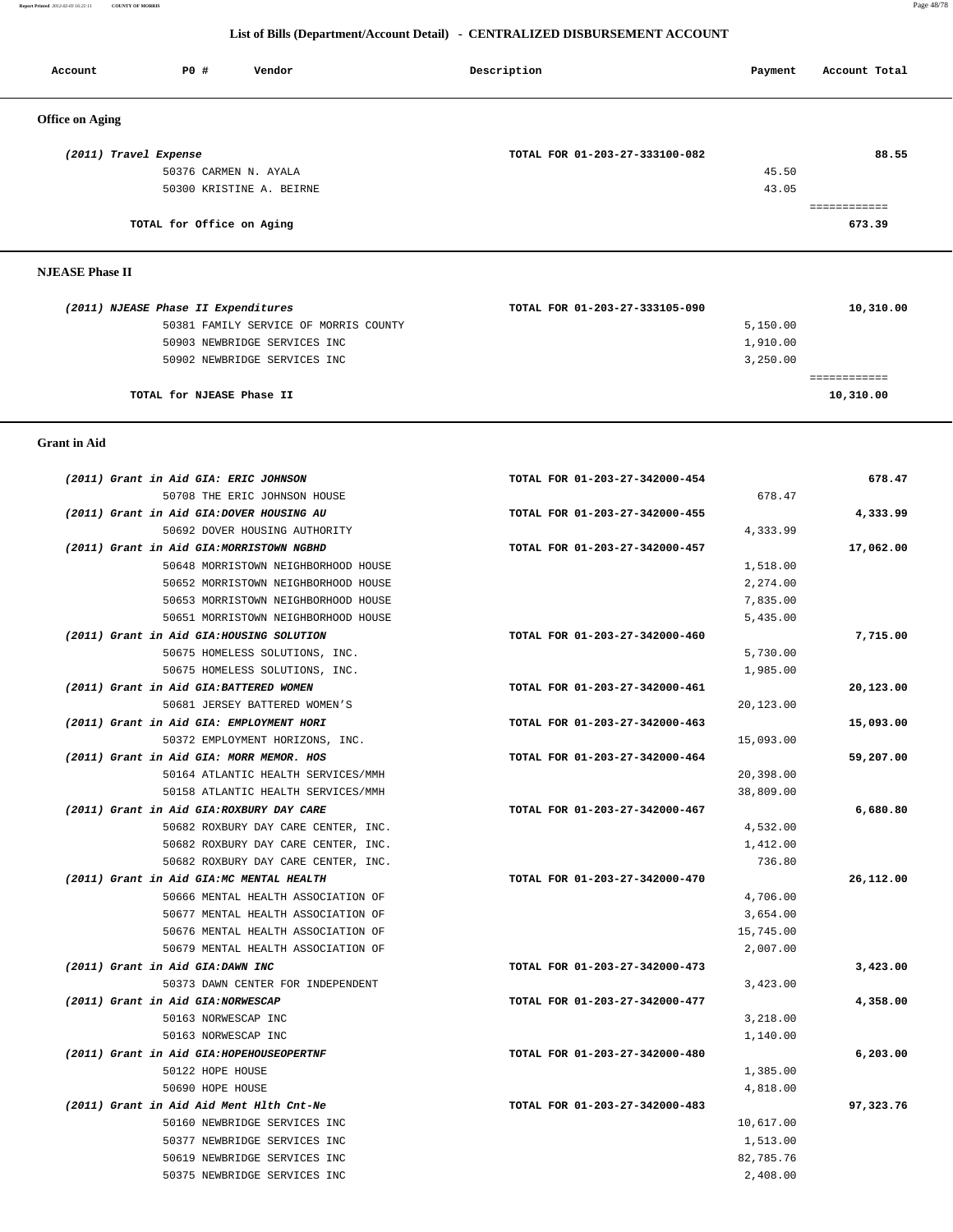**Report Printed** *2012-02-03 16:21:11* **COUNTY OF MORRIS** Page 49/78

## **List of Bills (Department/Account Detail) - CENTRALIZED DISBURSEMENT ACCOUNT**

| Account<br>. | P0 # | Vendor<br>. | Description | Payment | Account Total<br>.<br>. |
|--------------|------|-------------|-------------|---------|-------------------------|
|              |      |             |             |         |                         |

## **Grant in Aid**

| (2011) Grant in Aid Aid Ment Hlth Cnt-St | TOTAL FOR 01-203-27-342000-484 | 147,634.00 |
|------------------------------------------|--------------------------------|------------|
| 50166 SAINT CLARE'S HOSPITAL             | 11,160.00                      |            |
| 50166 SAINT CLARE'S HOSPITAL             | 3,163.00                       |            |
| 50166 SAINT CLARE'S HOSPITAL             | 4,628.00                       |            |
| 50078 SAINT CLARE'S HOSPITAL             | 15,994.00                      |            |
| 50077 SAINT CLARE'S HOSPITAL             | 112,689.00                     |            |
| (2011) Grant in Aid NJ Bureau of Chldrn  | TOTAL FOR 01-203-27-342000-486 | 7,423.00   |
| 50162 CHILD AND FAMILY RESOURCES         | 5,399.00                       |            |
| 50165 LEGAL SERVICES OF NORTHWEST        | 2,024.00                       |            |
| (2011) Grant in Aid: Family Intervention | TOTAL FOR 01-203-27-342000-489 | 8,804.00   |
| 50687 FAMILY INTERVENTION                | 8,804.00                       |            |
| (2011) Grant in Aid: New Hope            | TOTAL FOR 01-203-27-342000-491 | 15,000.00  |
| 50639 NEW HOPE FOUNDATION INC.           | 2,568.00                       |            |
| 50639 NEW HOPE FOUNDATION INC.           | 12,432.00                      |            |
| (2011) Grant in Aid: Interfaith Food Pan | TOTAL FOR 01-203-27-342000-493 | 2,360.00   |
| 50374 INTERFAITH FOOD PANTRY INC.        | 2,360.00                       |            |
|                                          |                                |            |
| TOTAL for Grant in Aid                   |                                | 449,534.02 |

 **Morristown MemorHosp-SCS** 

| (2011) Expenditures                | TOTAL FOR 01-203-27-343170-090 | 22,295.00 |
|------------------------------------|--------------------------------|-----------|
| 50302 ATLANTIC HEALTH SERVICES/MMH | 22,295.00                      |           |
|                                    |                                |           |
| TOTAL for Morristown MemorHosp-SCS |                                | 22,295.00 |
|                                    |                                |           |

 **County Board of Social Service**

| (2011) Aid Ment Hlth Cnt-St Clares Ho    | TOTAL FOR 01-203-27-345100-484 | 36,145.00 |
|------------------------------------------|--------------------------------|-----------|
| 50167 SAINT CLARE'S HOSPITAL             | 36,145.00                      |           |
|                                          |                                |           |
| TOTAL for County Board of Social Service |                                | 36,145.00 |
|                                          |                                |           |

## **MV:Administration**

| Outside Salaries & Wages |                             | TOTAL FOR 01-201-27-350100-016 | 35,862.80 |
|--------------------------|-----------------------------|--------------------------------|-----------|
| 50822 TELESEARCH INC     |                             | 1,616.16                       |           |
| 50826 TELESEARCH INC     |                             | 2,799.42                       |           |
| 51032 BARKEL FLEMMING    |                             | 2,238.32                       |           |
| 51033 CHARLES NADARAJAH  |                             | 1,680.00                       |           |
|                          | 51034 CHRISNADINE FRANCOIS  | 2,687.44                       |           |
| 51035 DANILO LAPID       |                             | 1,400.00                       |           |
| 51036 EVELYN TOLENTINO   |                             | 1,495.20                       |           |
|                          | 51037 GEORGINA GRAY-HORSLEY | 224.00                         |           |
|                          | 51038 ILLIENE CHARLES, RN   | 1,680.00                       |           |
| 51039 JEDDIE A GARCIA    |                             | 560.00                         |           |
| 51040 JOYCE REED         |                             | 2,688.00                       |           |
| 51031 JESSY JACOB        |                             | 210.00                         |           |
| 51043 LISA RUCK          |                             | 1,561.56                       |           |
| 51044 LOREEN RAFISURA    |                             | 560.00                         |           |
| 51045 LOUISE R. MACCHIA  |                             | 2,432.50                       |           |
| 51046 MA. LIZA IMPERIAL  |                             | 2,799.30                       |           |
|                          | 51047 MADUKWE IMO IBOKO, RN | 2,240.00                       |           |
| 51048 MARIA CAMPOS       |                             | 840.00                         |           |
| 51049 MARTHA YAGHI       |                             | 1,120.00                       |           |
|                          | 51050 MARY JANE M. ARCINAS  | 277.20                         |           |
|                          | 51051 MELOJANE CELESTINO    | 1,120.00                       |           |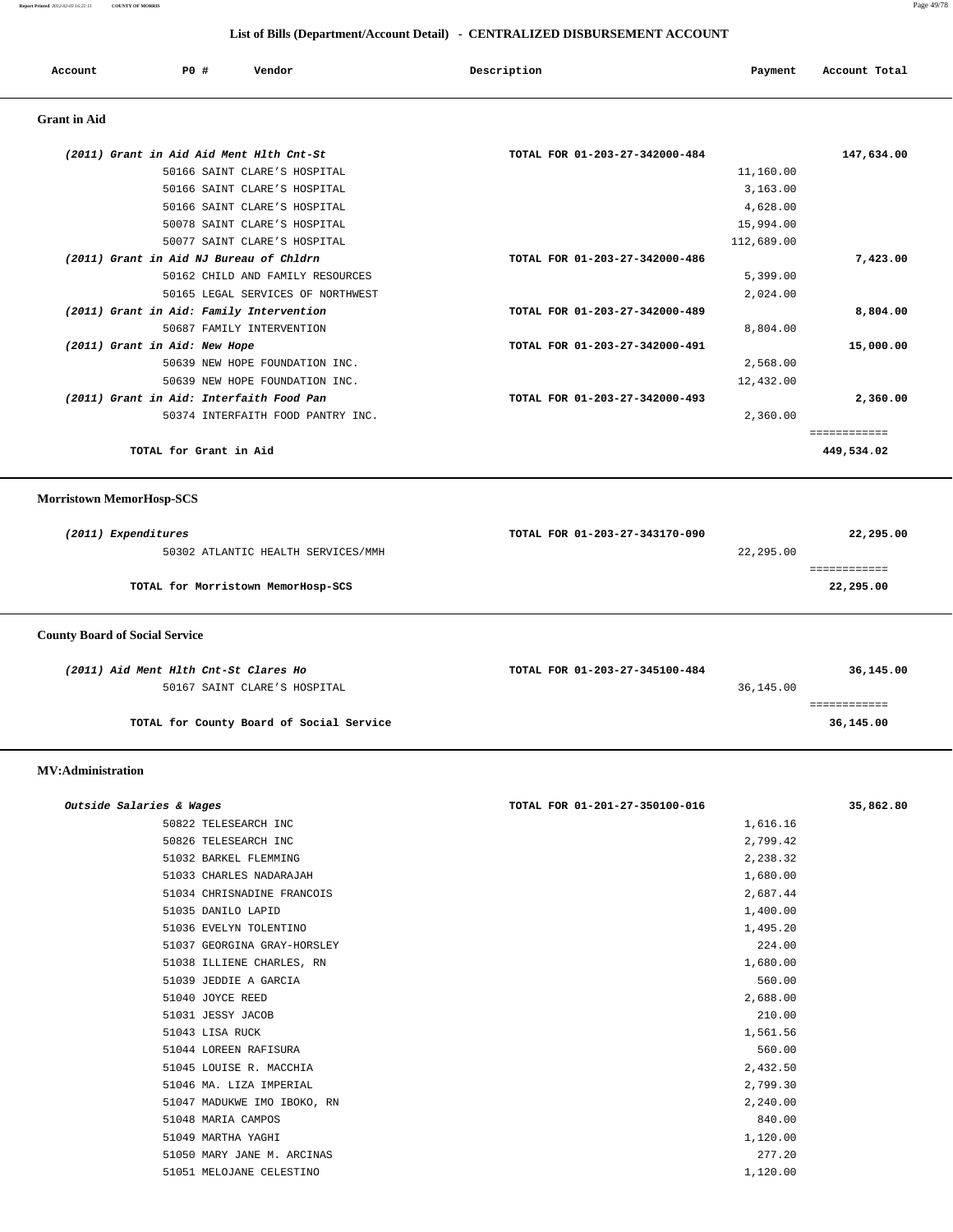**Report Printed** *2012-02-03 16:21:11* **COUNTY OF MORRIS** Page 50/78

## **List of Bills (Department/Account Detail) - CENTRALIZED DISBURSEMENT ACCOUNT**

| Account<br>. | P0# | Vendor<br>. | Description | Payment | Account Total |
|--------------|-----|-------------|-------------|---------|---------------|
|              |     |             |             |         |               |

# **MV:Administration**

| 51052 NICASIA SANTOS             | 553.70                         |                           |
|----------------------------------|--------------------------------|---------------------------|
| 51053 ROSE DUMAPIT               | 2.240.00                       |                           |
| 51054 VIVIAN BLANDURA            | 840.00                         |                           |
| Electronic Data Processing       | TOTAL FOR 01-201-27-350100-040 | 5,906.32                  |
| 50777 ABILITY NETWORK INC.       | 4,770.00                       |                           |
| 50795 OPTIMUS EMR INC.           | 1,136.32                       |                           |
| Office Supplies & Stationery     | TOTAL FOR 01-201-27-350100-058 | 2,978.82                  |
| 50825 STAPLES BUSINESS ADVANTAGE | 2,000.52                       |                           |
| 50825 STAPLES BUSINESS ADVANTAGE | 70.71                          |                           |
| 50825 STAPLES BUSINESS ADVANTAGE | 196.02                         |                           |
| 50825 STAPLES BUSINESS ADVANTAGE | 672.40                         |                           |
| 50825 STAPLES BUSINESS ADVANTAGE | 39.17                          |                           |
| Postage & Metered Mail           | TOTAL FOR 01-201-27-350100-068 | 335.98                    |
| 51203 COUNTY OF MORRIS           | 335.98                         |                           |
| (2011) Outside Salaries & Wages  | TOTAL FOR 01-203-27-350100-016 | 11,964.98                 |
| 50780 BARON HR HEALTHCARE LLC    | 6,018.27                       |                           |
| 50780 BARON HR HEALTHCARE LLC    | 3,657.15                       |                           |
| 50820 TELESEARCH INC             | 2,289.56                       |                           |
| (2011) Consultation Fee          | TOTAL FOR 01-203-27-350100-035 | 179.00                    |
| 50831 DEBORAH VANDERHOOF         | 179.00                         |                           |
| (2011) General Stores            | TOTAL FOR 01-203-27-350100-046 | 154.98                    |
| 50818 ROCKLAND BAKERY INC        | 121.28                         |                           |
| 50818 ROCKLAND BAKERY INC        | 33.70                          |                           |
| (2011) Gas Purchases             | TOTAL FOR 01-203-27-350100-140 | 148.59                    |
| 51202 ALLIED OIL                 | 148.59                         |                           |
| (2011) Telephone                 | TOTAL FOR 01-203-27-350100-146 | 26.64                     |
| 50821 VERIZON                    | 26.64                          |                           |
| TOTAL for MV:Administration      |                                | ============<br>57,558.11 |

## **MV:Building Services**

| Equipment Service Agreements         | TOTAL FOR 01-201-27-350110-044 | 2,150.00    |
|--------------------------------------|--------------------------------|-------------|
| 50798 SCHINDLER ELEVATOR CORPORATION | 2,150.00                       |             |
| (2011) Electricity                   | TOTAL FOR 01-203-27-350110-137 | 3,120.91    |
| 50776 AES-NJ COGEN CO INC            | 3,120.91                       |             |
| (2011) Rubbish & Trash Removal       | TOTAL FOR 01-203-27-350110-143 | 7,849.83    |
| 50823 WASTE MANAGEMENT OF NEW JERSEY | 7,849.83                       |             |
| (2011) Chemicals & Sprays            | TOTAL FOR 01-203-27-350110-225 | 1,216.65    |
| 50796 PENN-JERSEY PAPER CO.          | 390.75                         |             |
| 50796 PENN-JERSEY PAPER CO.          | 234.45                         |             |
| 50796 PENN-JERSEY PAPER CO.          | 591.45                         |             |
| (2011) Janitorial Supplies           | TOTAL FOR 01-203-27-350110-252 | 7,259.44    |
| 50796 PENN-JERSEY PAPER CO.          | 309.00                         |             |
| 50796 PENN-JERSEY PAPER CO.          | 3,405.53                       |             |
| 50796 PENN-JERSEY PAPER CO.          | 59.10                          |             |
| 50796 PENN-JERSEY PAPER CO.          | 3,324.85                       |             |
| 50796 PENN-JERSEY PAPER CO.          | 160.96                         |             |
| (2011) Machinery Repairs & Parts     | TOTAL FOR 01-203-27-350110-262 | 1,852.37    |
| 50785 FOLEY MACHINERY INC.           | 900.42                         |             |
| 50785 FOLEY MACHINERY INC.           | 951.95                         |             |
|                                      |                                | =========== |
| TOTAL for MV: Building Services      |                                | 23,449.20   |

## **MV:Dietary**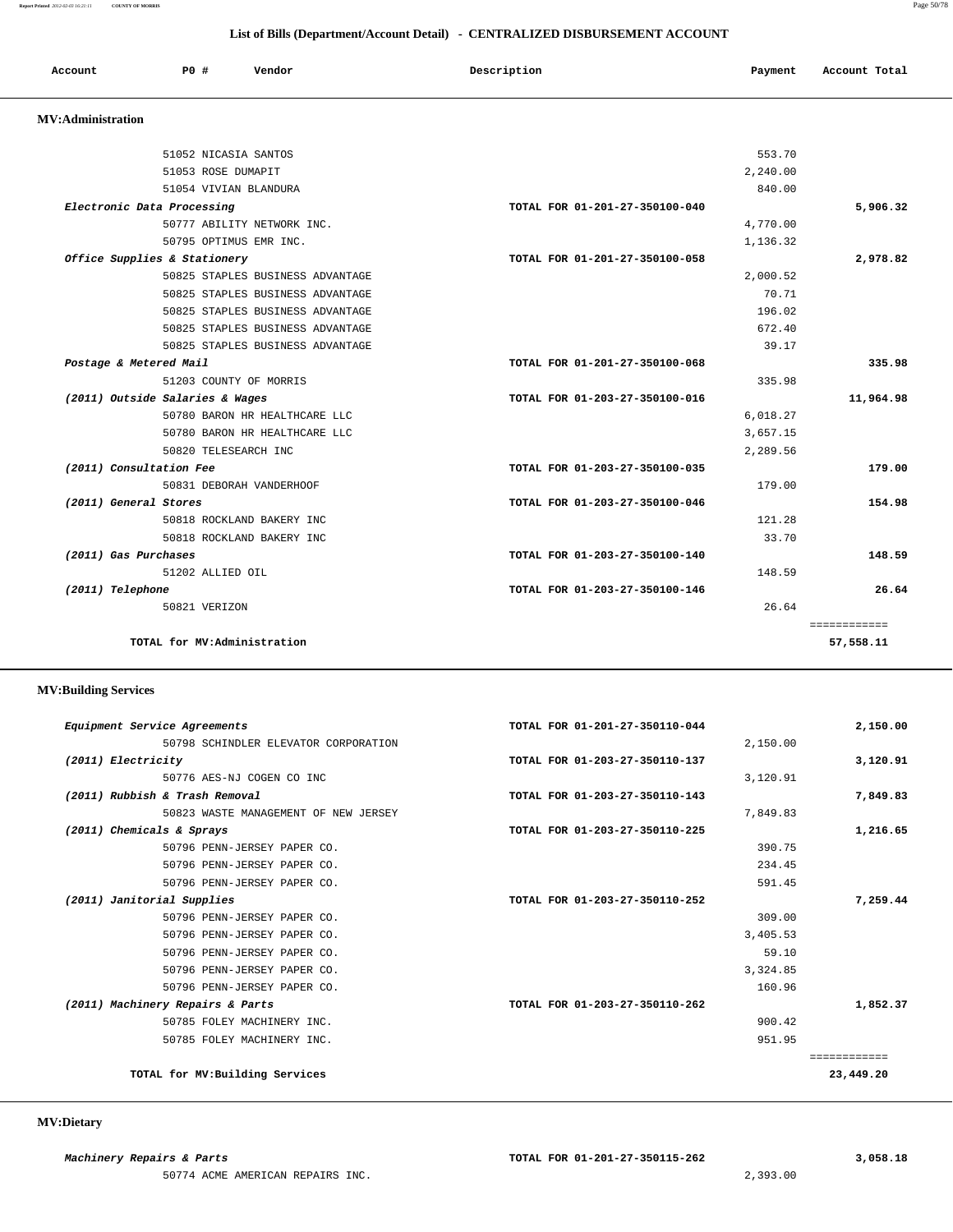**Report Printed** *2012-02-03 16:21:11* **COUNTY OF MORRIS** Page 51/78

# **List of Bills (Department/Account Detail) - CENTRALIZED DISBURSEMENT ACCOUNT**

| Account           | PO#                              | Vendor                           | Description                    | Payment  | Account Total |
|-------------------|----------------------------------|----------------------------------|--------------------------------|----------|---------------|
| <b>MV:Dietary</b> |                                  |                                  |                                |          |               |
|                   |                                  | 50774 ACME AMERICAN REPAIRS INC. |                                | 665.18   |               |
|                   | (2011) Coffee / Gift Shop        |                                  | TOTAL FOR 01-203-27-350115-186 |          | 30.24         |
|                   | 50782 DAILY RECORD               |                                  |                                | 30.24    |               |
|                   | (2011) Machinery Repairs & Parts |                                  | TOTAL FOR 01-203-27-350115-262 |          | 2,054.00      |
|                   |                                  | 50775 ACME AMERICAN REPAIRS INC. |                                | 1,672.16 |               |
|                   |                                  | 50775 ACME AMERICAN REPAIRS INC. |                                | 381.84   |               |
|                   |                                  |                                  |                                |          |               |
|                   | TOTAL for MV: Dietary            |                                  |                                |          | 5,142.42      |

# **MV:Nursing**

| Consultation Fee                   | TOTAL FOR 01-201-27-350130-035 | 250.00       |
|------------------------------------|--------------------------------|--------------|
| 50778 ALBERTA SCOCOZZA R.R.A.      | 250.00                         |              |
| Contracted Services                | TOTAL FOR 01-201-27-350130-036 | 1,227.50     |
| 50799 JAMES H WOLF                 | 1,227.50                       |              |
| General Stores                     | TOTAL FOR 01-201-27-350130-046 | 1,932.85     |
| 50779 AGL WELDING SUPPLY CO INC    | 200.00                         |              |
| 50802 BOTTLE HILL PHARMACY         | 60.00                          |              |
| 50787 JML MEDICAL INC.             | 59.00                          |              |
| 50797 PENN-JERSEY PAPER CO.        | 1,613.85                       |              |
| Nursing                            | TOTAL FOR 01-201-27-350130-191 | 210.00       |
| 50809 DENIS DENISE                 | 30.00                          |              |
| 50824 IRIS GREEN                   | 30.00                          |              |
| 50810 LORRAINE A SCHULTZ           | 30.00                          |              |
| 50827 LUCIANA ARTHUR               | 30.00                          |              |
| 50790 MARIE CHARLES                | 30.00                          |              |
| 50811 PAULETTE JOHNSON             | 30.00                          |              |
| 50812 PAULINE A TURNER             | 30.00                          |              |
| X-Ray & Medical Supplies           | TOTAL FOR 01-201-27-350130-203 | 1,047.79     |
| 50791 MOBILEX USA                  | 176.33                         |              |
| 50791 MOBILEX USA                  | 871.46                         |              |
| (2011) Consultation Fee            | TOTAL FOR 01-203-27-350130-035 | 3,535.84     |
| 50817 PHARMA CARE INC              | 3,535.84                       |              |
| (2011) General Stores              | TOTAL FOR 01-203-27-350130-046 | 20,224.43    |
| 50786 JML MEDICAL INC.             | 6,197.18                       |              |
| 50786 JML MEDICAL INC.             | 172.00                         |              |
| 50786 JML MEDICAL INC.             | 625.35                         |              |
| 50786 JML MEDICAL INC.             | 1,119.81                       |              |
| 50786 JML MEDICAL INC.             | 661.65                         |              |
| 50786 JML MEDICAL INC.             | 675.84                         |              |
| 50786 JML MEDICAL INC.             | 630.00                         |              |
| 50786 JML MEDICAL INC.             | 151.20                         |              |
| 50788 JML MEDICAL INC.             | 2,749.00                       |              |
| 50788 JML MEDICAL INC.             | 2,293.90                       |              |
| 50788 JML MEDICAL INC.             | 596.75                         |              |
| 50788 JML MEDICAL INC.             | 630.00                         |              |
| 50788 JML MEDICAL INC.             | 315.00                         |              |
| 50788 JML MEDICAL INC.             | 342.50                         |              |
| 50788 JML MEDICAL INC.             | 2,377.20                       |              |
| 50788 JML MEDICAL INC.             | 489.60                         |              |
| 50797 PENN-JERSEY PAPER CO.        | 197.45                         |              |
| (2011) Legend Drugs (Prescription) | TOTAL FOR 01-203-27-350130-171 | 24,815.32    |
| 50784 DISCOVER RX                  | 24,815.32                      |              |
| (2011) Non-Legend Drugs (OTC)      | TOTAL FOR 01-203-27-350130-172 | 4,329.09     |
| 50784 DISCOVER RX                  | 4,329.09                       |              |
|                                    |                                | ============ |
| TOTAL for MV:Nursing               |                                | 57,572.82    |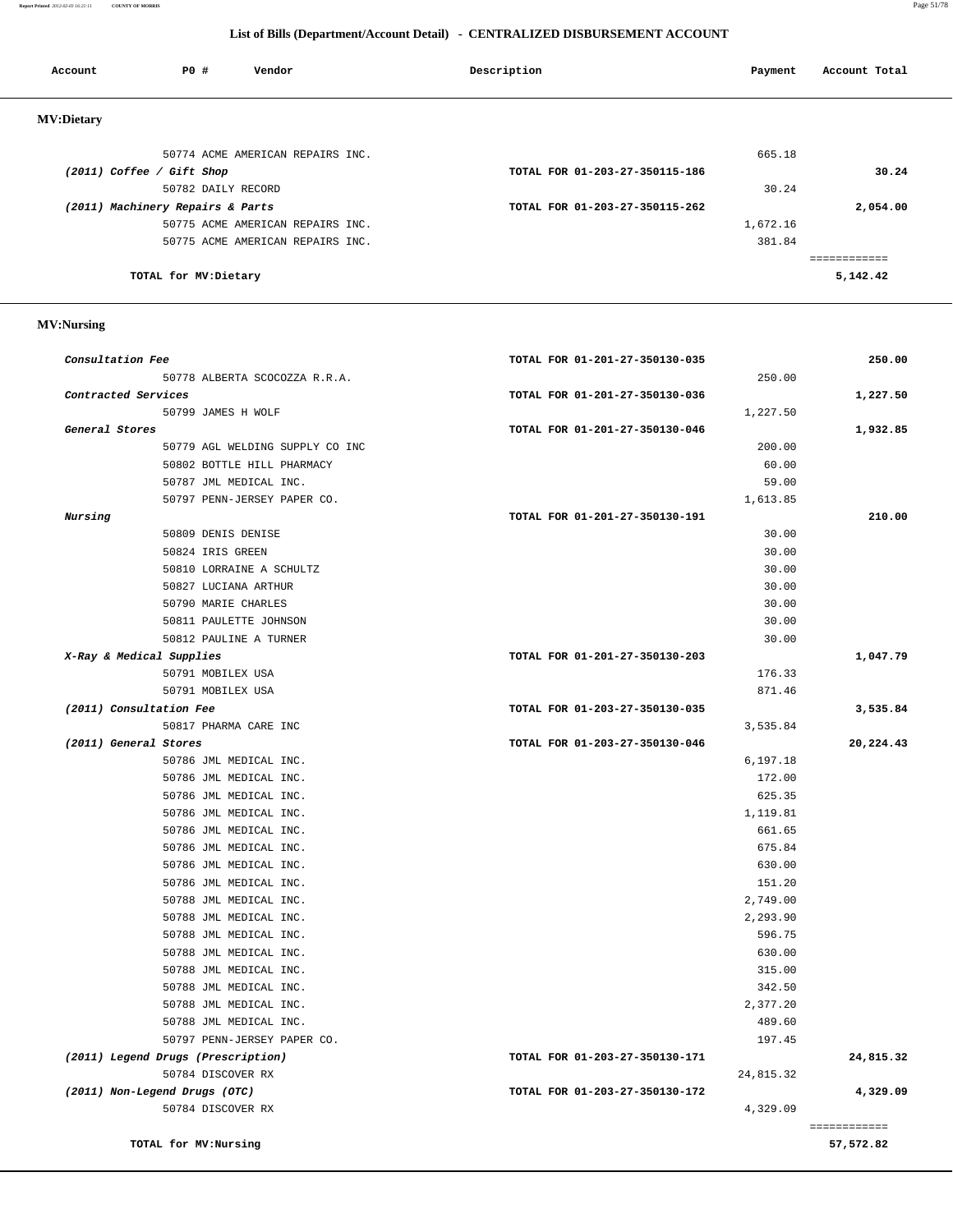#### **Report Printed** *2012-02-03 16:21:11* **COUNTY OF MORRIS** Page 52/78

## **List of Bills (Department/Account Detail) - CENTRALIZED DISBURSEMENT ACCOUNT**

| ccount | PO# | Vendor | Description | Payment | Account Total |
|--------|-----|--------|-------------|---------|---------------|
|        |     |        |             |         |               |

## **MV:Recreation/Volunteer Svc**

| Contracted Services                    | TOTAL FOR 01-201-27-350135-036 | 8,541.31     |
|----------------------------------------|--------------------------------|--------------|
| 50783 CABLEVISION                      | 4,611.91                       |              |
| 50783 CABLEVISION                      | $-1.69$                        |              |
| 50783 CABLEVISION                      | 3,932.78                       |              |
| 50783 CABLEVISION                      | $-1.69$                        |              |
| Patient Activities                     | TOTAL FOR 01-201-27-350135-194 | 426.62       |
| 50789 KAREN HOGAN                      | 82.22                          |              |
| 50801 D.W. WILSON INC                  | 75.00                          |              |
| 50794 FRANK PINTO                      | 169.40                         |              |
| 50819 SPECIAL K HEALTH & FITNESS       | 100.00                         |              |
| (2011) Patient Activities              | TOTAL FOR 01-203-27-350135-194 | 686.91       |
| 47405 S & S WORLDWIDE CRAFTS           | 42.67                          |              |
| 47405 S & S WORLDWIDE CRAFTS           | 6.78                           |              |
| 47405 S & S WORLDWIDE CRAFTS           | 32.00                          |              |
| 47405 S & S WORLDWIDE CRAFTS           | 14.54                          |              |
| 47405 S & S WORLDWIDE CRAFTS           | 11.99                          |              |
| 47405 S & S WORLDWIDE CRAFTS           | 11.15                          |              |
| 47405 S & S WORLDWIDE CRAFTS           | 17.87                          |              |
| 50781 ARTISTIC AQUARIA INC             | 500.00                         |              |
| 50794 FRANK PINTO                      | 49.91                          |              |
|                                        |                                | ============ |
| TOTAL for MV: Recreation/Volunteer Svc |                                | 9,654.84     |

## **County Adjuster**

| Postage & Metered Mail              | 78.92<br>TOTAL FOR 01-201-27-357100-068  |
|-------------------------------------|------------------------------------------|
| 51203 COUNTY OF MORRIS              | 78.92                                    |
| (2011) Office Supplies & Stationery | 227.52<br>TOTAL FOR 01-203-27-357100-058 |
| 49747 W.B. MASON COMPANY INC        | 153.90                                   |
| 49747 W.B. MASON COMPANY INC        | 8.63                                     |
| 49747 W.B. MASON COMPANY INC        | 20.24                                    |
| 49747 W.B. MASON COMPANY INC        | 39.88                                    |
| 49747 W.B. MASON COMPANY INC        | 4.87                                     |
|                                     |                                          |
| TOTAL for County Adjuster           | 306.44                                   |

#### **Dental Clinic**

| Dental Clinic Other Administrative Suppl | TOTAL FOR 01-201-27-365100-095 | 90.00 |
|------------------------------------------|--------------------------------|-------|
| 50401 CHARMOY DMD PA, ROBERT A.          |                                | 90.00 |
|                                          |                                |       |
| TOTAL for Dental Clinic                  |                                | 90.00 |

# **Morris Cty Park Commission**

| Morris Cty Park Commission Expenditures | TOTAL FOR 01-201-28-370100-090 | 2,279,167.00 |
|-----------------------------------------|--------------------------------|--------------|
| 51095 MORRIS COUNTY PARK COMMISSION     | 2,279,167.00                   |              |
|                                         |                                |              |
| TOTAL for Morris Cty Park Commission    |                                | 2,279,167.00 |
|                                         |                                |              |

# **County Library**

| Postage & Metered Mail     | TOTAL FOR 01-201-29-390100-068 | 1,022.48 |
|----------------------------|--------------------------------|----------|
| 51203 COUNTY OF MORRIS     | 1,022.48                       |          |
| (2011) Books & Periodicals | TOTAL FOR 01-203-29-390100-028 | 9,129.88 |
| 49614 ACCUITY              | 1,037.00                       |          |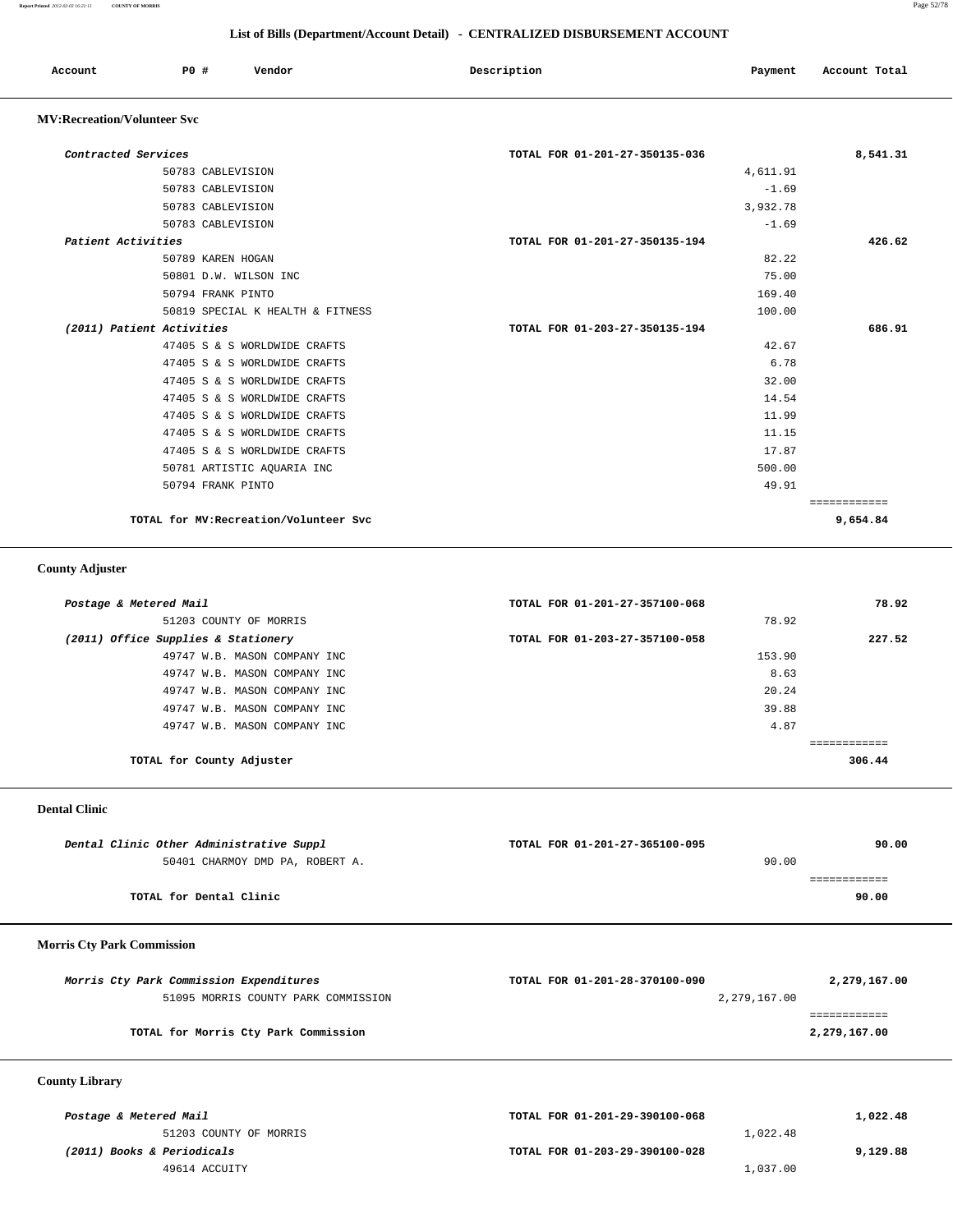| Account | P0 # | Vendor | Description | Payment | Account Total |
|---------|------|--------|-------------|---------|---------------|
|         |      |        |             |         |               |

# **County Library**

| 49620 BAKER & TAYLOR BOOKS           | 29.00                          |          |
|--------------------------------------|--------------------------------|----------|
| 49617 CENTER POINT PUBLISHING        | 94.13                          |          |
| 49701 FINANCIAL INFORMATION INC      | 895.00                         |          |
| 50916 INGRAM LIBRARY SERVICES        | 104.37                         |          |
| 50916 INGRAM LIBRARY SERVICES        | 24.57                          |          |
| 50916 INGRAM LIBRARY SERVICES        | 178.43                         |          |
| 50916 INGRAM LIBRARY SERVICES        | 111.45                         |          |
| 50916 INGRAM LIBRARY SERVICES        | 841.29                         |          |
| 50916 INGRAM LIBRARY SERVICES        | 19.98                          |          |
| 50916 INGRAM LIBRARY SERVICES        | 11.96                          |          |
| 50915 INGRAM LIBRARY SERVICES        | 163.53                         |          |
| 50915 INGRAM LIBRARY SERVICES        | 876.67                         |          |
| 50915 INGRAM LIBRARY SERVICES        | 129.85                         |          |
| 50915 INGRAM LIBRARY SERVICES        | 225.00                         |          |
| 50915 INGRAM LIBRARY SERVICES        | 14.99                          |          |
| 50915 INGRAM LIBRARY SERVICES        | 13.85                          |          |
| 50915 INGRAM LIBRARY SERVICES        | 120.85                         |          |
| 50915 INGRAM LIBRARY SERVICES        | 14.99                          |          |
| 50915 INGRAM LIBRARY SERVICES        | 260.03                         |          |
| 50915 INGRAM LIBRARY SERVICES        | 82.81                          |          |
| 49635 UNIWORLD BUSINESS PUB.         | 1,770.00                       |          |
| 49619 GALE                           | 163.94                         |          |
| 49619 GALE                           | 490.50                         |          |
| 49619 GALE                           | 111.60                         |          |
| 49619 GALE                           | 24.79                          |          |
| 49619 GALE                           | 1,010.40                       |          |
| 48498 MARQUIS WHO'S WHO LLC          | 308.90                         |          |
| (2011) Office Supplies & Stationery  | TOTAL FOR 01-203-29-390100-058 | 921.11   |
| 49618 DEMCO                          | 283.91                         |          |
| 49623 GAYLORD BROS., INC.            | 95.60                          |          |
| 49623 GAYLORD BROS., INC.            | 237.90                         |          |
| 49632 W.B. MASON COMPANY INC         | 303.70                         |          |
| (2011) Video & Film Materials        | TOTAL FOR 01-203-29-390100-083 | 2,039.89 |
| 50915 INGRAM LIBRARY SERVICES        | 25.74                          |          |
| 50915 INGRAM LIBRARY SERVICES        | $-21.99$                       |          |
| 49626 MIDWEST TAPE LLC               | 46.98                          |          |
| 49626 MIDWEST TAPE LLC               | 49.98                          |          |
| 49626 MIDWEST TAPE LLC               | 15.99                          |          |
| 49626 MIDWEST TAPE LLC               | 11.99                          |          |
| 49626 MIDWEST TAPE LLC               | 1,180.63                       |          |
| 49626 MIDWEST TAPE LLC               | 37.57                          |          |
| 48504 RECORDED BOOKS LLC             | 495.00                         |          |
| 48504 RECORDED BOOKS LLC             | 198.00                         |          |
| (2011) Other Administrative Supplies | TOTAL FOR 01-203-29-390100-095 | 547.13   |
| 49616 CARTRIDGE WORLD OF PARSIPPANY  | 479.88                         |          |
| 49623 GAYLORD BROS., INC.            | 8.20                           |          |
| 49623 GAYLORD BROS., INC.            | 59.05                          |          |
|                                      |                                | 330.00   |
| (2011) Machinery Repairs & Parts     | TOTAL FOR 01-203-29-390100-262 |          |

## **County Superintendent of Schoo**

| Postage & Metered Mail        | TOTAL FOR 01-201-29-392100-068 |        | 203.26 |
|-------------------------------|--------------------------------|--------|--------|
| 51203 COUNTY OF MORRIS        |                                | 203.26 |        |
| Travel Expense                | TOTAL FOR 01-201-29-392100-082 |        | 113.84 |
| 50132 KATHLEEN SERAFINO       |                                | 113.84 |        |
| (2011) Cellular Phones/Pagers | TOTAL FOR 01-203-29-392100-031 |        | 293.35 |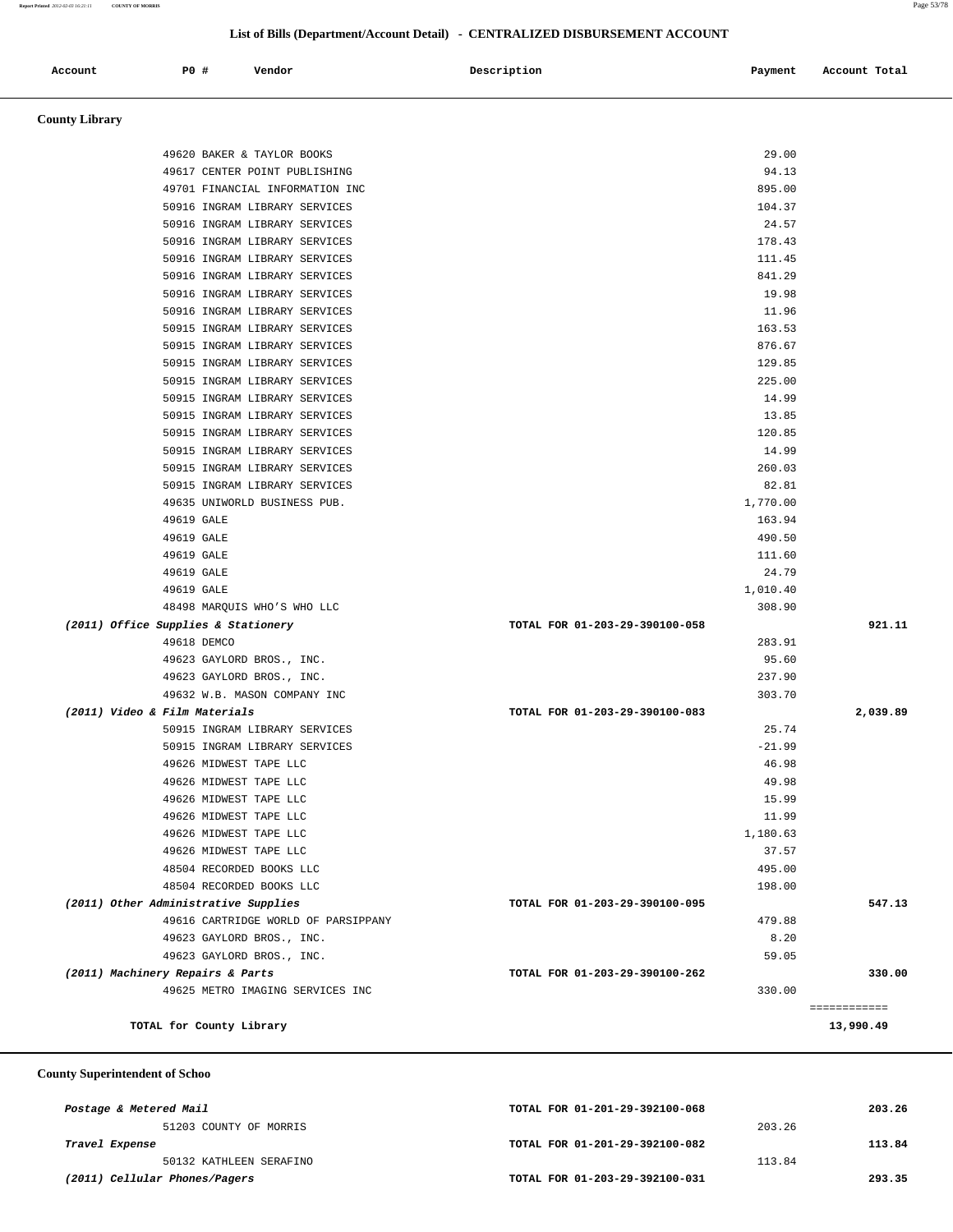**Report Printed** *2012-02-03 16:21:11* **COUNTY OF MORRIS** Page 54/78

## **List of Bills (Department/Account Detail) - CENTRALIZED DISBURSEMENT ACCOUNT**

Account P0 **#** Vendor **Description** Description Payment Account Total

| <b>County Superintendent of Schoo</b>                              |                                |                |                                      |
|--------------------------------------------------------------------|--------------------------------|----------------|--------------------------------------|
| 50130 KATHLEEN SERAFINO                                            |                                | 173.79         |                                      |
| 50129 KATHLEEN SERAFINO                                            |                                | 119.56         |                                      |
| (2011) Travel Expense                                              | TOTAL FOR 01-203-29-392100-082 |                | 121.39                               |
| 50131 KATHLEEN SERAFINO                                            |                                | 121.39         |                                      |
|                                                                    |                                |                | eeeeeeeeee                           |
| TOTAL for County Superintendent of Schoo                           |                                |                | 731.84                               |
| <b>Contribution to County College</b>                              |                                |                |                                      |
| Expenditures                                                       | TOTAL FOR 01-201-29-395100-090 |                | 568,256.75                           |
| 50918 COUNTY COLLEGE OF MORRIS                                     |                                | 568,256.75     |                                      |
|                                                                    |                                |                | ============                         |
| TOTAL for Contribution to County College                           |                                |                | 568,256.75                           |
| <b>Rutgers Extension Service</b>                                   |                                |                |                                      |
| Postage & Metered Mail                                             | TOTAL FOR 01-201-29-396100-068 |                | 89.69                                |
| 51203 COUNTY OF MORRIS                                             |                                | 89.69          |                                      |
| Travel Expense                                                     | TOTAL FOR 01-201-29-396100-082 |                | 175.48                               |
| 51058 PETER NITZSCHE                                               |                                | 175.48         |                                      |
| (2011) Office Supplies & Stationery                                | TOTAL FOR 01-203-29-396100-058 |                | 267.61                               |
| 50339 STAPLES BUSINESS ADVANTAGE                                   |                                | 4.65           |                                      |
| 50337 STAPLES BUSINESS ADVANTAGE                                   |                                | 314.50         |                                      |
| 50337 STAPLES BUSINESS ADVANTAGE                                   |                                | $-51.54$       |                                      |
| (2011) Travel Expense                                              | TOTAL FOR 01-203-29-396100-082 |                | 213.78                               |
| 50255 KATHY MURARIK                                                |                                | 59.68          |                                      |
| 51057 PETER NITZSCHE                                               |                                | 154.10         |                                      |
| (2011) Other Administrative Supplies                               | TOTAL FOR 01-203-29-396100-095 |                | 131.40                               |
| 50343 DEER PARK                                                    |                                | 23.90          |                                      |
| 50255 KATHY MURARIK<br>51057 PETER NITZSCHE                        |                                | 26.29<br>81.21 |                                      |
| (2011) Office Machines                                             | TOTAL FOR 01-203-29-396100-163 |                | 974.22                               |
| 50363 RICOH AMERICAS CORPORATION                                   |                                | 974.22         |                                      |
|                                                                    |                                |                | ============                         |
| TOTAL for Rutgers Extension Service                                |                                |                | 1,852.18                             |
| Cont M.C. School of Tech                                           |                                |                |                                      |
| Cont M.C. School of Tech Expenditures                              | TOTAL FOR 01-201-29-400100-090 |                | 681,000.00                           |
| 51096 MC VOCATIONAL SCHOOL DISTRICT                                |                                | 681,000.00     |                                      |
| TOTAL for Cont M.C. School of Tech                                 |                                |                | ============<br>681,000.00           |
|                                                                    |                                |                |                                      |
|                                                                    |                                |                |                                      |
|                                                                    | TOTAL FOR 01-201-29-407100-058 |                |                                      |
| Office Supplies & Stationery<br>50279 STAPLES BUSINESS ADVANTAGE   |                                | 8.56           |                                      |
| 50279 STAPLES BUSINESS ADVANTAGE                                   |                                | 109.47         |                                      |
| 50279 STAPLES BUSINESS ADVANTAGE                                   |                                | 10.16          |                                      |
| Postage & Metered Mail                                             | TOTAL FOR 01-201-29-407100-068 |                |                                      |
| 51203 COUNTY OF MORRIS                                             |                                | 147.98         |                                      |
| (2011) Equipment Service Agreements                                | TOTAL FOR 01-203-29-407100-044 |                |                                      |
| 49655 THOR GUARD INC                                               |                                | 400.00         |                                      |
| (2011) Other General Expenses                                      | TOTAL FOR 01-203-29-407100-059 |                |                                      |
| <b>Fire and Police Academy</b><br>49662 STAPLES BUSINESS ADVANTAGE |                                | 13.84          | 128.19<br>147.98<br>400.00<br>713.48 |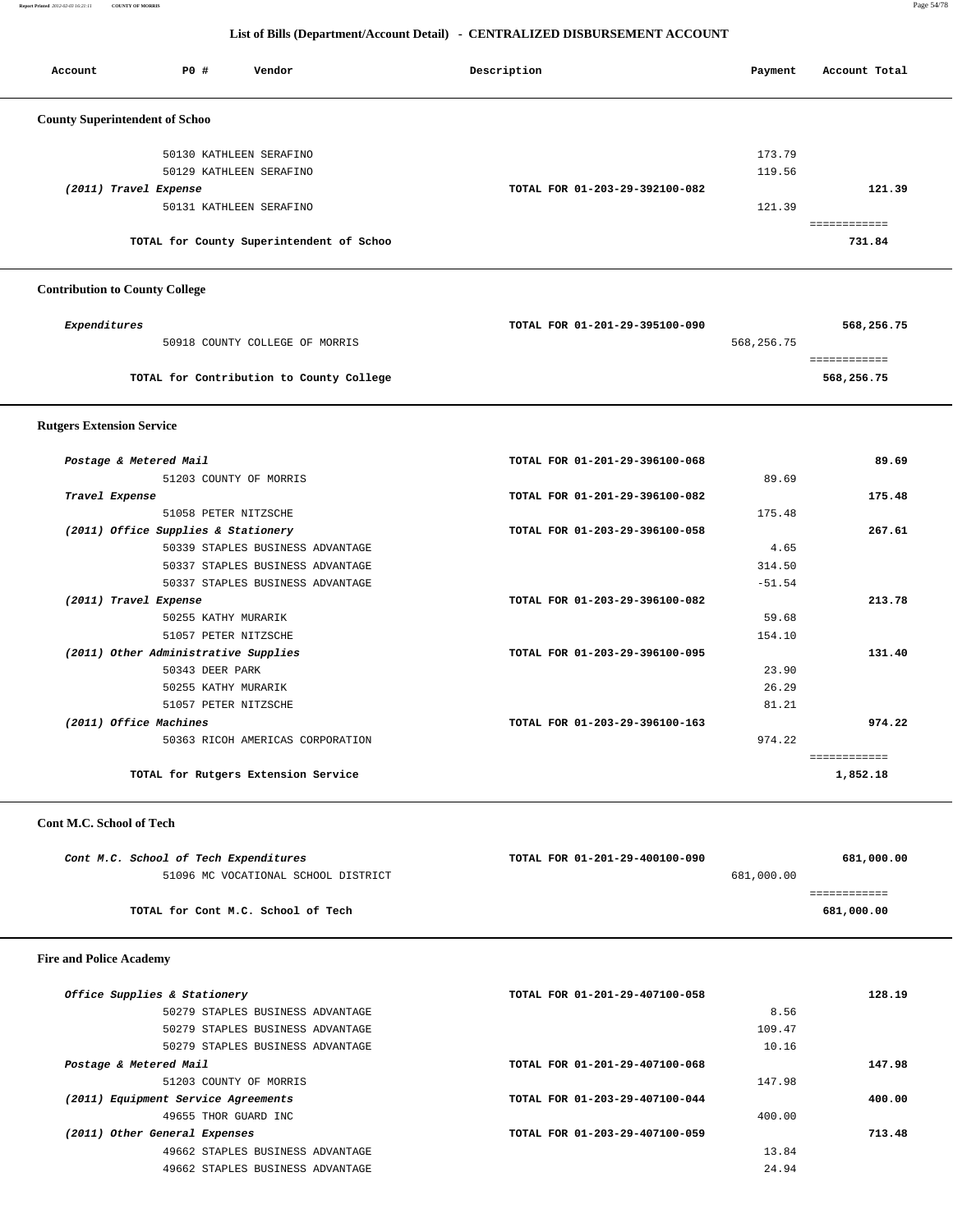**Report Printed** *2012-02-03 16:21:11* **COUNTY OF MORRIS** Page 55/78

## **List of Bills (Department/Account Detail) - CENTRALIZED DISBURSEMENT ACCOUNT**

| Account<br>. | P0 # | Vendor | Description<br>. | Payment | Account Total |
|--------------|------|--------|------------------|---------|---------------|
|              |      |        |                  |         |               |

# **Fire and Police Academy**

|                                | 49662 STAPLES BUSINESS ADVANTAGE  |                                | 159.96 |              |
|--------------------------------|-----------------------------------|--------------------------------|--------|--------------|
|                                | 49662 STAPLES BUSINESS ADVANTAGE  |                                | 16.20  |              |
|                                | 49662 STAPLES BUSINESS ADVANTAGE  |                                | 11.76  |              |
|                                | 49662 STAPLES BUSINESS ADVANTAGE  |                                | 7.78   |              |
|                                | 49662 STAPLES BUSINESS ADVANTAGE  |                                | 10.29  |              |
|                                | 49662 STAPLES BUSINESS ADVANTAGE  |                                | 123.45 |              |
|                                | 49662 STAPLES BUSINESS ADVANTAGE  |                                | 10.57  |              |
|                                | 50405 CONROY'S                    |                                | 72.00  |              |
|                                | 50405 CONROY'S                    |                                | 10.99  |              |
|                                | 50282 W.B. MASON COMPANY INC      |                                | 35.52  |              |
|                                | 50282 W.B. MASON COMPANY INC      |                                | 22.97  |              |
|                                | 50282 W.B. MASON COMPANY INC      |                                | 57.59  |              |
|                                | 50282 W.B. MASON COMPANY INC      |                                | 93.20  |              |
|                                | 50282 W.B. MASON COMPANY INC      |                                | 42.42  |              |
| (2011) Rubbish & Trash Removal |                                   | TOTAL FOR 01-203-29-407100-143 |        | 342.16       |
|                                | 49659 M.C. MUNICIPAL UTILITIES    |                                | 342.16 |              |
| (2011) Building Repairs        |                                   | TOTAL FOR 01-203-29-407100-223 |        | 935.00       |
|                                | 50283 PRIME ENVIRONMENTAL INC     |                                | 935.00 |              |
|                                |                                   |                                |        | ============ |
|                                | TOTAL for Fire and Police Academy |                                |        | 2,666.81     |
|                                |                                   |                                |        |              |

## **Utilities**

| Electricity          |                                    | TOTAL FOR 01-201-31-430100-137 | 1,353.82   |
|----------------------|------------------------------------|--------------------------------|------------|
|                      | 50855 JERSEY CENTRAL POWER & LIGHT | 23.63                          |            |
|                      | 50865 JERSEY CENTRAL POWER & LIGHT | 791.36                         |            |
|                      | 50871 JERSEY CENTRAL POWER & LIGHT | 40.12                          |            |
|                      | 50866 JERSEY CENTRAL POWER & LIGHT | 409.04                         |            |
|                      | 50948 JERSEY CENTRAL POWER & LIGHT | 23.35                          |            |
|                      | 50947 JERSEY CENTRAL POWER & LIGHT | 66.32                          |            |
| Gas Purchases        |                                    | TOTAL FOR 01-201-31-430100-140 | 333.12     |
|                      | 50383 FLEET SERVICES               | 333.12                         |            |
| Sewer                |                                    | TOTAL FOR 01-201-31-430100-144 | 2,201.75   |
|                      | 50620 BOROUGH OF WHARTON           | 186.92                         |            |
|                      | 50616 HANOVER SEWERAGE AUTHORITY   | 126.54                         |            |
|                      | 50616 HANOVER SEWERAGE AUTHORITY   | 44.46                          |            |
|                      | 50616 HANOVER SEWERAGE AUTHORITY   | 894.76                         |            |
|                      | 50616 HANOVER SEWERAGE AUTHORITY   | 63.90                          |            |
|                      | 50616 HANOVER SEWERAGE AUTHORITY   | 885.17                         |            |
| Telephone            |                                    | TOTAL FOR 01-201-31-430100-146 | 1,842.48   |
|                      | 50773 VERIZON                      | 65.56                          |            |
|                      | 50709 VERIZON                      | 29.79                          |            |
|                      | 51020 VERIZON                      | 64.28                          |            |
|                      | 50483 VERIZON                      | 1,682.85                       |            |
| (2011) Diesel Fuel   |                                    | TOTAL FOR 01-203-31-430100-136 | 100,884.91 |
|                      | 49255 NATIONAL FUEL OIL INC.       | 14,370.30                      |            |
|                      | 49255 NATIONAL FUEL OIL INC.       | 14,379.73                      |            |
|                      | 49255 NATIONAL FUEL OIL INC.       | 14,986.80                      |            |
|                      | 49255 NATIONAL FUEL OIL INC.       | 14,172.30                      |            |
|                      | 49255 NATIONAL FUEL OIL INC.       | 13,441.05                      |            |
|                      | 49255 NATIONAL FUEL OIL INC.       | 13,058.76                      |            |
|                      | 49255 NATIONAL FUEL OIL INC.       | 2,715.42                       |            |
|                      | 49255 NATIONAL FUEL OIL INC.       | 13,760.55                      |            |
| (2011) Electricity   |                                    | TOTAL FOR 01-203-31-430100-137 | 2,856.91   |
|                      | 49215 JERSEY CENTRAL POWER & LIGHT | 2,856.91                       |            |
| (2011) Gas Purchases |                                    | TOTAL FOR 01-203-31-430100-140 | 8,333.93   |
|                      | 51202 ALLIED OIL                   | 8,333.93                       |            |
| (2011) Natural Gas   |                                    | TOTAL FOR 01-203-31-430100-141 | 5,191.36   |
|                      | 49651 SUBURBAN PROPANE -2347       | 3,035.78                       |            |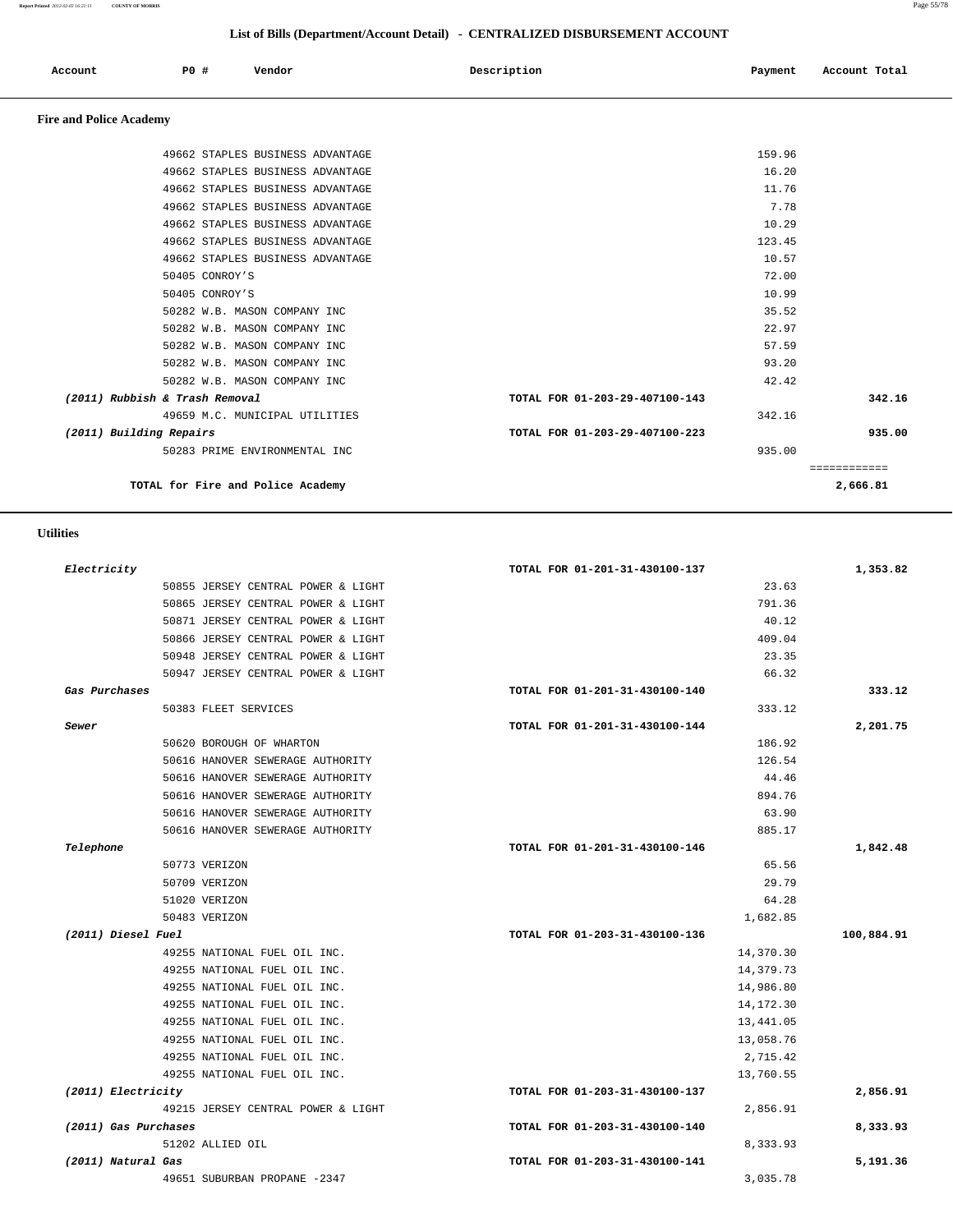**Report Printed** *2012-02-03 16:21:11* **COUNTY OF MORRIS** Page 56/78

## **List of Bills (Department/Account Detail) - CENTRALIZED DISBURSEMENT ACCOUNT**

| Account          | <b>PO #</b> |                        | Vendor                                                         | Description                    | Payment          | Account Total |
|------------------|-------------|------------------------|----------------------------------------------------------------|--------------------------------|------------------|---------------|
| <b>Utilities</b> |             |                        |                                                                |                                |                  |               |
|                  |             |                        | 49651 SUBURBAN PROPANE -2347                                   |                                | 1.35             |               |
|                  |             |                        | 49651 SUBURBAN PROPANE -2347                                   |                                | 9.62             |               |
|                  |             |                        | 49651 SUBURBAN PROPANE -2347                                   |                                | 1,503.27         |               |
|                  |             |                        | 49651 SUBURBAN PROPANE -2347                                   |                                | 1.35             |               |
|                  |             |                        | 49651 SUBURBAN PROPANE -2347                                   |                                | 9.62             |               |
|                  |             |                        | 51022 ELIZABETHTOWN GAS                                        |                                | 630.37           |               |
| $(2011)$ Sewer   |             |                        |                                                                | TOTAL FOR 01-203-31-430100-144 |                  | 134.25        |
|                  |             |                        | 50618 MONTVILLE TWP WATER & SEWER                              |                                | 113.25           |               |
|                  |             |                        | 50624 NJ DEPARTMENT OF TREASURY                                |                                | 21.00            |               |
| (2011) Telephone |             |                        |                                                                | TOTAL FOR 01-203-31-430100-146 |                  | 25,944.37     |
|                  |             |                        | 48207 COPPER CONFERENCING                                      |                                | 83.92            |               |
|                  |             | 49422 VERIZON WIRELESS |                                                                |                                | 3,345.12         |               |
|                  |             | 49425 VERIZON          |                                                                |                                | 4,789.71         |               |
|                  |             | 49426 VERIZON          |                                                                |                                | 12,144.83        |               |
|                  |             | 49421 VERIZON BUSINESS |                                                                |                                | 5,580.79         |               |
| $(2011)$ Water   |             |                        |                                                                | TOTAL FOR 01-203-31-430100-147 |                  | 9,084.11      |
|                  |             |                        | 50618 MONTVILLE TWP WATER & SEWER                              |                                | 23.25            |               |
|                  |             |                        | 50623 SOUTHEAST MORRIS COUNTY                                  |                                | 210.00           |               |
|                  |             |                        | 50623 SOUTHEAST MORRIS COUNTY                                  |                                | 210.00           |               |
|                  |             |                        | 50623 SOUTHEAST MORRIS COUNTY                                  |                                | 352.00           |               |
|                  |             |                        | 50623 SOUTHEAST MORRIS COUNTY                                  |                                | 352.00           |               |
|                  |             |                        | 50623 SOUTHEAST MORRIS COUNTY                                  |                                | 127.00           |               |
|                  |             |                        | 50623 SOUTHEAST MORRIS COUNTY                                  |                                | 210.00           |               |
|                  |             |                        | 50623 SOUTHEAST MORRIS COUNTY                                  |                                | 82.00            |               |
|                  |             |                        | 50623 SOUTHEAST MORRIS COUNTY                                  |                                | 352.00           |               |
|                  |             |                        | 50623 SOUTHEAST MORRIS COUNTY                                  |                                | 82.00            |               |
|                  |             |                        | 50623 SOUTHEAST MORRIS COUNTY                                  |                                | 352.00           |               |
|                  |             |                        | 50623 SOUTHEAST MORRIS COUNTY                                  |                                | 210.00           |               |
|                  |             |                        | 50623 SOUTHEAST MORRIS COUNTY                                  |                                | 82.00            |               |
|                  |             |                        | 50623 SOUTHEAST MORRIS COUNTY                                  |                                | 127.00           |               |
|                  |             |                        | 50623 SOUTHEAST MORRIS COUNTY                                  |                                | 127.00           |               |
|                  |             |                        | 50623 SOUTHEAST MORRIS COUNTY                                  |                                | 352.00           |               |
|                  |             |                        | 50623 SOUTHEAST MORRIS COUNTY                                  |                                | 197.00           |               |
|                  |             |                        | 50623 SOUTHEAST MORRIS COUNTY                                  |                                | 328.00           |               |
|                  |             |                        | 50623 SOUTHEAST MORRIS COUNTY                                  |                                | 164.00           |               |
|                  |             |                        | 50623 SOUTHEAST MORRIS COUNTY                                  |                                | 352.00           |               |
|                  |             |                        | 50623 SOUTHEAST MORRIS COUNTY                                  |                                | 82.00            |               |
|                  |             |                        | 50623 SOUTHEAST MORRIS COUNTY                                  |                                | 82.00            |               |
|                  |             |                        | 50623 SOUTHEAST MORRIS COUNTY                                  |                                | 210.00           |               |
|                  |             |                        | 50623 SOUTHEAST MORRIS COUNTY                                  |                                | 352.00           |               |
|                  |             |                        | 50623 SOUTHEAST MORRIS COUNTY                                  |                                | 820.00           |               |
|                  |             |                        | 50621 SOUTHEAST MORRIS COUNTY<br>50621 SOUTHEAST MORRIS COUNTY |                                | 141.05<br>746.98 |               |
|                  |             |                        | 50621 SOUTHEAST MORRIS COUNTY                                  |                                | 355.81           |               |
|                  |             |                        | 50621 SOUTHEAST MORRIS COUNTY                                  |                                | 593.44           |               |
|                  |             |                        | 50621 SOUTHEAST MORRIS COUNTY                                  |                                | 758.48           |               |
|                  |             |                        | 50621 SOUTHEAST MORRIS COUNTY                                  |                                | 651.10           |               |
|                  |             |                        |                                                                |                                |                  | ============  |
|                  |             | TOTAL for Utilities    |                                                                |                                |                  | 158,161.01    |

 **Nutrition** 

| Office Supplies & Stationery     | TOTAL FOR 01-201-41-716100-058 | 679.60 |  |
|----------------------------------|--------------------------------|--------|--|
| 49944 STAPLES BUSINESS ADVANTAGE |                                | 679.60 |  |
| Telephone                        | TOTAL FOR 01-201-41-716100-146 | 795.17 |  |
| 50378 VERIZON                    |                                | 795.17 |  |
| (2011) Gas Purchases             | TOTAL FOR 01-203-41-716100-140 | 617.62 |  |
| 51202 ALLIED OIL                 |                                | 617.62 |  |
|                                  |                                |        |  |